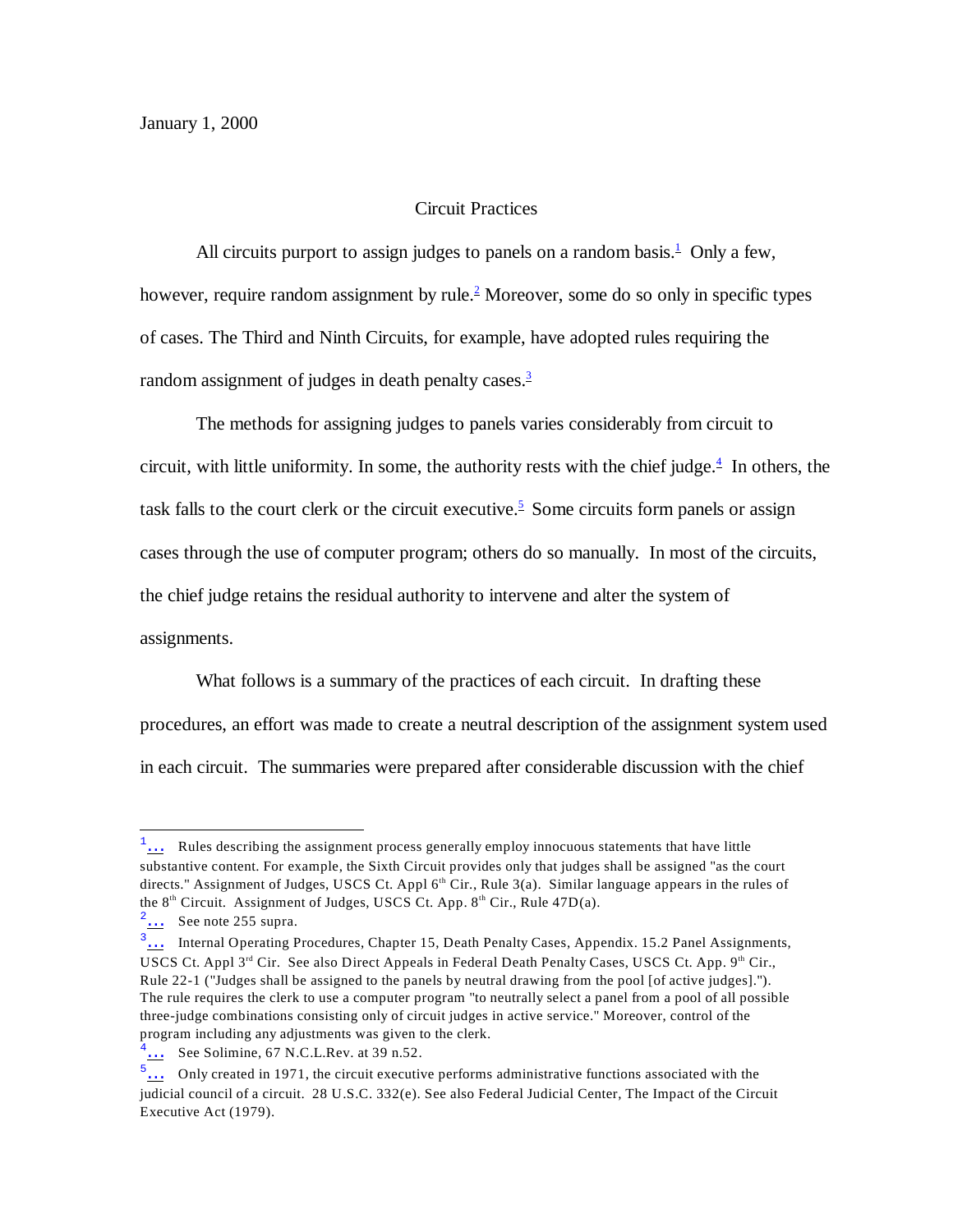judge, assignment judge, clerk and/or circuit executive in each circuit. In each case, the procedures were reduced to narrative form and sent to the circuit executive or clerk of each circuit for verification. Most of the circuits responded affirmatively, often with corrections. In every case, the corrections were made.

*D.C. Circuit.* The assignment system in the DC Circuit has a number of somewhat unique attributes that affect the court and the assignment process. It is the only circuit where all of the judges reside in the same city. Perhaps because of this, the circuit does not rely upon visiting or district court judges to hear cases. Moreover, the circuit probably has a greater number of judges who leave the court because of resignations or promotions, particularly to the Supreme Court, a constant source of disruption to the scheduling process.<sup>[6](#page-1-3)</sup>

<span id="page-1-1"></span><span id="page-1-0"></span>For oral argument panels, the schedule is set about a year in advance. At least one panel will be scheduled for each week of each month that the court is in session.<sup>[7](#page-1-4)</sup> In general, judges are expected to sit one week a month. The composition of the panel will not normally change over the week.

In selecting panels, the task falls to the clerk's office. The clerk creates panels using numbers rather than names. The process is manual and does not involve a computer program. The paneling schedule must meet a certain number of rules. Judges must sit with each other at least three times and have 32 days of regular sittings, with about half before and half after Jan.  $1.\frac{8}{5}$  $1.\frac{8}{5}$  $1.\frac{8}{5}$ 

<span id="page-1-3"></span><span id="page-1-2"></span><sup>&</sup>lt;sup>6</sup>... The DC Circuit is unique in that judges often are promoted (Justices Scalia, Thomas and Ginsburg), move to other careers (Judge Starr) or quit when not promoted (Judge Bork).

<span id="page-1-4"></span> $\frac{7}{1}$ ... In May and September, the court sits in double sessions two weeks during the month. Except for emergency hearings, arguments are not scheduled during the months of June, July and August. Letter from Mark J. Langer, Clerk, U.Sl Court of Appeals, D.C. Circuit, to Professor J. Robert Brown, Jr., Oct. 29, 1998.

<span id="page-1-5"></span> $8\ldots$  The DC Circuit has an affirmative requirement that judges sit together at least three times. Other circuits express the requirement as a prohibition, attempting to limit the frequency with which the same judges sit.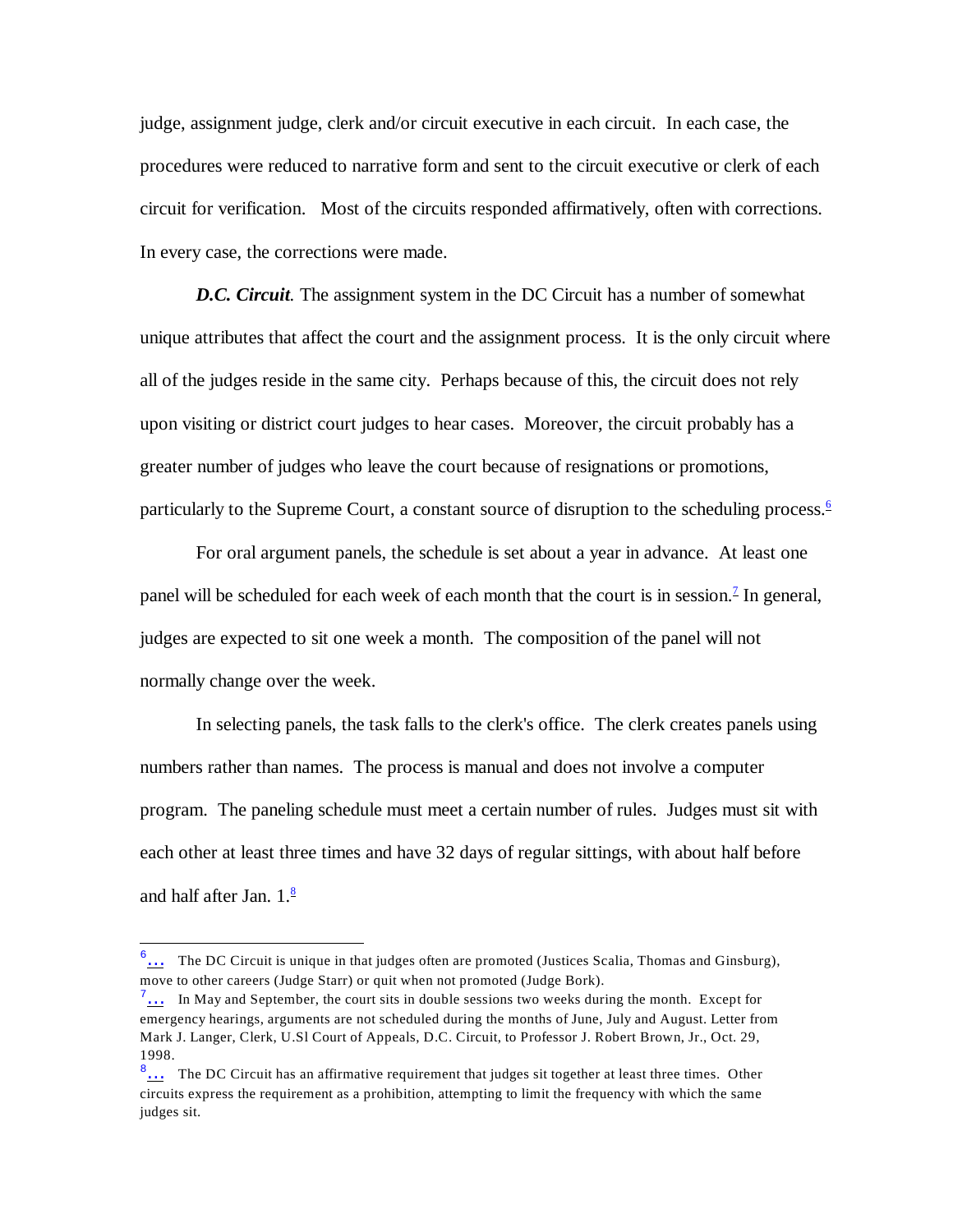<span id="page-2-0"></span>The process of determining panels is simplified in the non-use of visitors and the small number of senior judges. $\frac{9}{5}$  $\frac{9}{5}$  $\frac{9}{5}$  In addition, the DC Circuit does not allow judges to indicate times when they are unavailable. Instead, once the panels are set, the Circuit has a moderate policy of allowing judges to trade places.<sup>[10](#page-2-5)</sup> They may do so without explanation or approval of the chief judge but by simply notifying the clerk's office. $\frac{11}{1}$  $\frac{11}{1}$  $\frac{11}{1}$ 

<span id="page-2-2"></span><span id="page-2-1"></span>Once the panels have been determined, the schedule is sent to the chief judge. In practice, the chief judge does not change individual panels but examines the schedule for any significant problem that should be corrected before circulation to the entire court. Thereafter, the schedule is distributed to the judges. Judges can raise broad issues concerning the schedule but cannot ask to be moved from a particular panel.<sup>[12](#page-2-7)</sup>

<span id="page-2-3"></span>Case assignments begin about five or six months in advance of oral argument. No other circuit assigns cases so far in advance. Appeals are divided into four categories: criminal; review of an agency's decision; appeal from a district court in which the U.S. is a party; and all other appeals from the district court.

<span id="page-2-4"></span><sup>&</sup>lt;sup>9</sup>... The circuit currently has only one, Judge Buckley. In addition, the circuit so far does not have to wrestle with the problem of death penalty panels. The District of Columbia has no death penalty statute. While some federal crimes do provide for the imposition of the penalty, none have yet been appealed to the DC Circuit.

<span id="page-2-5"></span> $\frac{10}{\ldots}$  Nonetheless, limits exist. To the extent that the trade would violate the three co-sit requirement, it will not be accepted by the clerk's office. The judge will have to find another panel member who will make the exchange without violating the co-sit requirement. Letter from Mark J. Langer, Clerk, U.Sl Court of Appeals, D.C. Circuit, to Professor J. Robert Brown, Jr., Oct. 29, 1998.

<span id="page-2-6"></span> $\frac{1}{11}$  The practice was apparently implemented for purposes of administrative efficiency. Allowing judges to designate days of unavailability adds another variable that makes the designation of judges to panels more difficult. The practical affect of the DC Circuit system is to shift responsibility for accommodating these preferences from the clerk's office to the judges.

<span id="page-2-7"></span> $12\ldots$  Thus, one year, judges requested a reduced number of sittings in the Spring in order to provide adequate time to interview prospective law clerks.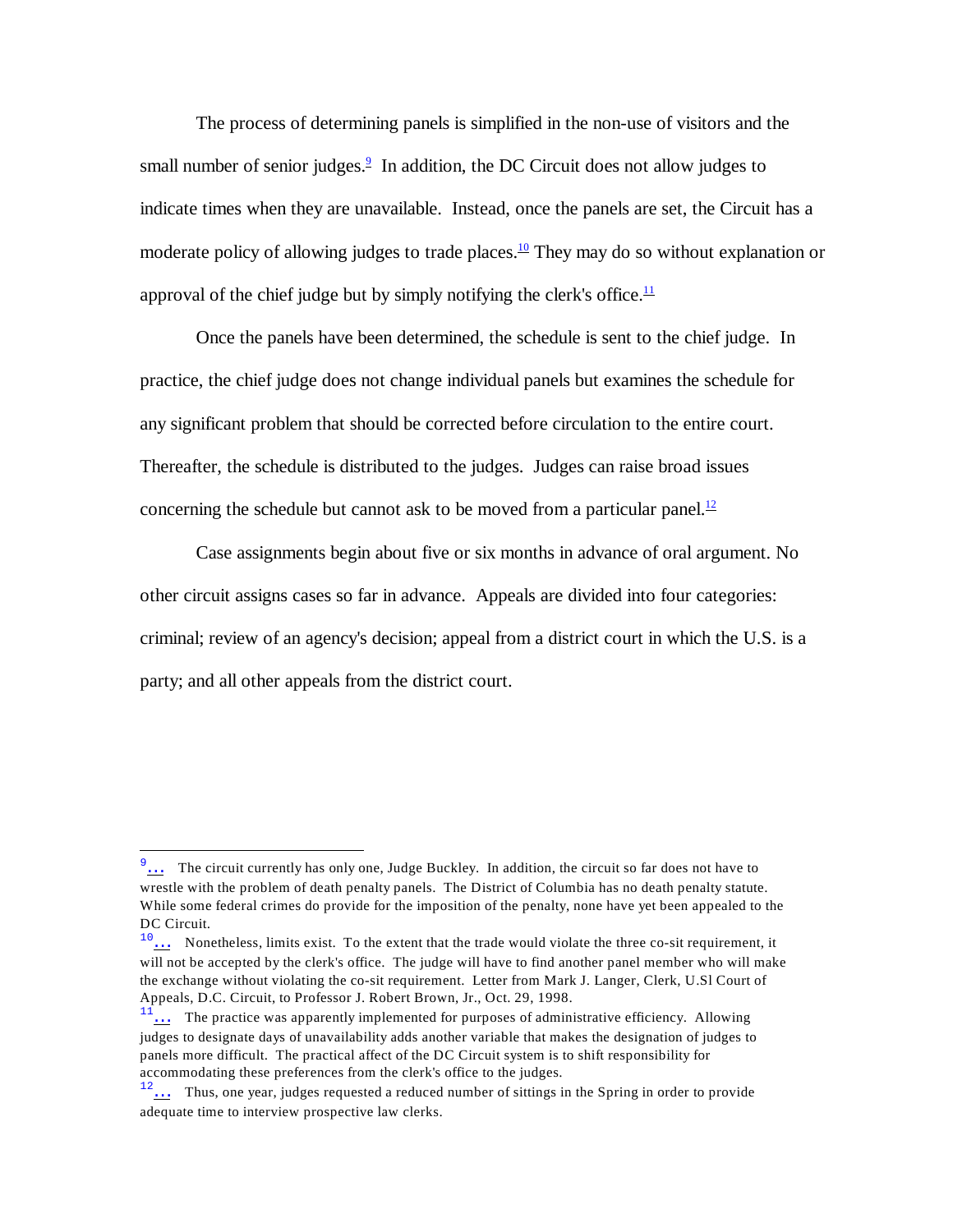<span id="page-3-2"></span><span id="page-3-1"></span><span id="page-3-0"></span>Once categorized, cases are assigned to panels. $\frac{13}{2}$  $\frac{13}{2}$  $\frac{13}{2}$  Appeals assigned to panels are not rated for complexity but a screening judge will assign an allotment of time for oral argument, ranging from 10 to 20 minutes per side.<sup>[14](#page-3-6)</sup> In assigning the cases, the clerk's office uses an in-house computer program.<sup>[15](#page-3-7)</sup> The program will screen cases for recusals, determine appropriate dates based upon the briefing schedule, and provide a mix of the four categories for each panel.<sup>[16](#page-3-8)</sup> Once these variables have been considered, the program will assign a case to the first available date, usually five or six months in advance.

<span id="page-3-4"></span><span id="page-3-3"></span>The circuit discloses to litigants the identity of the panel shortly after the cases have been assigned to panels.  $\frac{17}{1}$  $\frac{17}{1}$  $\frac{17}{1}$  The order setting the case for oral arguments identifies the panel.

One concern with early notification, however, is the possibility that parties will attempt to disqualify judges considered unfavorable toward their side. This can occur, for example, where a party obtains amicus support from a company or organization that causes a conflict with the relevant judge,

<span id="page-3-5"></span><sup>13</sup>[…](#page-3-0) USCS Ct. App. D.C. Cir., Appendix, Civil Appeals Management Plan for the District of Columbia, II. Management and Briefing Process in Complex or Multi-Party Litigation (1998). In addition to regular assignments, judges can be assigned up to three "complex cases" per year. These panels are selected on a random basis. Letter from Mark J. Langer, Clerk, United States Court of Appeals, District of Columbia Circuit, to Professor J. Robert Brown, Jr., April 17, 1998. The Circuit also has a Backlog Reduction Panel which consists of the chief judge and two judges "selected by rotation". Letter to the Honorable Arlen Specter, United States Senate, from Harry T. Edwards, Chief Judge, US Court of Appeals, District of Columbia, August 11, 1999. The two additional members are chosen from the current Special Panel which hears contested motions to dismiss. Id. The Backlog Reduction Panel hears "very easy or routine" cases. Id.

<span id="page-3-6"></span> $14...$  In rare instances, a case may receive more than 20 minutes per side.

<span id="page-3-7"></span> $\overline{15}$ ... Langer letter ("Once the case is screened as appropriate for oral argument (by the staff attorneys in the Legal Division of the Clerk's Office) the case enters a queue by date filed. The Calendar Clerk enters the case into the program in the order that the case was filed. The program searches for the first available panel checking to make certain that there is sufficient time for an appropriate briefing schedule, that no judges are disqualified, and that the "case-mix" rules are met."). See also General Description of New Case Management Plan,", USCS Ct. App. D.C. Cir., Appx, VIII: Disclosure of Panels (1998)("[T]he names of judges on the regular merits panels will be revealed in the order which establishes briefing and argument dates."). In addition, calendars of hearings and the members of the panels that will hear the appeals are published in the Daily Washington Law Reporter. Id.

<span id="page-3-8"></span> $\frac{16}{16}$ ... The precise mix will, of course, vary depending upon the particular mix filed with the circuit at any given time. Efforts are made to ensure that no more than half of each panel's allotment will be appeals from an agency and that panels receive a mix of each category.

<span id="page-3-9"></span><sup>&</sup>lt;sup>17</sup>... The decision was made deliberately by the judges of the circuit. Chief Judge Edwards indicated that the change was primarily motivated by the convenience of the parties. He also noted, however, that it had the potential affect of inducing settlements. As he noted: "It occurred to us that this false assumption [that panel composition permitted prediction of the outcome] might lead some parties to settle their claims to avoid certain panels. We were happy to accommodate those who might thus settle their cases and thereby reduce our caseload." Letter from Harry T. Edwards, Chief Judge, D.C. Circuit, to Professor J. Robert Brown, Jr., Sept. 24, 1998. It should be noted that Judge Edwards also indicated that the judges were unaware whether early notification in fact actually produced more settlements. Id.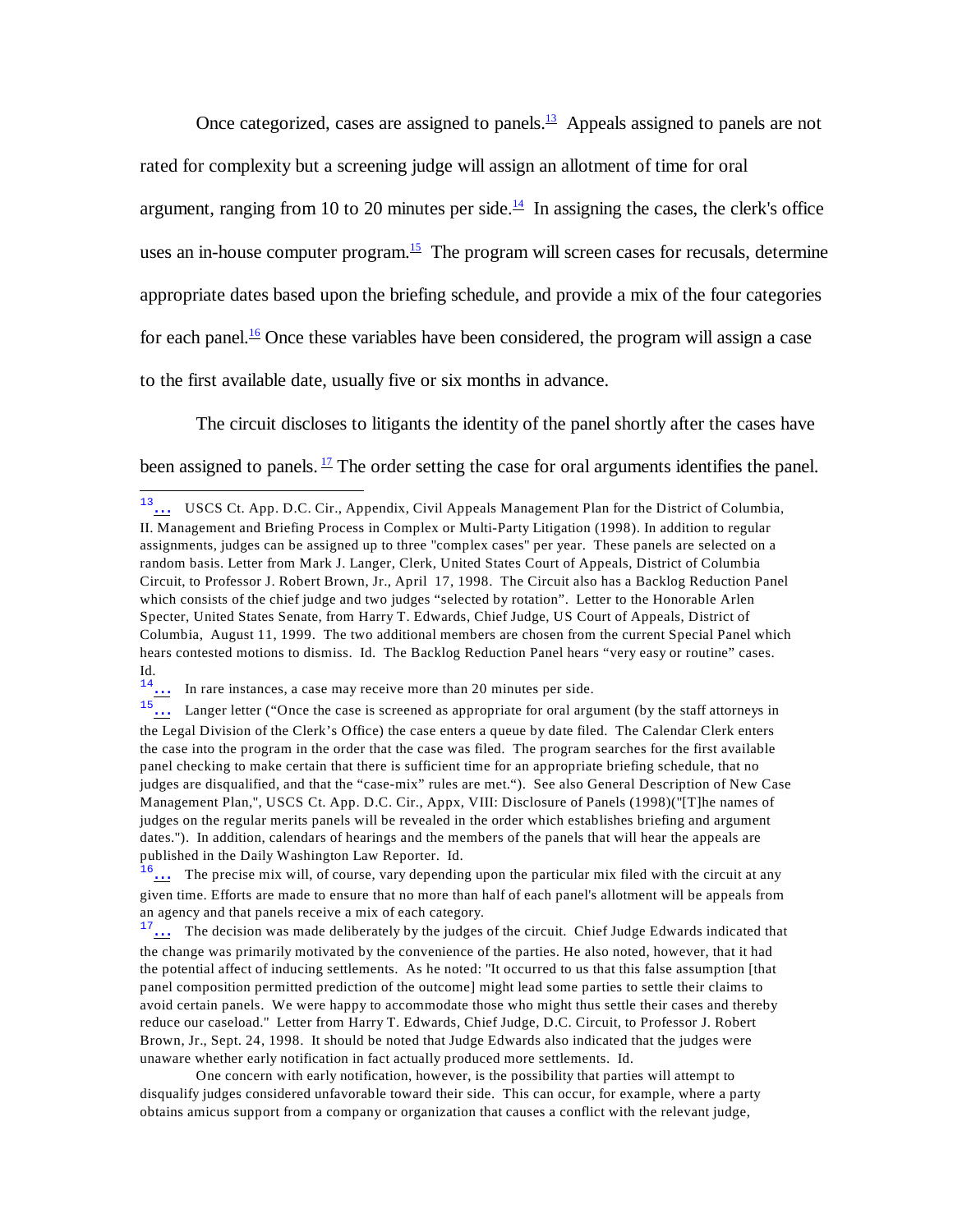<span id="page-4-0"></span>As a result, litigants know the identity of the panel at least four or five months in advance, the earliest of any circuit.  $\frac{18}{18}$  $\frac{18}{18}$  $\frac{18}{18}$  Nonetheless, notification does not amount to entitlement. Composition can change. To the extent that the panels change, parties are notified but not given the reasons.

<span id="page-4-1"></span>Once cases have been assigned to panels and the parties notified, judges receive the briefs.<sup>[19](#page-4-7)</sup> Panel members will then have an opportunity to note recusals. In general, the reasons are disclosed to the clerk's office and a record maintained. In those circumstances, a replacement judge will be selected by rotation. $\frac{20}{20}$  $\frac{20}{20}$  $\frac{20}{20}$ 

<span id="page-4-4"></span><span id="page-4-3"></span><span id="page-4-2"></span>*First Circuit.* The First Circuit is the smallest circuit, with only six full time judges.

Proportionately, it also has the largest number of senior judges who regularly hear cases. $\frac{21}{2}$  $\frac{21}{2}$  $\frac{21}{2}$ 

<span id="page-4-5"></span>The entire circuit meets in sessions, usually one week each month. $^{22}$  $^{22}$  $^{22}$  On average, approximately six panels will convene during a session. Panel composition changes daily; the same judges do not sit throughout the week. $\frac{23}{12}$  $\frac{23}{12}$  $\frac{23}{12}$  As a result, judges will sit on panels only two or three days during each session. Panels sit Monday through Friday and hear

<span id="page-4-9"></span> $21...$  Currently there are five, judges Aldridge, Coffin, Campbell, Benz and Sear. [Check spelling].

requiring recusal under Section 455. While no appellate judge indicated to the authors that this had in fact occurred, some circuits such as the Seventh are taking a harder line toward the filing of amicus briefs, denying motions and reducing the risk of a conflict.

<span id="page-4-6"></span><sup>&</sup>lt;sup>18</sup>[…](#page-4-0) The Eighth Circuit discloses the identity of the panel at the time the briefs have been filed. With the exception of the DC Circuit, no other court discloses panel composition more than one week in advance of oral arguments.

<span id="page-4-7"></span><sup>&</sup>lt;sup>19</sup>[…](#page-4-1) Parties can, therefore, write the briefs with the identity of the panel in mind. The DC Circuit approves of and encourages the approach. Other circuits give as a reason for delayed disclosure of panel assignments the desire to prevent parties from orienting briefs toward the particular panel.

<span id="page-4-8"></span> $20...$  Rather than randomly select the replacement member each time, the clerk's office maintains a list and assigns judges by rotation. The judge leaving the panel will subsequently take a case from the replacement judge. As a result, the practice essentially entails a trade whenever a judge recuses after a case has been scheduled for oral argument. Letter from Mark J. Langer, Clerk, U.Sl Court of Appeals, D.C. Circuit, to Professor J. Robert Brown, Jr., Oct. 29, 1998.

<span id="page-4-10"></span> $22\ldots$  The court will meet for only one week during the July-August period. In September, the circuit meets for two weeks, less the Memorial day holiday.

<span id="page-4-11"></span><sup>23</sup>[…](#page-4-5) Is this true when the court meets in Puerto Rico?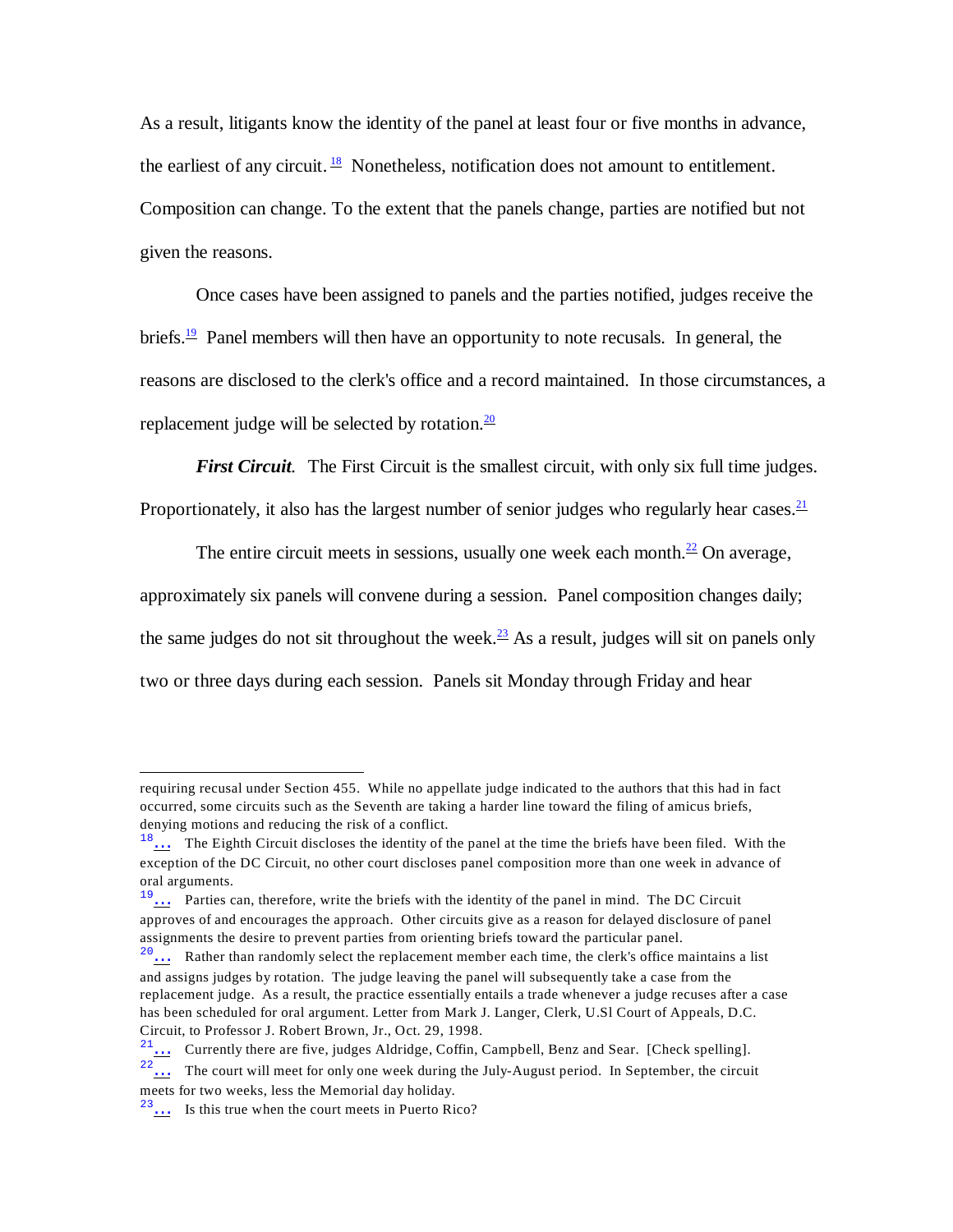<span id="page-5-0"></span>approximately six cases per day. Most of the sittings are in Boston although two months a year the court also sits simultaneously in San Juan. $\frac{24}{3}$  $\frac{24}{3}$  $\frac{24}{3}$ 

<span id="page-5-1"></span>In setting the schedule, the process begins about 18 months in advance of the calendar year.<sup>[25](#page-5-5)</sup> The circuit executive first determines the number of panels required for the upcoming year. Thereafter, each judge will be asked to designate a month in which they would prefer not to hear cases. Similarly, judges will indicate any known scheduling conflict during the weeks when the court meets. Senior judges designate the months and the days of the week they are willing to hear cases.

<span id="page-5-3"></span><span id="page-5-2"></span>With the information, the circuit executive determines an initial draft of the schedule. The panel composition process is done manually, without the assistance of a computer program. In setting the schedule, the circuit executive applies a number of guidelines. In general, panels will include at least two active judges. Judges will sit approximately 30 days a year.<sup>[26](#page-5-6)</sup> All active judges get to preside over a panel at least once.<sup>[27](#page-5-7)</sup> The circuit executive also attempts to ensure that all judges sit together on a regular basis but does not rely on any specific number or guideline. Finally, an effort is made to make certain that judges do not sit more than two days in a row.

Once completed, the schedule is approved by the chief judge. It is then circulated to the other members of the court, approximately nine months before the term begins. Thereafter, changes may occur, particularly as scheduling conflicts develop. While judges

<span id="page-5-4"></span> $2<sup>4</sup>$ ... The court does so in March and November. The practice has also begun to have the court hear cases in at least one other district each year. In April 1999, the court heard appeals at Roger Williams Law School in Rhode Island. The year before cases were heard in New Hampshire.

<span id="page-5-5"></span> $25...$  The calendar year is Sept. – August.

<span id="page-5-6"></span><sup>26</sup>[…](#page-5-2) The chief judge has the right to a reduction in the workload. The current chief has not taken advantage of the reduction.

<span id="page-5-7"></span> $27...$  The most senior active judge presides. In order to allow the most junior member of the court to preside, the panel will have to have only one active judge.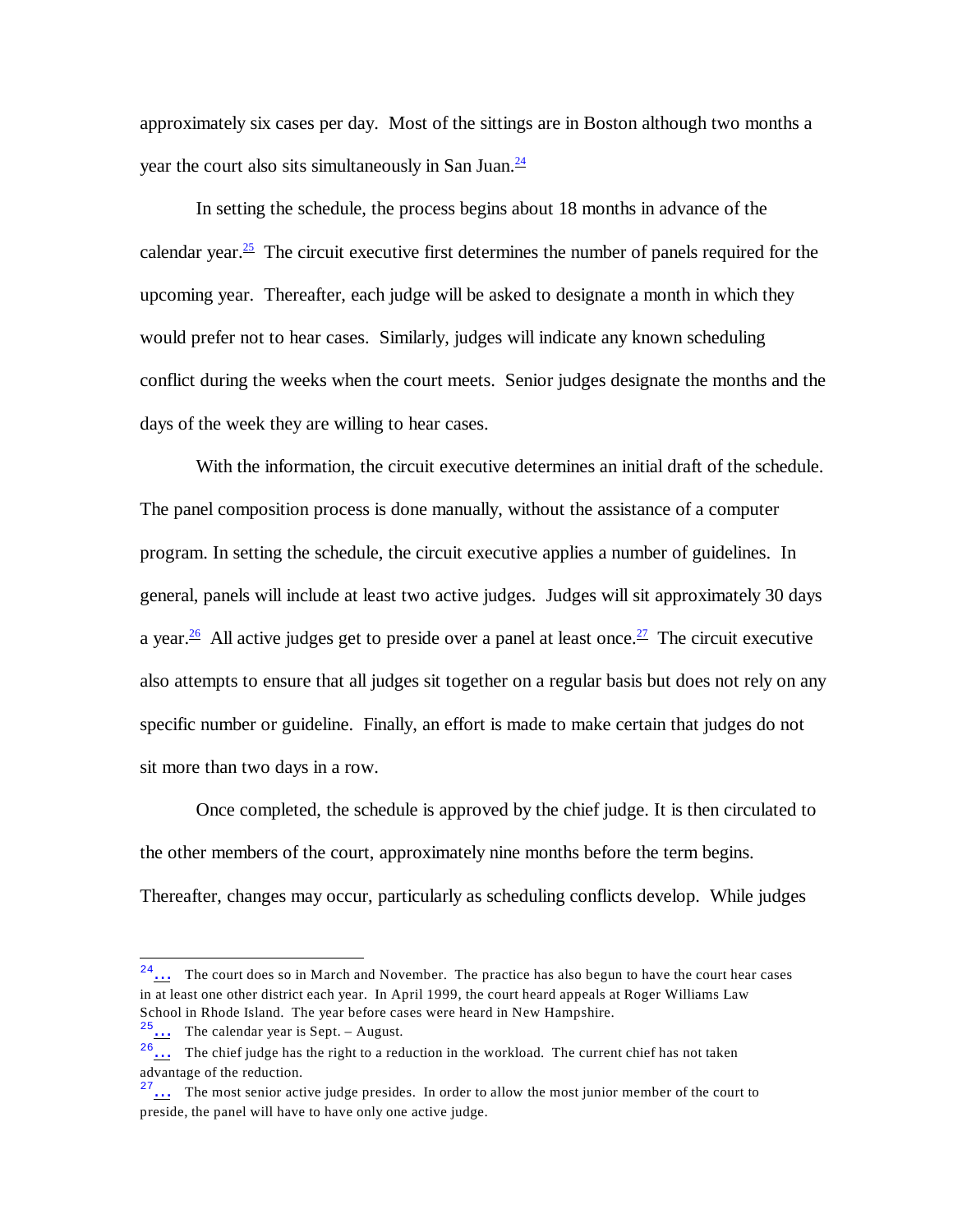will sometimes arrange to switch days among themselves, the usual practice is to notify the circuit executive. If far enough in advance of oral argument, the circuit executive will simply switch places among judges scheduled to hear cased during that particular session.<sup>[28](#page-6-3)</sup>

<span id="page-6-0"></span>Occasionally, the need arises to replace a judge on a panel shortly before oral argument. This can occur because of illness, recusals or other conflicts. In general, responsibility falls to the circuit executive who will informally find a replacement, often from the district court or a senior appellate judge.

<span id="page-6-1"></span>As cases become ripe, they are screened by both the staff attorney's office and clerk's office to determine which will be scheduled for oral argument.<sup>[29](#page-6-4)</sup> Those assigned to oral argument generally receive 15 minutes per side. More or less time can be assigned, depending upon the issues in the case and other circumstances.

The clerk's office assigns approximately 40 to 45 cases each term. In doing so, the office first screens for conflicts. The clerk's office maintains a database of conflicts. Unlike some other circuits, the database does not represent only the cumulative experience of the clerk's office. Instead, all judges are expected to apprise the clerk's office of conflicts and to keep the information current.

Thereafter, the clerk's office assigns cases manually to the various panels sitting during the term. Criminal cases receive a priory and are assigned first. The same applies to expedited appeals. Thereafter, all other cases are assigned, with no attempt to balance the types of cases heard by each panel. An effort is made to schedule cases from Puerto Rico for one of the two sittings in San Juan.  $\frac{30}{20}$  $\frac{30}{20}$  $\frac{30}{20}$ 

<span id="page-6-3"></span><span id="page-6-2"></span><sup>28</sup>[…](#page-6-0) Judges also sit on duty panels. A duty panel exists for each month and largely hears motions. Active judges serve on the duty panel during five or six months each year.

<span id="page-6-4"></span> $29...$  Cases become ripe when they are fully briefed.

<span id="page-6-5"></span><sup>&</sup>lt;sup>30</sup>... The clerk's office will assign such cases only if they become ripe close enough in time to a sitting in Puerto Rico. Otherwise, they will be heard like any other case during a regular term in Boston.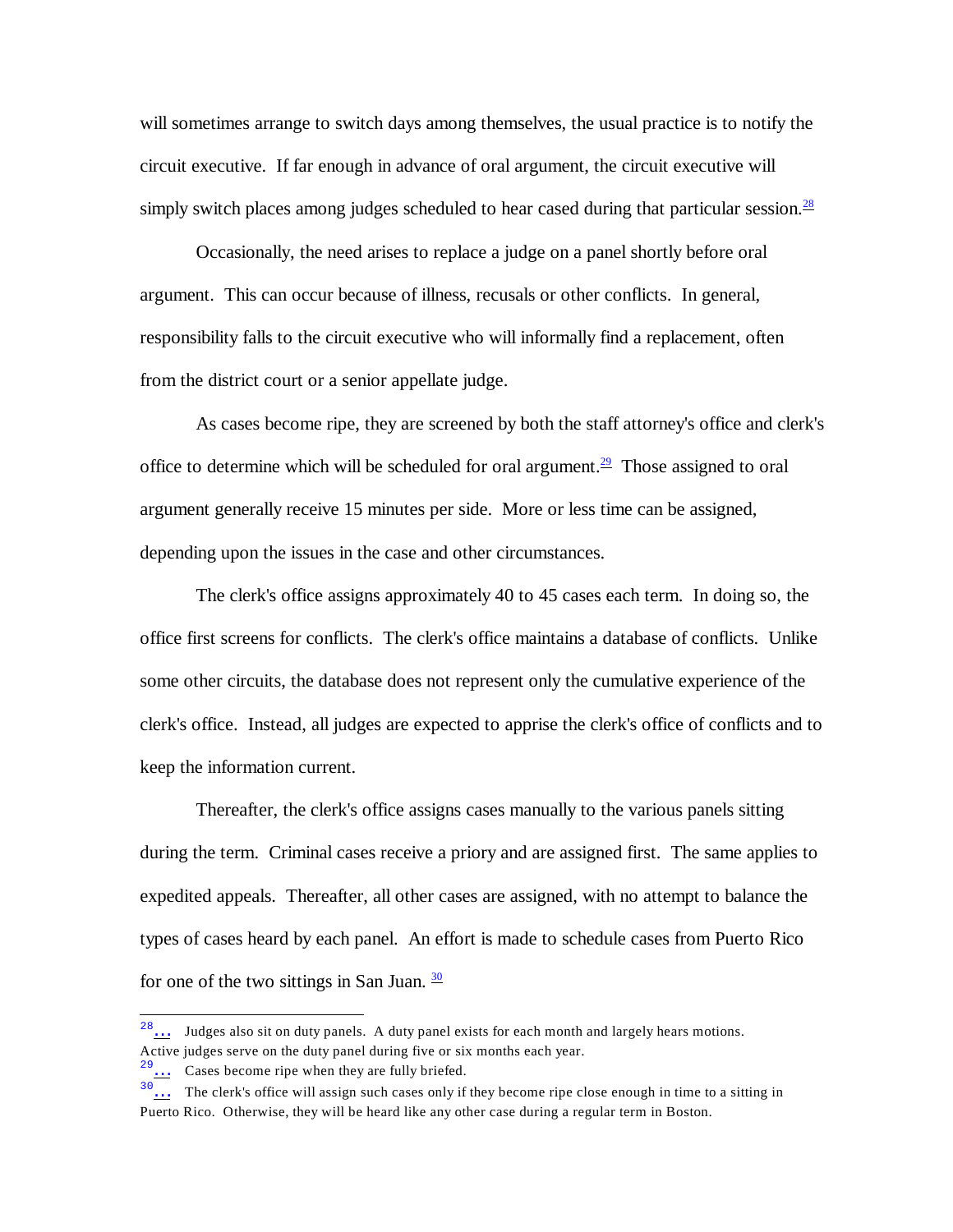<span id="page-7-0"></span>As with other circuits, the First Circuit does make use of preexisting panels. Although arising rarely, they most often occur in connection with remands from the Supreme Court and the appeal of a case remanded to the district court.<sup>[31](#page-7-5)</sup> In these circumstances, the clerk's office attempts to assign the cases to the same panel or a panel with at least two of the original members. To the extent requiring oral argument, the case will generally be heard during a regular term. To the extent the same panel is already scheduled, the case will simply be assigned to it. Otherwise, the case will be heard at the end one of the days during the term and the panel reformed specially to hear oral argument.

Parties receive approximately eight weeks notice of the date of oral argument. They will only be told the composition a week before.

<span id="page-7-3"></span><span id="page-7-2"></span><span id="page-7-1"></span>*Second Circuit.* Panels hear cases each week of the year, with the exception of reduced schedules in December, July and August. The chief judge<sup>[32](#page-7-6)</sup> determines the panels approximately a year in advance.  $\frac{33}{2}$  $\frac{33}{2}$  $\frac{33}{2}$  In making the decisions, the chief judge first gives priority to senior judges and the "previously scheduled" unavailability of active judges. $\frac{34}{1}$  $\frac{34}{1}$  $\frac{34}{1}$  In addition, the chief judge attempts to provide a "decent interval" between sittings and to obtain "as much diversity among panels as possible  $\ldots$  "<sup>[35](#page-7-9)</sup> A draft will be circulated to all of the judges on the court. The information will then be given to the clerk's office.

<span id="page-7-5"></span><span id="page-7-4"></span> $31...$  They do not include death penalty panels. The First Circuit has not yet heard a death penalty appeal in the post-*Furman* era.

<span id="page-7-6"></span> $3<sup>3</sup>$ ... Chief Judge Winter was extraordinarily patient with this project, answering three separate letters about the system for assigning judges, providing access to the court clerk, and engaging in one lengthy conversation about the process.

<span id="page-7-7"></span><sup>&</sup>lt;sup>33</sup>... Letter from Ralph K. Winter, Chief Judge, Second Circuit, to J. Robert Brown, Jr., Professor, University of Denver College of Law, April 20, 1998. The process is usually completed in April for the next term, which begins at the end of August.

<span id="page-7-8"></span><sup>34</sup>[…](#page-7-3) See 2d Cir. Declares Judicial Vacancies an 'Emergency', 16 Bank & Lender Liability Litigation Reporter 3 (April 15, 1998)(noting that in the Second Circuit, panel composition announced only one week before oral argument).

<span id="page-7-9"></span> $35...$  Letter from Ralph K. Winter, Chief Judge, Second Circuit, to J. Robert Brown, Jr., Professor, University of Denver College of Law, April 20, 1998. The chief judge tries to schedule an interval of at least four weeks between sittings. Id.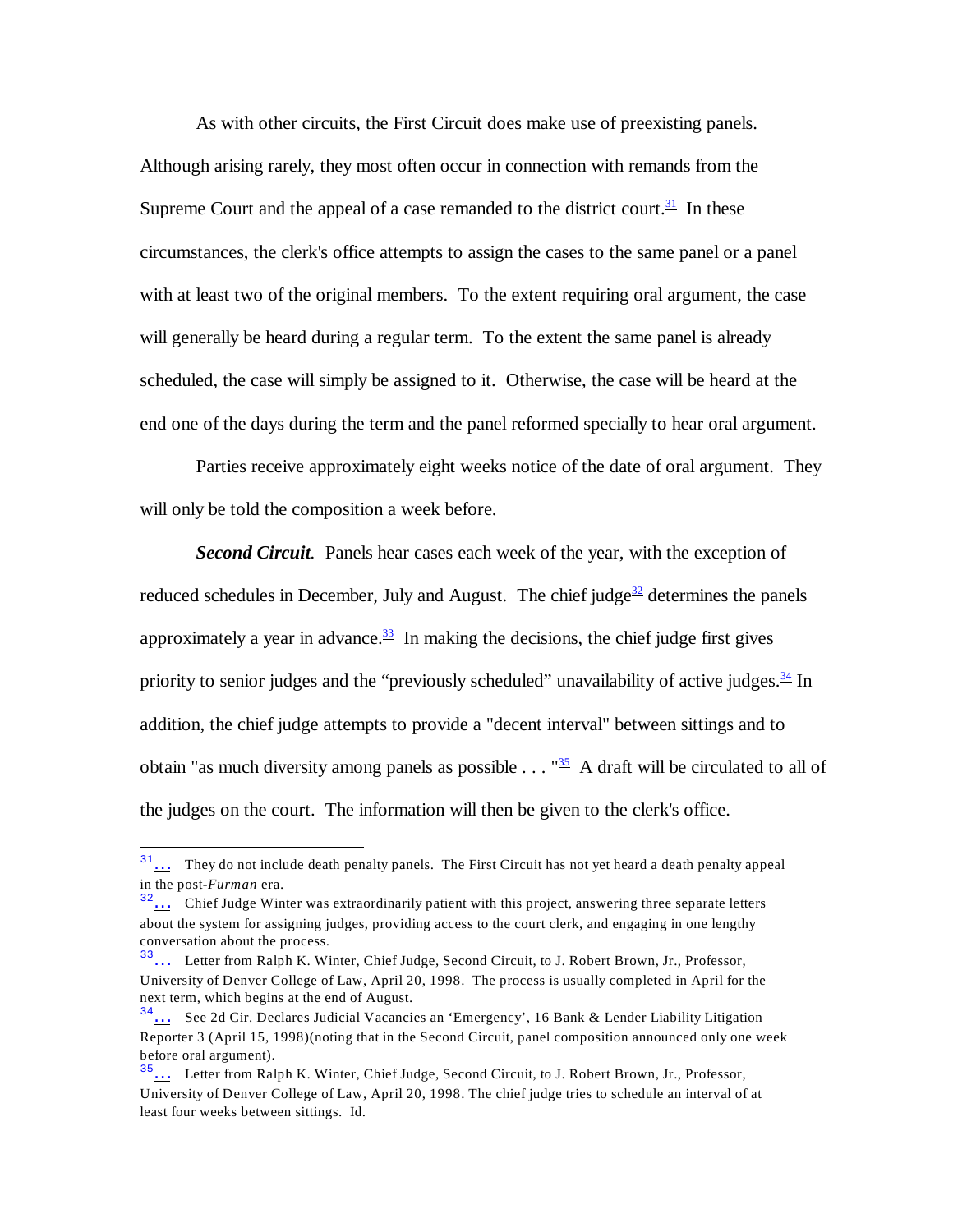<span id="page-8-0"></span>Once the schedule has been determined, the Second Circuit has a "liberal policy" allowing judges to switch panels.<sup>[36](#page-8-5)</sup> Trades are discouraged only where it would change the identity of the presiding judge or would result in an inadequate number of judges from the circuit. $37$  No reason need be given for a trade and the judges exercise the privilege "frequently."

<span id="page-8-1"></span>The practice also is to have judges arrange their own replacement in the case of last minute vacancies on a panel. These may arise in the case of a late recusal, illness or other unexpected conflict. To the extent problems occur in the location of a replacement, the matter will be taken up with the chief judge; the clerk's office does not play a role in the designation of a replacement. $\frac{38}{3}$  $\frac{38}{3}$  $\frac{38}{3}$ 

<span id="page-8-3"></span><span id="page-8-2"></span>With respect to case assignments, all appeals are scheduled for oral argument, making the Second Circuit the only remaining circuit that does not prescreen cases.<sup>[39](#page-8-8)</sup> After the briefs have been filed, staff attorneys review them and divide them into one of about 20 categories based upon type of case. They will also assign a number from one to ten based upon the perceived complexity. $\frac{40}{ }$  $\frac{40}{ }$  $\frac{40}{ }$ 

<span id="page-8-5"></span><span id="page-8-4"></span><sup>36</sup>[…](#page-8-0) Nonetheless, the clerk's office has indicated that the exercise of this right is "extraordinarily rare" after the calendar has been determined. The chief judge of the court indicated that, to the best of his knowledge, such exchanges have not occurred after cases have been assigned except where a panel member became ill and could not sit.

<span id="page-8-6"></span> $\frac{37}{11}$ ... A panel must have two judges (with at least one of them active) from the circuit. Letter from Ralph K. Winter, Chief Judge, Second Circuit, to J. Robert Brown, Jr., Professor, University of Denver College of Law, Sept. 3, 1998. This is required by statute. See text at note 229 supra. In emergency situations, the circuit has sometimes met this requirement through the use of two senior second circuit judges.

<span id="page-8-7"></span><sup>38</sup>[…](#page-8-2) In the case of a death shortly before the convening of a panel, the circuit will sometimes not designate a replacement and allow the remaining two judges to decide the matter.

<span id="page-8-8"></span> $\frac{39}{11}$ ... The circuit recognizes one significant exception. Panels hearing any motion in a pro se appeal will examine the record to determine whether the matter can be decided on the merits. In addition, panels may review a pro se case sua sponte to determine whether it is frivolous or should otherwise be dismissed where, for example, the court lacks jurisdiction. It is not unusual for 15 appeals to be resolved in this manner. These are the only cases addressed in a summary fashion in the Second Circuit, without resort to oral argument.

<span id="page-8-9"></span><sup>&</sup>lt;sup>40</sup>... The rating system is informal and not particularly precise. Among other things, staff attorneys factor in the number of parties and issues involved in a case.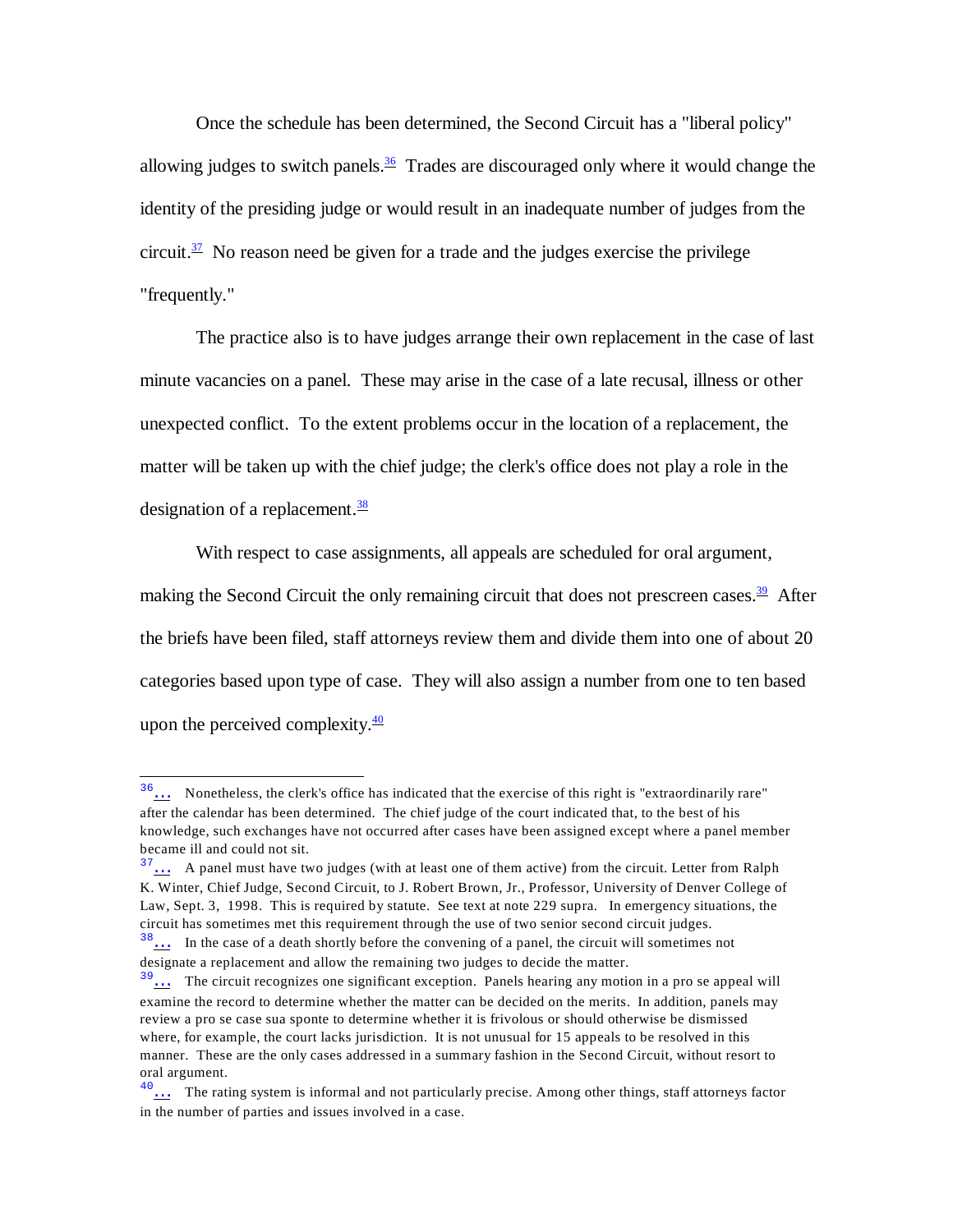<span id="page-9-0"></span>Case assignments are done by the clerk's office. Once a week, the judges on the circuit receive a print out of all cases in which an appellant's brief has been filed. $\frac{41}{1}$  $\frac{41}{1}$  $\frac{41}{1}$  The print out will include the identity of the parties, the attorneys involved and the district court judge. The print out permits judges to note a disqualification, something that will then be taken into account at the time the cases are assigned to panels. $\frac{42}{5}$  $\frac{42}{5}$  $\frac{42}{5}$ 

<span id="page-9-2"></span><span id="page-9-1"></span>Each panel receives approximately 31 cases for the week. A case will not be assigned to a panel where a judge indicated a disqualification. Cases are largely assigned on a first in, first out basis. $\frac{43}{10}$  $\frac{43}{10}$  $\frac{43}{10}$  In addition, the clerk's office attempts to balance the type of cases heard by a panel. $\frac{44}{3}$  $\frac{44}{3}$  $\frac{44}{3}$  Before the calendar is finalized, the briefs in each case will be sent to the presiding judge of the panel.

<span id="page-9-4"></span><span id="page-9-3"></span>The presiding judge can ask to have a case removed and reassigned.<sup>[45](#page-9-9)</sup> This could most commonly occur in the case of a recusal. Occasionally, however, the presiding judge may do so where an emergency appeal has been docketed and requires more immediate consideration. Only after approval by the presiding judge will the other members of the

<span id="page-9-5"></span><sup>&</sup>lt;sup>41</sup>... The list is circulated to active and senior judges on the court. At this stage, cases are not ready for calendaring. That occurs after the filing of the appellee's brief, usually 30 days later.

<span id="page-9-6"></span><sup>&</sup>lt;sup>42</sup>... Because a judge may be concerned with the appearance of a conflict, a disqualification decision may or may not indicate an actual conflict.

<span id="page-9-7"></span><sup>&</sup>lt;sup>43</sup>... The cases are assigned manually. While first in, first out is the preferred approach, the assignment process also factors in the complexity of the case. A panel assigned enough complex cases, for example, would not necessarily receive the next oldest case in a category if it also was a complex case.

<span id="page-9-8"></span> $\frac{44}{11}$ ... Cases are balanced among civil, criminal and pro se. The precise balance can change throughout the year, depending upon the mix of appeals filed with the Second Circuit. Cases within each category are ordinarily assigned on a first in first out basis.

<span id="page-9-9"></span> $\frac{45}{100}$  A reassigned case will be given to the next available panel under the first in, first out system of assignment. This raises the question of whether a presiding judge of a panel could reject a case, knowing that the case would go to a panel had a more favorable composition. In fact, however, the ongoing process of assigning cases means that the system is not so predicable. The rejected case is returned to the clerk's office for reassignment. The clerk's office will assign the case to the first available panel. Often the next panel will have already received a full compliment of cases, causing the clerk's office to give the case to a later panel. In addition, other cases from other panels may have been returned for reassignment. As a result, it would be difficult to predict with any certainty the panel that would ultimately obtain the case, making manipulation exceedingly difficult.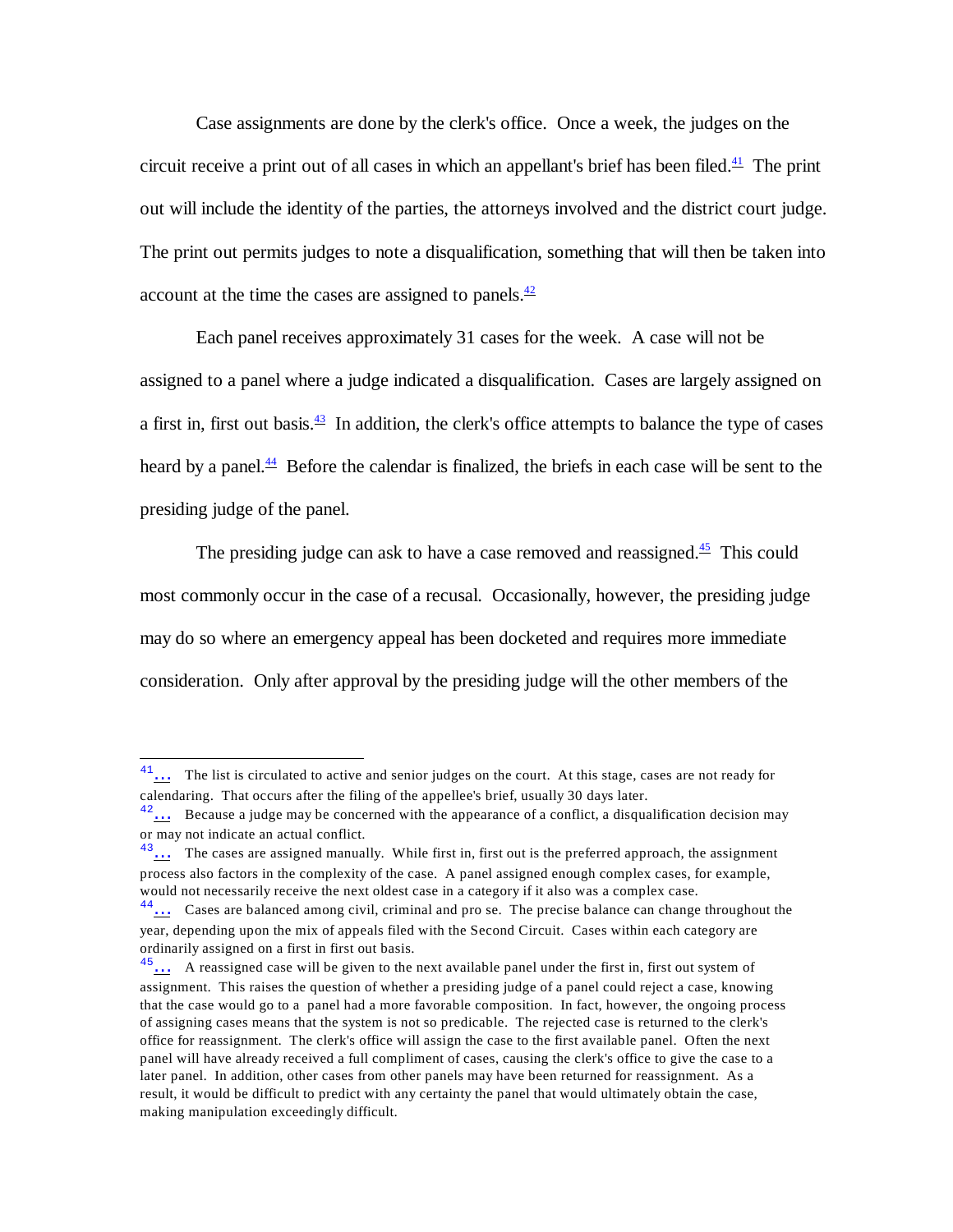panel receive the briefs. Parties are notified of the composition of the panel on the Thursday before the week in which the court meets.

<span id="page-10-0"></span>*Third Circuit.* The Third Circuit has developed a system that leaves considerable control over the treatment of cases in the hands of each panel. Rather than set up separate screening panels to determine which cases should be heard for oral argument, the clerk places all cases on the calendar. $\frac{46}{5}$  $\frac{46}{5}$  $\frac{46}{5}$  The panel receiving the cases decides which to schedule for oral argument. The Third Circuit also has the most developed set of rules and operating procedures concerning the panel and case assignment function.

<span id="page-10-1"></span>The panels are determined approximately one year in advance. The court hears cases 26 weeks each year. $\frac{47}{1}$  $\frac{47}{1}$  $\frac{47}{1}$  Judges sit on approximately seven merit panels during the year. Most sittings take place in Philadelphia, although the circuit has begun hearing cases in other cities on an experimental basis. $\frac{48}{3}$  $\frac{48}{3}$  $\frac{48}{3}$ 

<span id="page-10-3"></span><span id="page-10-2"></span>The circuit executive's office has initial responsibility for determining the schedule and does so with the assistance of a computer program. The circuit executive first queries the judges about available. Senior and visiting judges designate the weeks and number of days the are willing to sit. $\frac{49}{2}$  $\frac{49}{2}$  $\frac{49}{2}$  The circuit also has a policy of attempting to set the schedule so that each judge sits together at least once every two years.<sup>[50](#page-10-9)</sup> With the information, the circuit executive runs the computer program to determine the schedule, although the final result will reflect considerable human intervention.

<span id="page-10-5"></span><span id="page-10-4"></span><sup>&</sup>lt;sup>46</sup>... The only exception are pro se cases. These are examined by staff attorneys, with the analysis sent to special three judge panels.

<span id="page-10-6"></span> $47...$  The weeks the court is in session each month varies, with an effort to schedule oral arguments in weeks that do not involve religious or federal holidays.

<span id="page-10-7"></span> $^{48}$ ... Under Judge Becker, who became the chief judge in 1998, the circuit also hears cases in Newark and Pittsburgh. Judges have been assigned to hear the cases on a random basis,

<span id="page-10-8"></span> $\frac{49}{100}$  In addition, the circuit tries to ensure that new district court judges sit on the appellate court sometime in their first two years on the bench. This would also be imputed into the system manually.

<span id="page-10-9"></span> $50...$  This is a "stated ideal" rather than rigid requirement.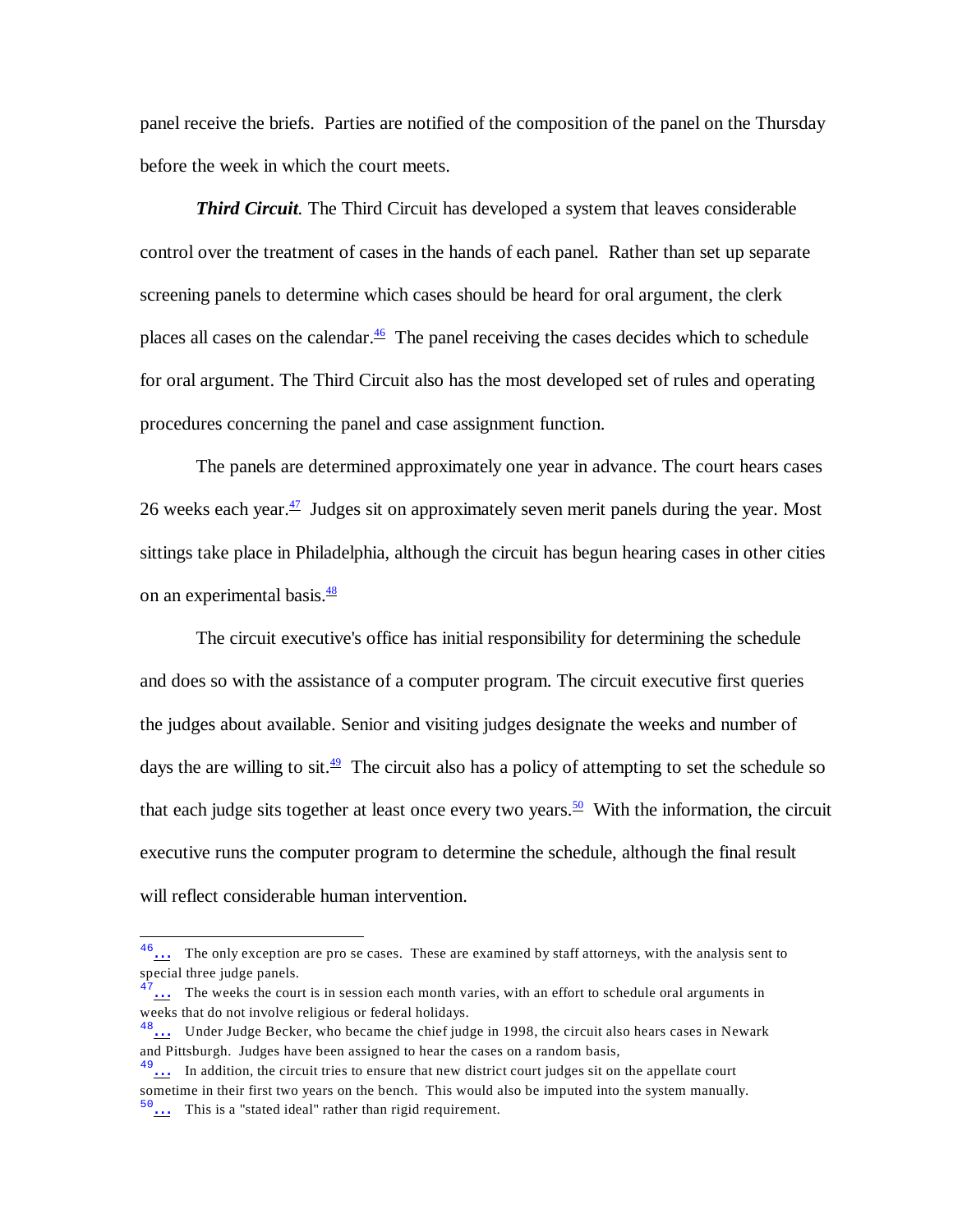<span id="page-11-0"></span>The schedule is circulated by the chief judge to the entire circuit.<sup>[51](#page-11-8)</sup> Refinements will occur, with some judges swapping panels. Once this process has been completed, the schedule is considered finished. Thereafter, judges can, but rarely do, exchange places on panels. $\frac{52}{2}$  $\frac{52}{2}$  $\frac{52}{2}$ 

<span id="page-11-2"></span><span id="page-11-1"></span>In assigning cases, the circuit uses a first in, first out system. About six to eight weeks before oral argument, the clerk's office will assign 40-45 cases to a panel, with the oldest assigned first.<sup>[53](#page-11-10)</sup> The clerk's office does not modify the assignments in an effort to vary the types or complexity of cases that will be heard by a panel.<sup>[54](#page-11-11)</sup> The clerk's office does prescreen cases to be sent to panels for known conflicts.

<span id="page-11-5"></span><span id="page-11-4"></span><span id="page-11-3"></span>Thereafter, each panel will receive a recusal packet,  $\frac{55}{2}$  $\frac{55}{2}$  $\frac{55}{2}$  including the docket sheet and the corporate disclosure statements filed by the parties.<sup>[56](#page-11-13)</sup> After judges on the panel have communicated their recusals, the clerk's office will issue a tentative calendar assigning the remaining cases to particular day of the week and will circulate the briefs $\frac{57}{1}$  $\frac{57}{1}$  $\frac{57}{1}$  in those cases to the panel. $\frac{58}{5}$  $\frac{58}{5}$  $\frac{58}{5}$ 

<span id="page-11-8"></span><span id="page-11-7"></span><span id="page-11-6"></span> $\frac{51}{1}$ ... Judges generally use the comment period as an opportunity to raise scheduling conflicts.

<span id="page-11-9"></span><sup>52</sup>[…](#page-11-1) Swapping is arranged between the judges and does not require the approval of the clerk's office or the chief judge.

<span id="page-11-10"></span> $53...$  A case is deemed ripe once the appellee's brief has been filed. Most circuits have a number of exceptions to the first in first out system. The Third Circuit does not. Because the court is generally current in its docket, there has been no need to give criminal cases priority. Some cases are heard on an accelerated basis but this occurs only where a panel issues an order to that affect. The clerk's office, therefore, has little or no discretion in the assignment of cases to panels.

<span id="page-11-11"></span> $54...$  A system of weighing the cases for complexity did at one time exist. The imprecision of the system and the difficulty incurred by the clerk's office or staff attorneys in assessing complexity caused the circuit to abandon the practice.

<span id="page-11-12"></span><sup>55</sup>[…](#page-11-4) The clerk's office has a data base of recusal information on individual judges. See IOP Appendix 11.1.2, Procedure, USCS Ct. App. 3d Cir. (1998)(judges may, but are not required, to provide clerk's office with circumstances which "would generally require recusal"). To the extent the clerk's office knows about a recusal in advance, the case will not be scheduled for the panel and the recusal packet not sent.

<span id="page-11-13"></span> $^{56}$  ... IOP Appendix 11.1, Procedure, USCS Ct. App. 3d Cir. (1998). See also LAR 26.1 (Jan. 1, 2000) and Rule 26, Federal Rules of Appellate Procedure.

<span id="page-11-14"></span> $57...$  Brief are sent at least four weeks before oral argument unless the panel agrees to a shorter time period. IOP Appendix, 1.1, USCS Ct. App. 3d Cir. (January 1, 2000).

<span id="page-11-15"></span><sup>58</sup>[…](#page-11-7) The clerk's office typically sends 40 to 45 clearance packages to each panel for purposes of identifying possible recusals and disqualifications. The package includes corporate disclosure statements,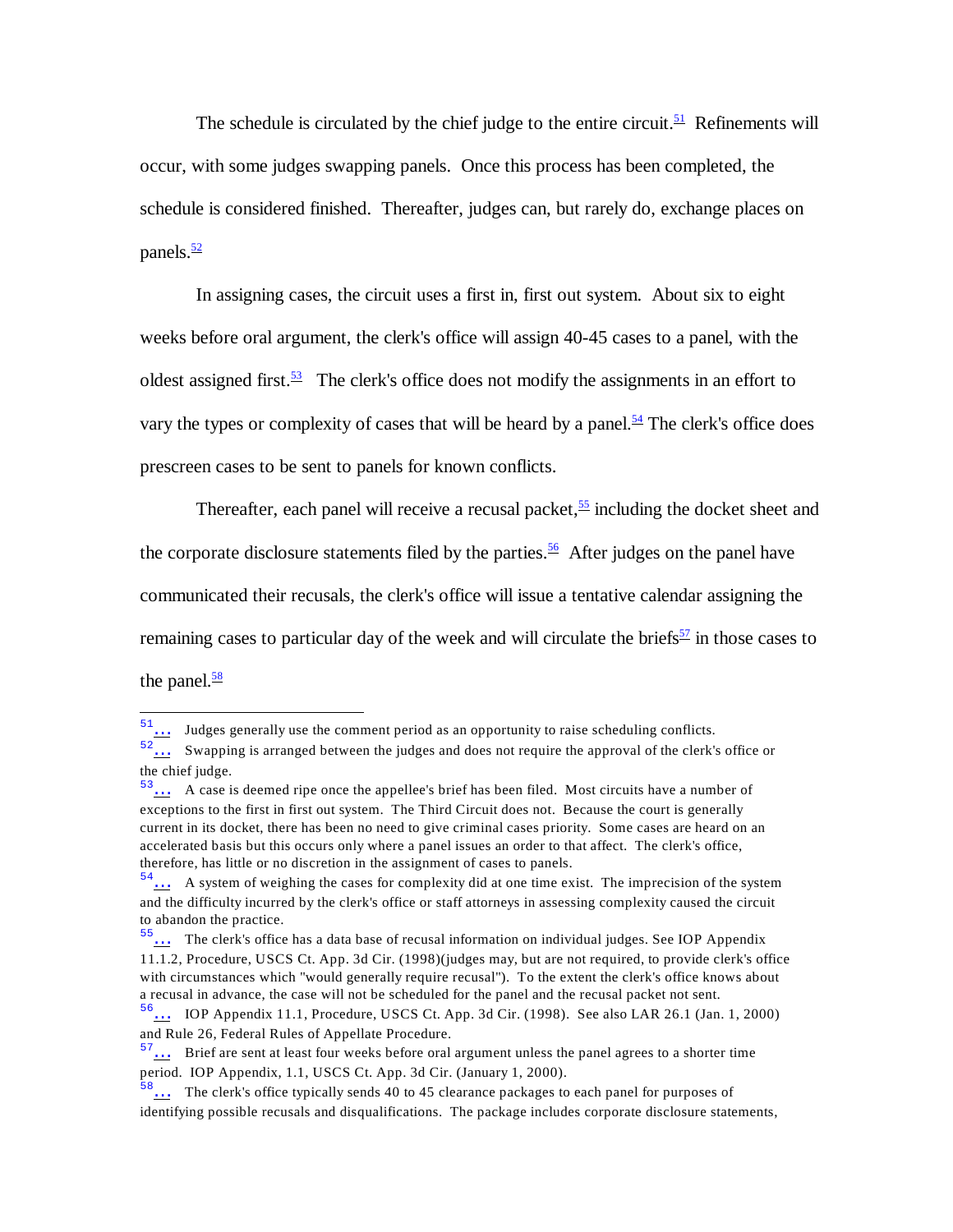<span id="page-12-4"></span><span id="page-12-3"></span><span id="page-12-2"></span><span id="page-12-1"></span><span id="page-12-0"></span>Thereafter the process becomes driven by the preferences of the judges on the

panel.<sup>[59](#page-12-8)</sup> The judges decide which cases to set for oral argument.<sup>[60](#page-12-9)</sup> They decide the amount of time to be given to each litigant, with most receiving 15 minutes.<sup>[61](#page-12-10)</sup> While panels typically hear cases on the days<sup>[62](#page-12-11)</sup> tentatively scheduled by the clerk's office, they may order changes.<sup>[63](#page-12-12)</sup> At least 10 days before the week of hearings begins, the presiding judge<sup>[64](#page-12-13)</sup> will communicate these decisions to the clerk's office.<sup>[65](#page-12-14)</sup> Approximately one-third of the cases are set for oral argument.

<span id="page-12-7"></span><span id="page-12-6"></span><span id="page-12-5"></span>Occasionally judges recuse themselves only after the panel has received the briefs.

In these circumstances, the general rule is that that case remains with the panel.<sup>[66](#page-12-15)</sup> The task of

positive disclosure statements, lists of parities and attorneys in appeals. Once reviewed, the clerk's office will assign approximately 32 cases to the panel. If the list contains more than 32 cases, the clerk's office will typically assign to the panel the oldest (most ripe) cases first.

<span id="page-12-8"></span> $\frac{59}{100}$  Moreover, the circuit has a strong culture that once assigned, the case will be decided by that particular panel. For example, motions rescheduling of the argument will only be granted upon a showing of "extraordinary circumstances." LAR 34.1(d),USCS Ct. App. 3d Cir. (January 1, 2000).

<span id="page-12-9"></span> $60...$  IOP Appendix, 2.1, Determination in Panel Cases, USCS Ct. App. 3d Cir. (January 1, 2000). The decision to decide a case on the briefs, without oral argument, must be unanimous. LAR 34.1(a), USCS Ct. App. 3d Cir. (January 1, 2000). For the factors generally used to determine whether to hold or not hold oral argument in a case, see IOP Appendix 2.4, Suggested Criteria for Oral Argument, USCS Ct. App. 3d Cir. (January 1, 2000).

<span id="page-12-10"></span><sup>61</sup>[…](#page-12-2) See IOP Appendix, 2.1, Determination in Panel Cases, USCS Ct. App. 3d Cir. (January 1, 2000). Because the panel will hear oral argument in only a fraction of the cases assigned for the week, it is often in a position to allow cases to continue beyond scheduled time periods without conflicting with a later scheduled case. Depending on the composition of the panel, therefore, oral arguments in the Third Circuit can often go on for longer periods.

<span id="page-12-11"></span> $62...$  Cases are generally scheduled each day of the week except Wednesdays, which is reserved as a day for the judge to remain in chambers.

<span id="page-12-12"></span> $63...$  Any number of reasons for changes may exist. Since the tentative schedule includes cases that will be scheduled for oral argument and cases that will be decided on the briefs, the panel could alter the calendar to hear all oral argument cases on the same day or days. The panel may also alter the proposed calendar to create a day off other than Wednesday.

<span id="page-12-13"></span> $64...$  The presiding judge is the chief judge or the active judge with the most seniority on the panel. IOP Appendix 3.2, Presiding Judge, USCS Ct. App. 3d Cir. (January 1, 2000).

<span id="page-12-14"></span> $\frac{5}{11}$  IOP Appendix, 2.1, Determination in Panel Cases, USCS Ct. App. 3d Cir. (January 1, 2000). The other judges on the panel communicate their preferences to the presiding judge. To the extent they have not, the presiding judge can assume that the panel member has agreed to be bound by the decisions of the other two members. IOP Appendix, 2.3, Failure to Notify Presiding Judge, USCS Ct. App. 3d Cir. (January 1, 2000).

<span id="page-12-15"></span><sup>&</sup>lt;sup>66</sup>... More accurately, the case will remain with the panel to the extent the judges have become invested in the case as a result of preparation. Thus, a recusal that occurs early in the assignment process, before briefs have been read, may be handled by simply pulling the case and reassigning it to the next panel. To the extent the conflict surfaced shortly before oral argument, the case will be left with the panel and a new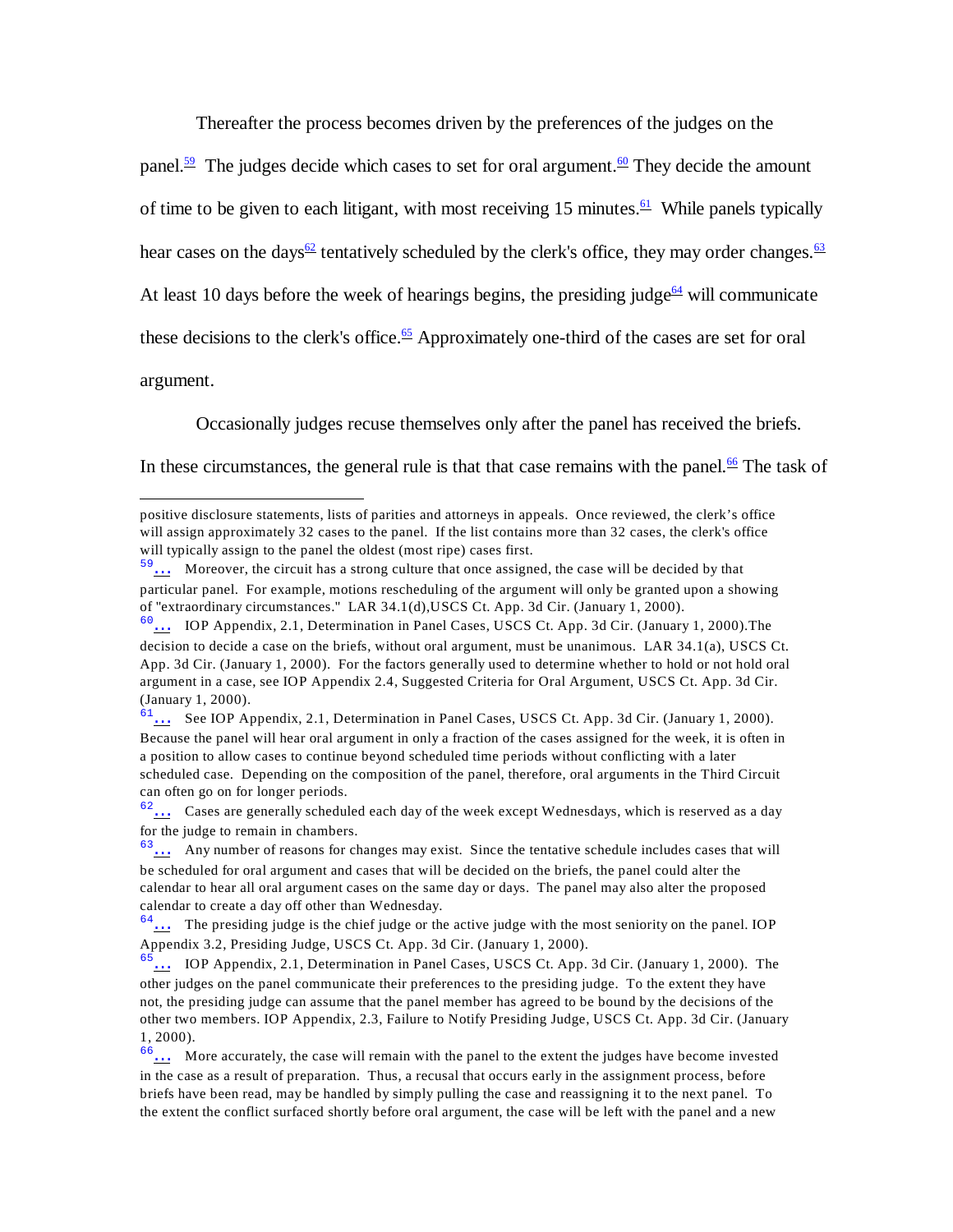<span id="page-13-0"></span>finding a replacement falls to the chief judge of the circuit.<sup>[67](#page-13-7)</sup> In the case of a judge becoming sick after cases have been assigned, the responsibility for finding a replacement falls to the senior judge on the panel. In general, this entails a search among judges in the circuit (active or senior) to determine who can sit. $\frac{68}{6}$  $\frac{68}{6}$  $\frac{68}{6}$ 

<span id="page-13-3"></span><span id="page-13-2"></span><span id="page-13-1"></span>The court does form panels outside of the annual schedule in a number of instances. Death penalty panels are formed randomly, on an as needed basis.<sup>[69](#page-13-9)</sup> The circuit annually forms five pro se panels to hear fully briefed pro se cases.<sup>[70](#page-13-10)</sup> Remands from the Supreme Court return, where possible, to the same panel that had previously heard the case. A panel may choose to retain jurisdiction over a case remanded to the district court.<sup>[71](#page-13-11)</sup> Motions panels<sup>[72](#page-13-12)</sup> also sometimes will hear the merit appeal.<sup>[73](#page-13-13)</sup> In general, however, these panels hear

<span id="page-13-6"></span><span id="page-13-5"></span><span id="page-13-4"></span>judge assigned.

<span id="page-13-7"></span> $67...$  IOP Appendix 11.1.3, Procedure, USCS Ct. App. 3d Cir. (January 1, 2000). To the extent that it is the chief judge who has recused, the right to appoint the replacement falls to the next most senior active judge on the court.

<span id="page-13-8"></span> $68...$  Where illness or other conflicts cause the judge to miss an entire week, it is the usual practice that a number of judges will each take a day or two and sit as replacements.

<span id="page-13-9"></span> $69...$  The clerk's office uses a computer program to select panels from the active judges on the court. Thus, unlike some others, the circuit does not maintain a standing list of panels that are used seriatim but configures panels on as needed basis. Under the current system, the panels are made up of active judges and senior judges willing to serve. IOP Appendix 15.2, Panel Assignments, USCS Ct. App. 3d Cir. (January 1, 2000). As a judge is selected for a panel, however, his or her name is removed from the pool until all others have been assigned to a death penalty panel. As in other circuits, the panel hears all matters that arise in connection with that case. The Third Circuit does provide the chief judge with the power to address periodically "any imbalance in the caseload assignments". IOP Appendix 15.2, Panel Assignments, USCS Ct. App. 3d Cir. (January 1, 2000).

<span id="page-13-10"></span> $\frac{70}{10}$  In 1999, the circuit received 200 fully briefed pro se cases with approximately 40 assigned to each panel. These five panels are reconstituted each year. Letter from P. Douglas Sisk to Professor J. Robert Brown, jr., Feb. 8, 2000.

<span id="page-13-11"></span> $71...$  See IOP Appendix 7.2, Assignment Following Remand, USCS Ct. App. 3d Cir. (January 1, 2000). The general rule is that a case on remand will be reassigned in the regular course. Nonetheless, the clerk will consult with the chief judge and the original panel. To the extent instructed, the case will be returned to the original panel. Id.

<span id="page-13-12"></span> $^{72}$ ... Motions panels are created annually by the chief judge. See IOP Appendix 10.1, Motion Panels, USCS Ct. App. 3d Cir. (January 1, 2000). The chief creates four panels that sit the entire year. The panels can include both both active and senior judges.

<span id="page-13-13"></span> $^{73}$ ... The motions panel decides. To the extent that the motion did not involve significant investments of time, the panel often sends the case back to the clerk's office for random assignment.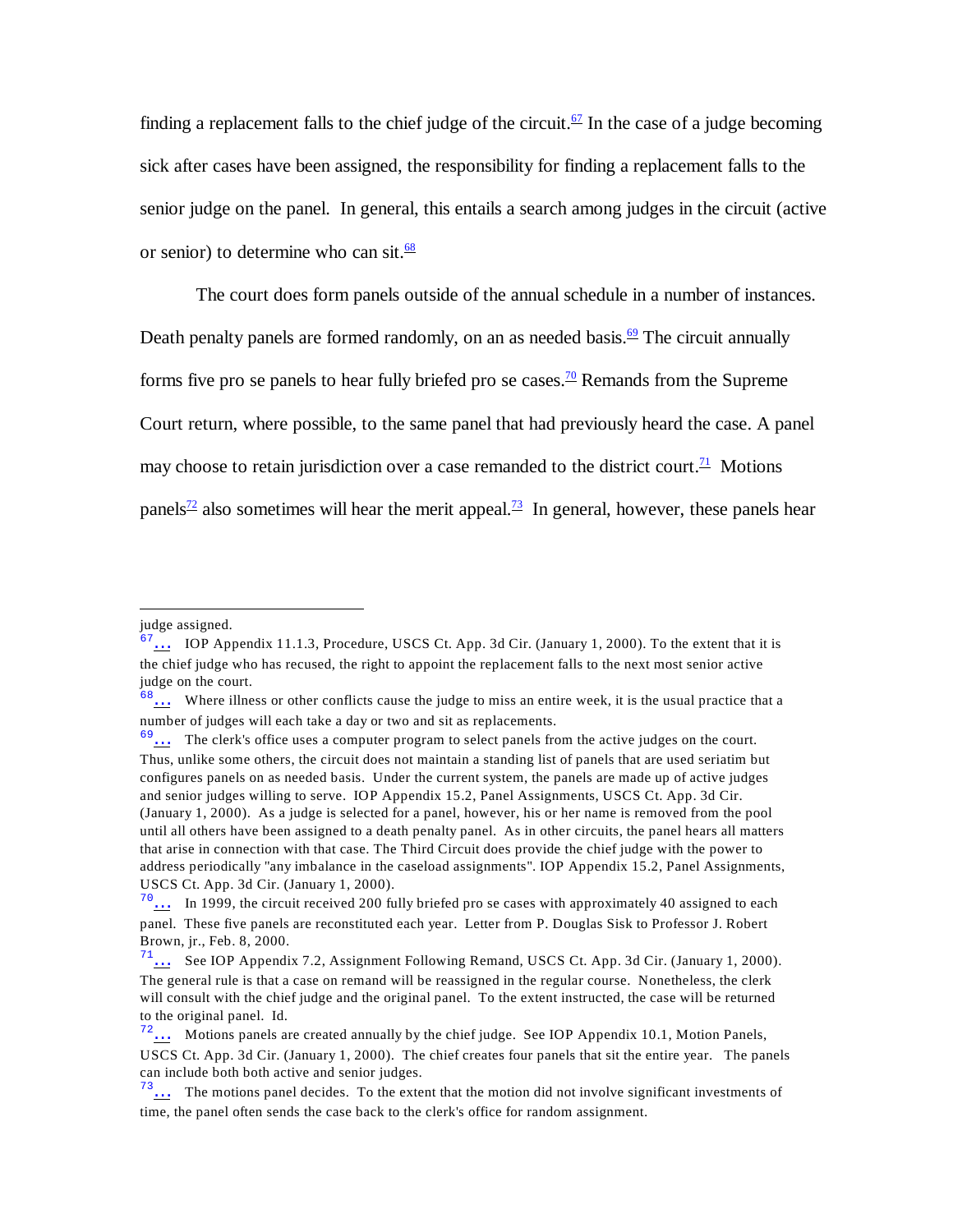<span id="page-14-0"></span>oral arguments by special order and not as part of the calendar process.<sup>[74](#page-14-6)</sup> These panels are not, therefore, assigned other cases from the calendar.

<span id="page-14-1"></span>Parties are notified of the possibility of oral argument four or five weeks in advance. They are told the tentative day the case may be heard but not the identity of the panel.<sup>[75](#page-14-7)</sup> Counsel in the circuit knows, however, that the panel may change the date or ultimately decide not to schedule the case for oral argument. Once the clerk's office learns from the panel which cases will be heard and when, counsel is notified, including the identity of the panel.<sup>[76](#page-14-8)</sup> This occurs not less than ten days in advance of the week in which oral argument will occur, although in practice parties usually receive notice two or three weeks before oral argument. $\frac{77}{2}$  $\frac{77}{2}$  $\frac{77}{2}$ 

<span id="page-14-5"></span><span id="page-14-4"></span><span id="page-14-3"></span><span id="page-14-2"></span>*Fourth Circuit.* In the Fourth Circuit, the court holds eight terms, usually the first week of the month. $\frac{78}{2}$  $\frac{78}{2}$  $\frac{78}{2}$  During the term, all active judges hear cases. The panels do not remain constant for the week but are scrambled daily.<sup>[79](#page-14-11)</sup> Each panel hears approximately four cases per day.

The process of determining the composition of panels begins as much as a year in advance. Judges are polled concerning availability for the upcoming terms. As part of the process, senior judges also indicate when and how often they wish to sit. With the

<span id="page-14-6"></span> $74...$  The case may be heard in the afternoon of a day when the court is hearing oral argument in calendared cases but not as part of the calendar process.

<span id="page-14-7"></span><sup>75</sup>[…](#page-14-1) Counsel will, at that point, notify the clerk's office of any conflicts that preclude oral argument during the week or on a particular day. The case will then be slotted for a day when no conflict exists.  $^{76}$ ... IOP Appendix 2.5, Notice to Counsel, USCS Ct. App. 3d Cir. (January 1, 2000). The notice of

<span id="page-14-8"></span>panel composition is given in all cases, including those not scheduled for oral argument.

<span id="page-14-9"></span> $\frac{77}{11}$ ... Given the short time before argument, the clerk's office will inform counsel by phone or fax, with a confirmation letter sent later.

<span id="page-14-10"></span> $78...$  The court sits the first week (adjusted to avoid holidays and similar matters) during October, November, December, February, March, April, May and June. USCS Ct. App. 4th Cir., Local Rule 34(c)(1998).

<span id="page-14-11"></span> $79...$  Internal Operating Procedures, 34.1, USCS Ct. App.  $4<sup>th</sup>$  Cir., Local Rule 34(e)(1998)(composition of panel "usually changes daily").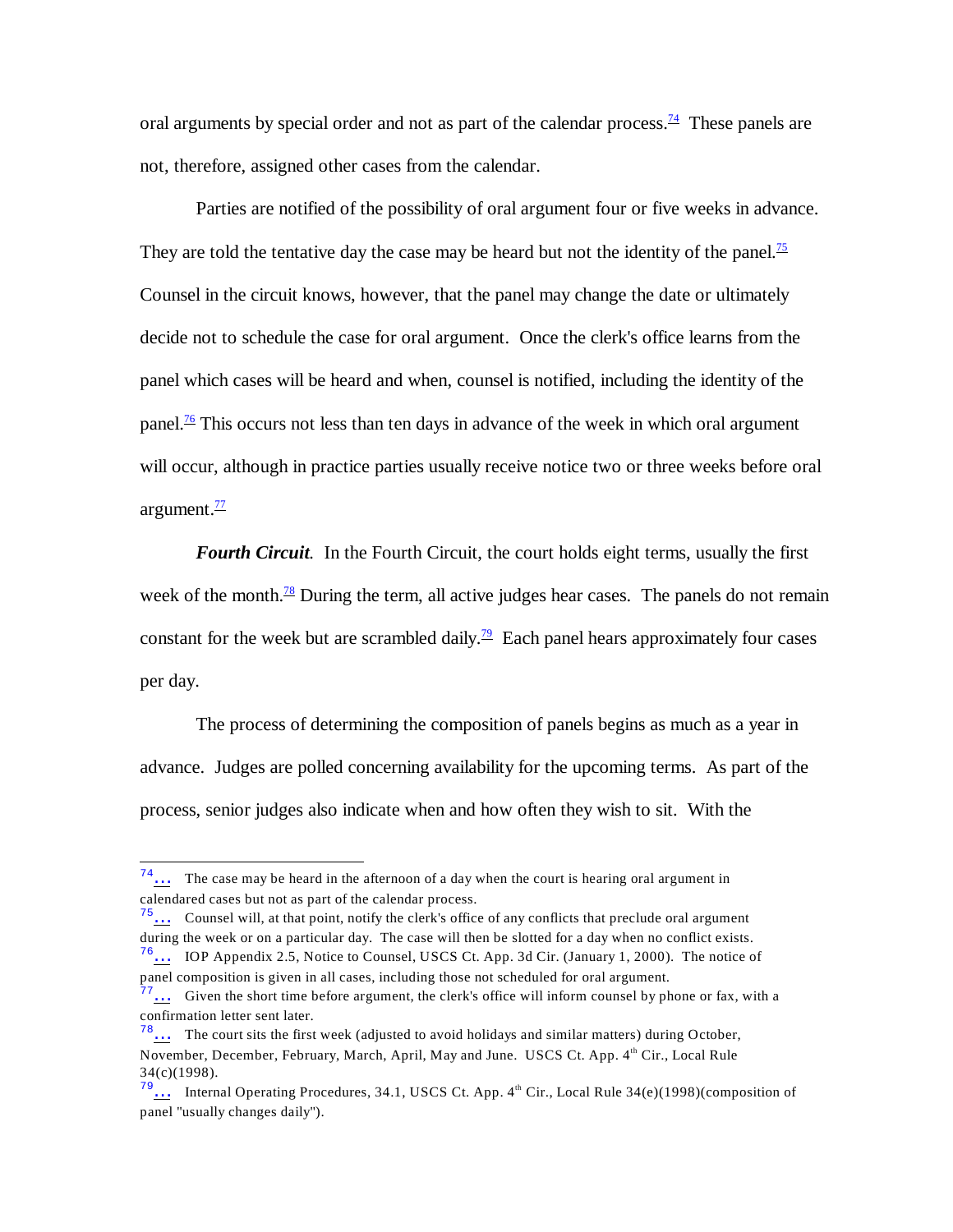<span id="page-15-0"></span>information, the chief judge knows the number of slots on panels that must be filled with visitors, including district court judges sitting by designation. $80$  Once the information is complete, the chief judge distributes to the court a listing of all judges sitting at each session.

<span id="page-15-1"></span>Specific panels, however, are not determined on a yearly basis, but are done in advance of each session. To achieve random selection of panels and, in accordance with circuit requirements, to ensure that judges "sit with all other judges an equal number of times,  $\frac{181}{2}$  $\frac{181}{2}$  $\frac{181}{2}$  the clerk's office uses a variation of the program first developed in the Tenth Circuit. The program randomly assigns judges to panels, giving consideration only to the number of times a particular judge is sitting with another judge in the current session or has sat with that judge in prior sessions and the unavailability of a judge on a particular day during the session.

<span id="page-15-3"></span><span id="page-15-2"></span>The clerk's office first enters into the program the list of judges and the days they are sitting for the session.<sup>[82](#page-15-6)</sup> The clerk's office then enters into the program any pre-existing panels. Preexisting panels include must panels,  $\frac{83}{2}$  $\frac{83}{2}$  $\frac{83}{2}$  death penalty panels, and remands from the Supreme Court. At the time they are entered, the clerk's office will include a statement of the panel's prior involvement in the case which required manual creation of the panel. The program maintains this statement as an audit trail showing the reasons that a panel was

<span id="page-15-4"></span><sup>80</sup>[…](#page-15-0) As in other circuits, the Fourth Circuit attempts to have new district court judges sit by designation soon after joining the bench, a form of introduction to the judges and decision making process at the court of appeals. District court judges cannot hear appeals in cases they decided. 28 U.S.C. 47.

<span id="page-15-5"></span> $81...$  IOP 34.1 provides that "[t]he varied assignment of judges to panels and the independent assignment of varied cases to panels is designed, insofar as practicable, to assure the opportunity for each judge to sit with all other judges an equal number of time, and to assure that both the appearance and the fact of presentation of particular types of cases to particular judges is avoided."

<span id="page-15-6"></span><sup>&</sup>lt;sup>82</sup>... Judges with scheduling conflicts during a session notify the chief judge. The chief judge notifies the clerk prior to the running of the program to determine panels.

<span id="page-15-7"></span><sup>83...</sup> The must panels represent an attempt by the Fourth Circuit to allow judges who had already participated in a case to sit on the panel. Sometimes the must panel will consist of three judges with prior involvement. To the extent that a judge is no longer available (in the case of a visiting judge, for example), or that other scheduling needs preclude assignments of a particular judge, the "must" panel will have a mix of judges with and without prior participation.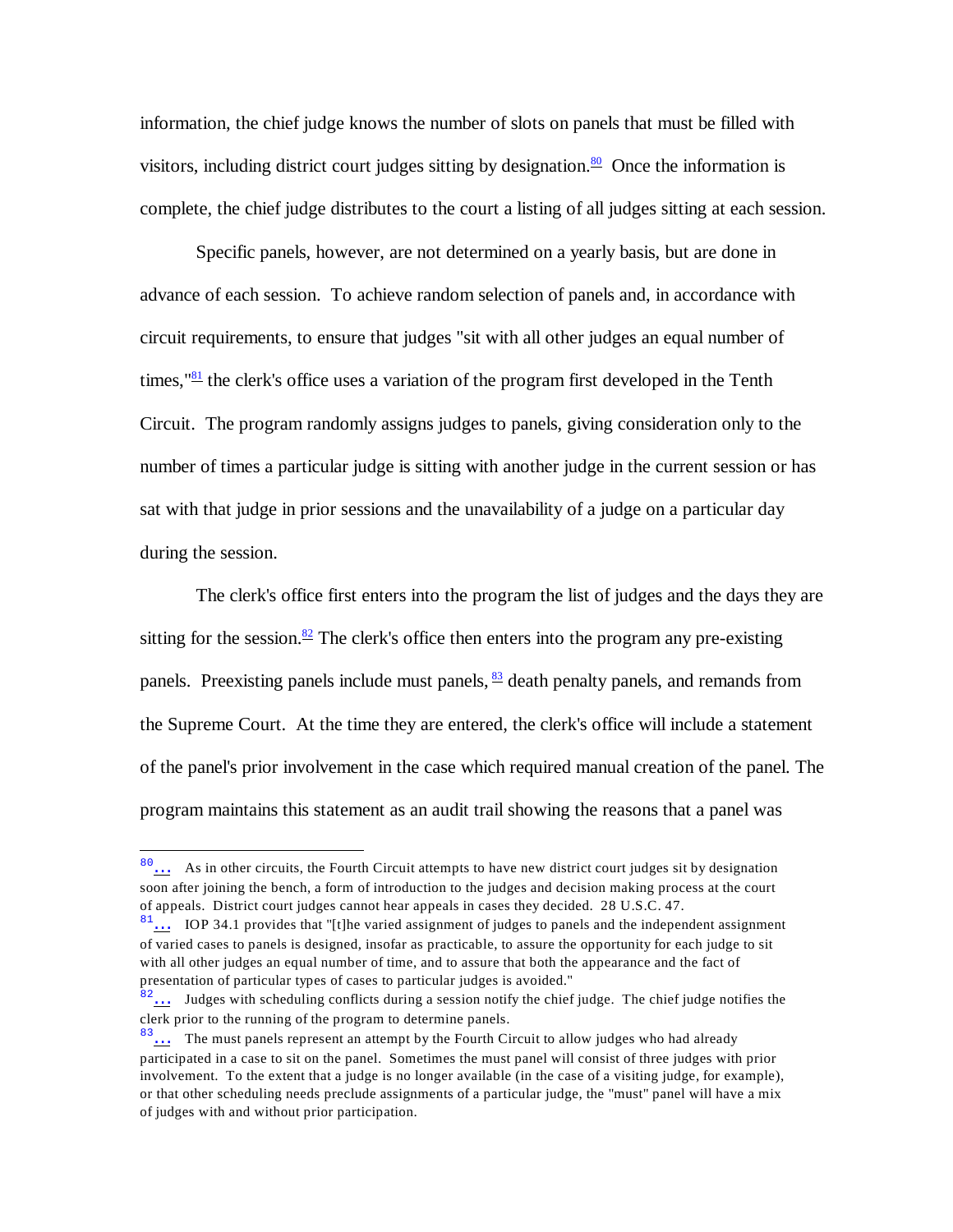<span id="page-16-0"></span>created manually rather than generated automatically. Once all pre-existing panels have been entered, the remaining panels are generated by the program.<sup>[84](#page-16-4)</sup>

<span id="page-16-1"></span>The program will sometimes have difficulty producing panels that meet all of the variables established by the circuit.<sup>[85](#page-16-5)</sup> As a result, manual changes in panel composition will sometimes be necessary. As in the Tenth Circuit, however, the court maintains an audit trail that preserves the reasons for any change. The audit trail is kept in the clerk's office and made available to any judge upon request.

Once panels have been determined, the clerk's office assigns cases. Cases are assigned through a computer program based upon the version developed in the Tenth Circuit. Unlike the Tenth Circuit, however, the Fourth Circuit does not assign cases based on "clusters." Instead, cases are assigned to each panel individually. $\frac{86}{5}$  $\frac{86}{5}$  $\frac{86}{5}$ 

<span id="page-16-2"></span>The clerk's office first prepares a list of cases to be calendared for a particular session. The list is based upon the length of time a case has been mature for argument, with priority given to expedited cases, and with criminal cases receiving a priority over civil cases. The list of cases (called the tentative calendar) is prepared six to eight weeks before a session. The clerk's office notifies the parties that their case has been tentatively scheduled for a particular week and distributes to the judges disqualification reports for all cases on the list. The notice to counsel allows them to notify the clerk's office of any conflict.  $\frac{87}{10}$  $\frac{87}{10}$  $\frac{87}{10}$  In addition, the judges notify the clerk's office of any disqualification.

<span id="page-16-4"></span><span id="page-16-3"></span><sup>&</sup>lt;sup>84</sup>... The remaining panels are formed by a "computer program designed to achieve total random selection." IOP34.1

<span id="page-16-6"></span><span id="page-16-5"></span><sup>85</sup>[…](#page-16-1) Disqualifications in particular cases will sometimes necessitate manual changes in panel composition. In these circumstances, however, the reason for the change is preserved in the audit trail. <sup>86</sup>[…](#page-16-2) The Fourth Circuit's decision not to use clusters removes one area of discretion that exists in the Tenth Circuit in the case assignment process. See note 488 infra.

<span id="page-16-7"></span> $87...$  Since the circuit has multiple panels operating on the same day, conflicts can include the obligation to argue appeals in more than one case simultaneously. Counsel has ten days to notify the court, permitting the clerk's office to devise a schedule that avoids any such conflict.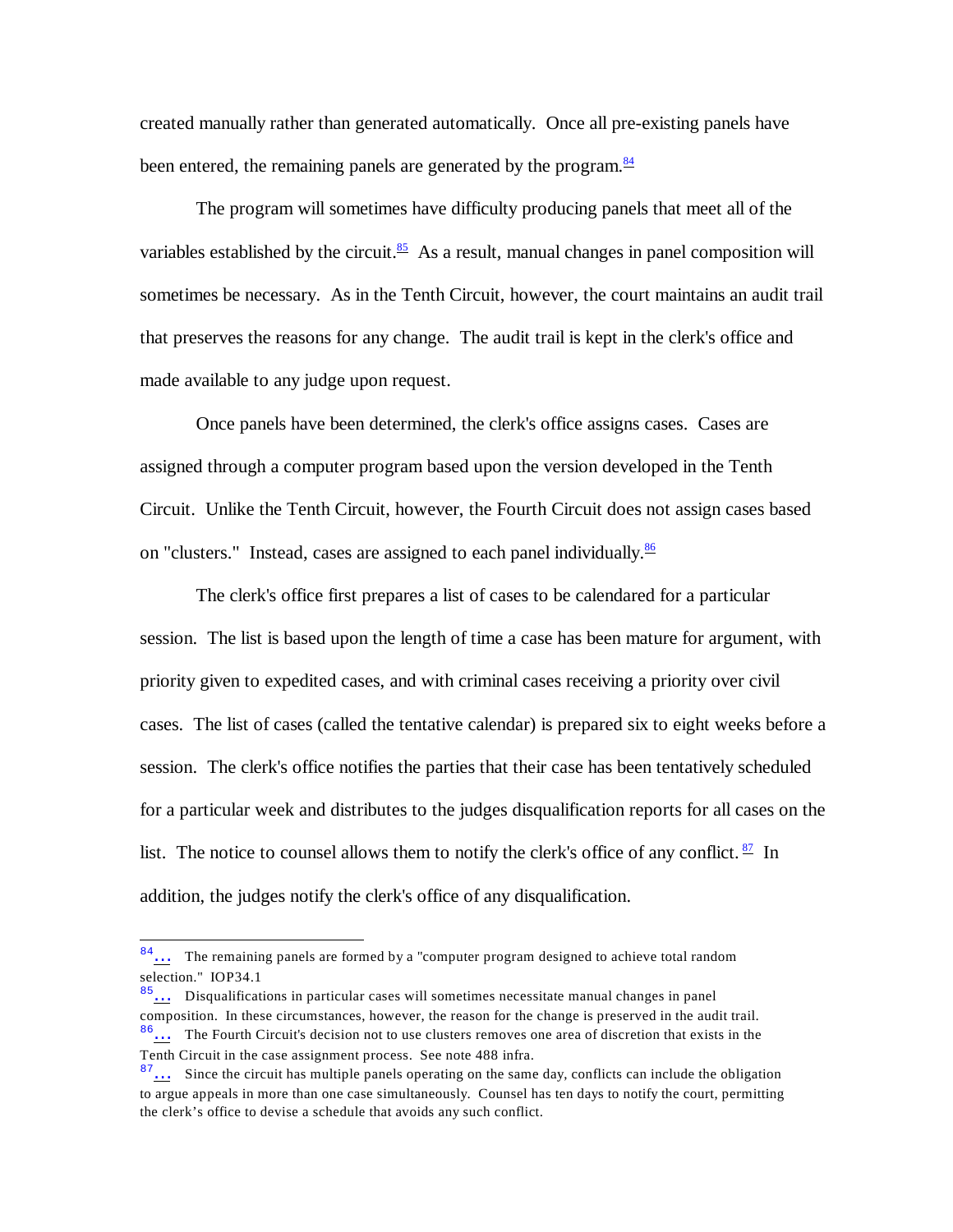The clerk's office removes from the tentative calendar any cases which cannot be argued at that session. For the remaining cases, the clerk's office enters into the case assignment program all information regarding counsel's conflicts during the session and all information regarding judicial disqualifications. The clerk's office also manually assigns cases that must go to pre-existing panels. The case assignment program then randomly assigns all remaining cases. Any case assigned manually, either before or after the assignment program is run requires the creation of an audit trail stating the reasons for the manual assignment.

Briefs are circulated to the panels together with the final calendar. Infrequently, after reviewing the briefs, a judge will notify the clerk's office of a disqualification that was not apparent from the disqualification report. If another circuit judge is available to sit on that day, the clerk's office will ask that judge to sit in place of the disqualified judge. Absent an available circuit judge and if time permits, the clerk will contact local district judges to determine if they are available to sit by designation.  $\frac{88}{15}$  $\frac{88}{15}$  $\frac{88}{15}$  If time does not permit finding a replacement judge, the two remaining panel members can hear and decide the case by quorum as long as they both agree on the disposition.<sup>[89](#page-17-3)</sup>

<span id="page-17-2"></span><span id="page-17-1"></span><span id="page-17-0"></span><sup>88</sup>[…](#page-17-0) For last minute vacancies during a court session, most active judges have already been assigned to panels and will often be unavailable. As a result, efforts often focus on senior and district court judges. For vacancies on panels hearing cases by special order and not during a regular session, active judges will usually be available. In these circumstances, the clerk's office will generate a replacement randomly, either through the use of a computer program or by drawing a name manually from a pool of all eligible judges. In any event, the clerk's office typically arranges replacement judges after cases have been assigned to panel. Prior to that time, the task typically falls to the chief judge. The chief judge will in no circumstances select replacement judges in cases where he or she is disqualified or is sitting on the panel.

<span id="page-17-3"></span> $89...$  In addition, the Fourth Circuit appears to be the only one that vests the authority to assign opinions in the chief judge, whether or not the chief sits on the panel. Internal Operating Procedure, USCS Ct. App. 4th Cir., 36.1 Opinion preparation assignments (1998)("Opinion assignments are made by the Chief Judge on the basis of recommendations from the presiding judge of each panel on which the Chief Judge did not sit."). The authority is included primarily to permit the chief judge to even out workloads and is rarely invoked.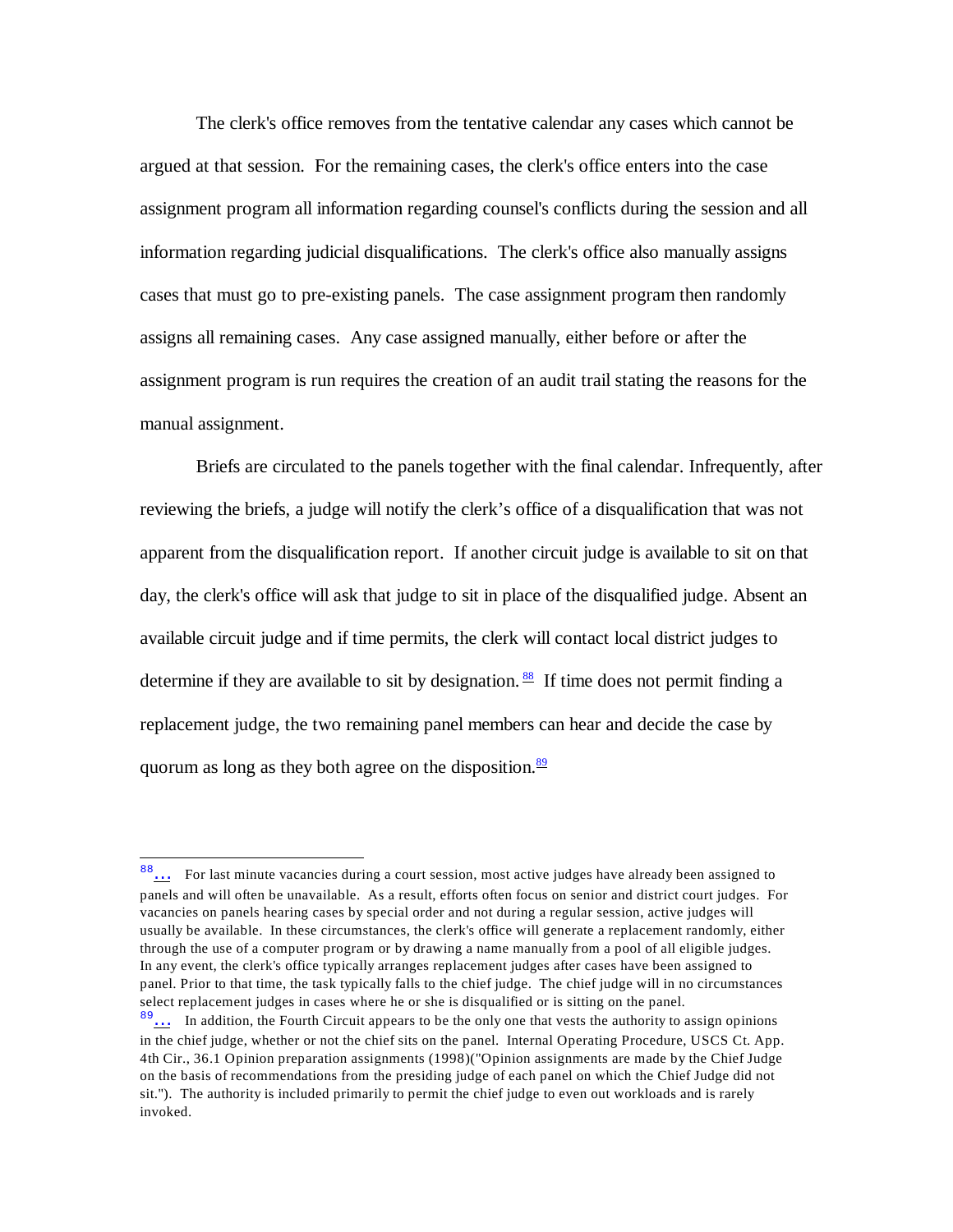The Fourth Circuit has become the second circuit to rely on an audit trail that preserves the reasons for manual changes in the schedule of panels. The system is not, however, identical to that used by the Tenth Circuit. In the Fourth Circuit system, the audit trail only applies at the time the initial schedule is determined. Last minute changes due to illness, disqualification or scheduling conflict are not reflected in the audit trail.<sup>[90](#page-18-7)</sup> In addition, the audit trail information remains in the clerk's office and is only provided to judges upon request. $\frac{91}{2}$  $\frac{91}{2}$  $\frac{91}{2}$ 

<span id="page-18-2"></span><span id="page-18-1"></span><span id="page-18-0"></span>*Fifth Circuit.* <sup>22</sup> It was in 1963, as a result of the Houston Conference, that the Fifth Circuit put in place rules requiring a rigid separation between the panel schedule and the calendar of cases. The Circuit retains the separation. Nonetheless, the Circuit remains one of the few that assigns both tasks to the clerk's office.  $\frac{93}{2}$  $\frac{93}{2}$  $\frac{93}{2}$ 

<span id="page-18-5"></span><span id="page-18-4"></span><span id="page-18-3"></span>The Fifth Circuit determines the schedule a year in advance.<sup>[94](#page-18-11)</sup> The rules allow the chief judge, "in his discretion" to appoint a panel "to review pending cases for appropriate assignment or disposition  $\dots$  "<sup>[95](#page-18-12)</sup> Nonetheless, the authority has been delegated away to a scheduling proctor, a single judge responsible for determining the schedule in consultation with the chief judge. $\frac{96}{6}$  $\frac{96}{6}$  $\frac{96}{6}$ 

<span id="page-18-7"></span><span id="page-18-6"></span><sup>&</sup>lt;sup>90</sup>[…](#page-18-0) The clerk's office does apparently maintain information on subsequent replacements. Nonetheless, the information would not, for example, include the reasons why a particular judge was appointed. The Tenth Circuit has protocols for designating subsequent replacements with the audit trail containing any explanation for deviations from the protocols.

<span id="page-18-8"></span> $\frac{91}{11}$  In the Tenth Circuit, the information is routinely circulated to all judges on the court.

<span id="page-18-9"></span><sup>&</sup>lt;sup>92</sup>... The information was obtained from Judge Politz during his tenure as chief judge. He stepped down in January 1999, replaced by Judge King. Judge Politz was one of the first to respond to a letter requesting information about the assignment process. See Letter from Chief Judge Henry A. Politz,  $5<sup>th</sup>$  Judicial Circuit, to Professor J. Robert Brown, Jr., April 14, 1998. He also took the time to discuss the matter directly with Professor Brown.

<span id="page-18-10"></span><sup>&</sup>lt;sup>93</sup>[…](#page-18-3) At one time, panel assignment information was in the hands of the circuit executive, with the clerk's office responsible for assigning cases. The paneling function was transferred to the clerk's office in 1991.

<span id="page-18-11"></span> $94$ ... Internal Operating Procedures, USCS Ct. App.  $5<sup>th</sup>$  Cir., Local Rule 34, Judge Assignments

<sup>(1998)(</sup>panels are created "for the entire year").

<span id="page-18-12"></span> $\frac{5}{2}$ ... USCS Ct. Appl 5<sup>th</sup> Cir., Local Rule 34.1, Docket Control.

<span id="page-18-13"></span><sup>96</sup>[…](#page-18-6) During Judge Politz' tenure as chief, the scheduling proctor was Judge Davis.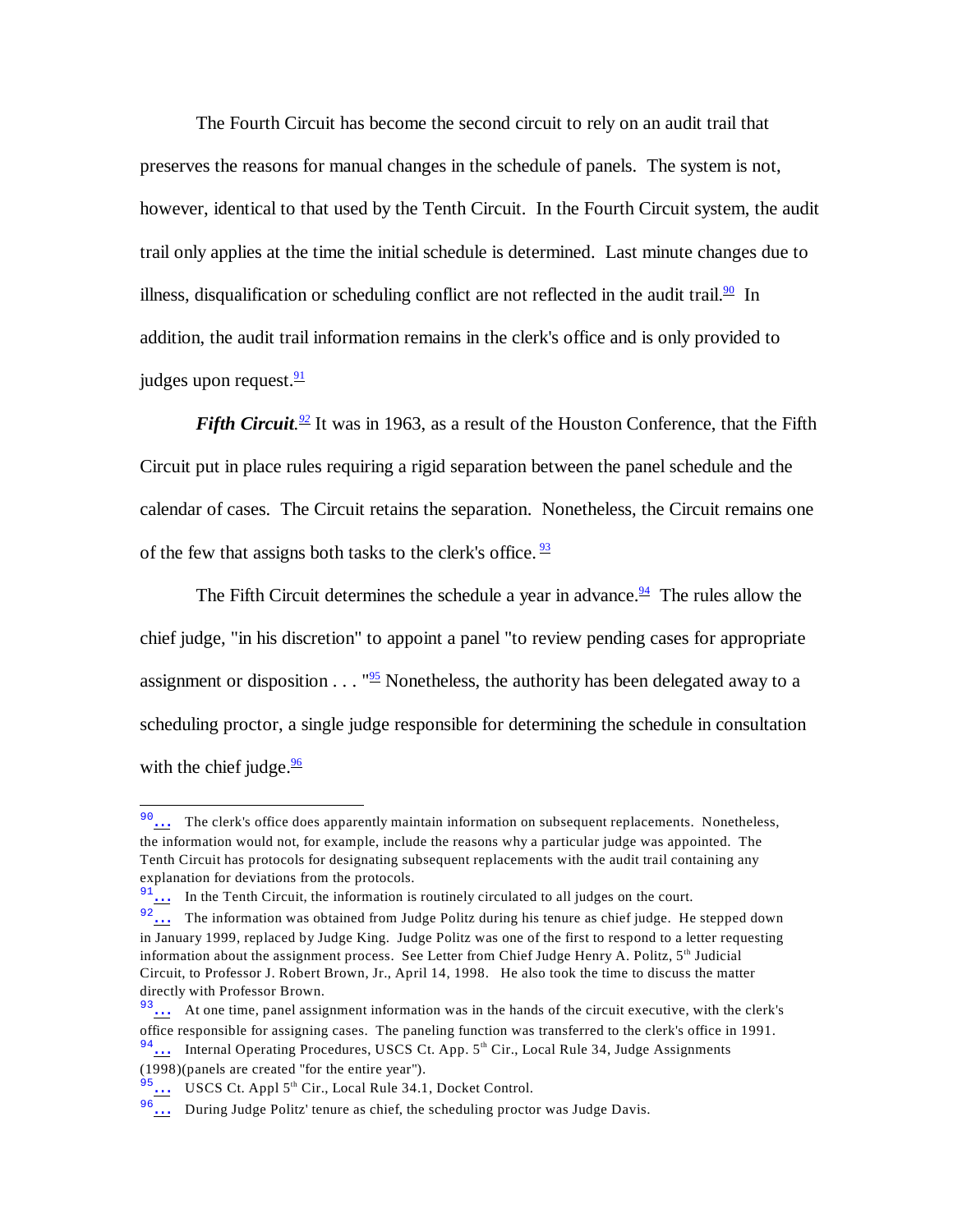<span id="page-19-1"></span><span id="page-19-0"></span>The court sits the first week of each month unless punctuated by a holiday and uses 42-45 panels, a number that will vary depending upon the estimated number of appeals expected for the upcoming year.  $\frac{97}{7}$  $\frac{97}{7}$  $\frac{97}{7}$  Active judges sit on approximately seven oral argument panels during the year  $\frac{98}{8}$  $\frac{98}{8}$  $\frac{98}{8}$  and are expected to sit in each of the cities where the circuit regularly hears cases.<sup>[99](#page-19-9)</sup> Panels hear cases four days a week, with as many as six cases scheduled each day.

<span id="page-19-3"></span><span id="page-19-2"></span>The process begins in the Fall when the deputy clerk solicits from the active judges the dates they are unavailable to sit.<sup>[100](#page-19-10)</sup> By December, the information has been obtained and a recommendation is made to the scheduling proctor and chief judge concerning the number and timing of sittings for the upcoming year.<sup>[101](#page-19-11)</sup> Thereafter, the clerk's office produces an initial draft of the schedule.

<span id="page-19-5"></span><span id="page-19-4"></span>In doing so, an effort is made "to avoid repetitive scheduling of panels composed of the same members.  $102$  As a result, the goal is to have judges sit with every other judge before repeating, although this can occasionally not be done.<sup>[103](#page-19-13)</sup> In addition, an effort is made

<span id="page-19-7"></span><span id="page-19-6"></span><sup>&</sup>lt;sup>97</sup>[…](#page-19-0) Traditionally, the Circuit scheduled from three to five sittings each month, with four the average. Politz letter. The numbers depended in large part on the months judges indicated they were available to hear cases. In some instances when five panels were scheduled, there were not enough cases to guarantee a full week of oral arguments. As a result, Judge Politz ended the practice, limiting the number of panels to no more than four.

<span id="page-19-8"></span><sup>98</sup>[…](#page-19-1) The number is approximate. Occasionally, a senior judge will not hear cases the entire week, with the remaining days assigned to an active judge. An active judge may, therefore, hear cases only a half of a sitting and, as a result, not sit for seven full sittings.

<span id="page-19-9"></span><sup>&</sup>lt;sup>99</sup>[…](#page-19-2) Most cases are heard in New Orleans. A growing number of sittings are, however, scheduled for Houston and Austin. In addition, occasional sittings are scheduled for Jackson and Dallas and the circuit has a tradition of scheduling one sitting each year at a law school. Cases have therefore been heard at LSU, Southern University (Baton Rouge), Baylor, Texas, Texas Tech, SMU and Ole Miss. Conversation between Professor Brown and Judge Politz, Feb. 22, 1999; Sept. 3, 1999.

<span id="page-19-10"></span> $\frac{100}{101}$  Judges can designate three months that they would prefer not to sit.<br>
Indee Assignments, Internal Operating Presedings, USCS Ct. 1,

<span id="page-19-11"></span><sup>1011.</sup> Judge Assignments, Internal Operating Procedures, USCS Ct. Appl 5<sup>th</sup> Cir., Local Rule 34. See also Letter from Chief Judge Henry A. Politz, 5<sup>th</sup> Judicial Circuit, to Professor J. Robert Brown, Jr., April 14, 1998.

<span id="page-19-12"></span><sup>&</sup>lt;sup>102</sup>... Judge Assignments, Internal Operating Procedures, USCS Ct. Appl 5<sup>th</sup> Cir., Local Rule 34.<br><sup>103</sup> Politz letter. The schedule is done manually. By the end of the process, it is not always poss

<span id="page-19-13"></span><sup>103.</sup> Politz letter. The schedule is done manually. By the end of the process, it is not always possible to find pairs that have not already been used.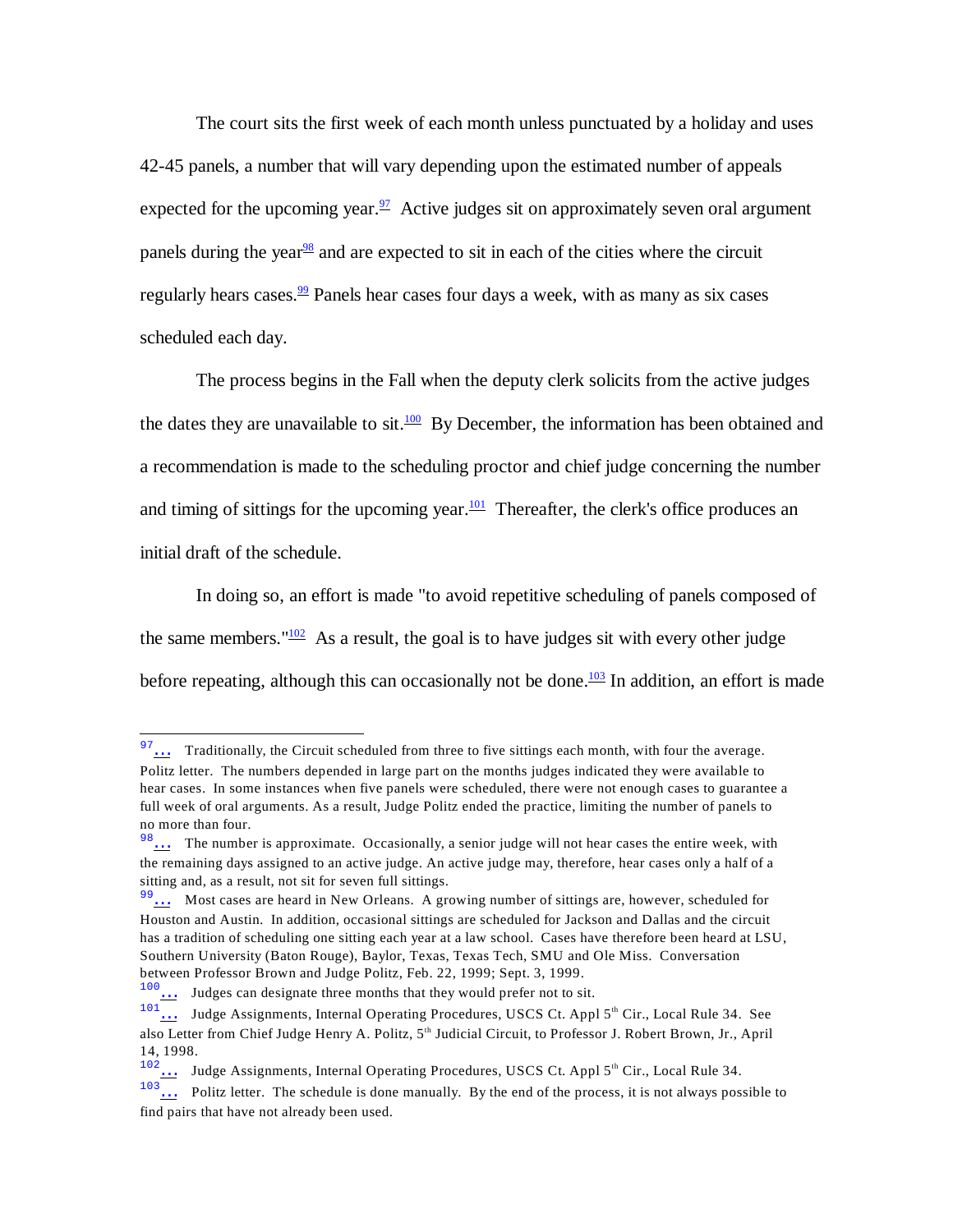<span id="page-20-0"></span>to make certain that judges do not sit more than three consecutive months. $\frac{104}{104}$  $\frac{104}{104}$  $\frac{104}{104}$  The circuit, however, has an unofficial practice of including at least two active judges on every panel.

<span id="page-20-2"></span><span id="page-20-1"></span>The schedule will include the senior judges willing to sit.<sup>[105](#page-20-8)</sup> In general, they sit five times, usually for the entire week. The schedule will sometimes include visitors, although in recent years they have been used infrequently.<sup>[106](#page-20-9)</sup> They include appellate judges from other circuits and district court judges within the circuit.<sup>[107](#page-20-10)</sup> The Fifth Circuit attempts to ensure that all new trial judges sit sometime in the first two years following their appointment.

<span id="page-20-5"></span><span id="page-20-4"></span><span id="page-20-3"></span>Once completed by the deputy clerk and reviewed by the Scheduling Proctor,  $\frac{108}{108}$  $\frac{108}{108}$  $\frac{108}{108}$  the schedule is sent to the entire circuit. $\frac{109}{102}$  $\frac{109}{102}$  $\frac{109}{102}$  Thereafter, judges may request changes, usually by arranging to trade places with another member. In general, they must inform the scheduling proctor and provide the reasons. $\frac{110}{10}$  $\frac{110}{10}$  $\frac{110}{10}$ 

<span id="page-20-6"></span>Not all panels are formed in this fashion. Death penalty panels are determined through a separate log of judges and consist only of active judges. Cases are assigned on a seriatim basis, with all subsequent matters in the case heard by the same panel. In addition,

<span id="page-20-7"></span><sup>&</sup>lt;sup>104</sup>[…](#page-20-0) In fact, the goal is two sittings in two consecutive months. To the extent, however, that judges express a preference to sit for more than two or three consecutive months, the schedule will reflect the preference to the extent possible.

<span id="page-20-8"></span> $\frac{105}{105}$  As in other circuits, senior judges can designate the particular months they want to sit.

<span id="page-20-9"></span> $\frac{106}{10}$  Given the heavy participation of senior judges, the court used visiting judges for only three days in 1998-99 court year. The following year, Judge Duhe took senior status and reduced his number of sittings from seven to five. Visitors were invited to fill the openings on the two sittings.

<span id="page-20-10"></span> $\frac{107...}{108}$  In general, it is the task of the Scheduling Proctor to arrange for visitors.

<span id="page-20-11"></span><sup>1.18</sup> The clerk and scheduling proctor consult on a continuous basis. The consultation may involve logistical or personnel matters. With respect to logistics, the clerk's office may sometimes recommend alterations in the schedule, with those ranging from a change in the number of panels scheduled for a particular week to the day of the week the cases will be heard. With respect to personnel matters, some active judges may sit less than seven full weeks. On all of these matters, the clerk's office will inform and seek advice from the scheduling proctor.

<span id="page-20-12"></span><sup>&</sup>lt;sup>109</sup>[…](#page-20-5) To the extent that the schedule has deviations from the circuit's traditional policies (i.e. there are a number of panels that have the same pair of active judges), the clerk will note them for the scheduling proctor and for the chief judge.

<span id="page-20-13"></span><sup>&</sup>lt;sup>110</sup>... The practice is for the chief judge to approve the change. Judge Politz indicated that he did not recall any instance where he did not do so. Nonetheless, unlike some other circuits, the right to trade places is not unlimited.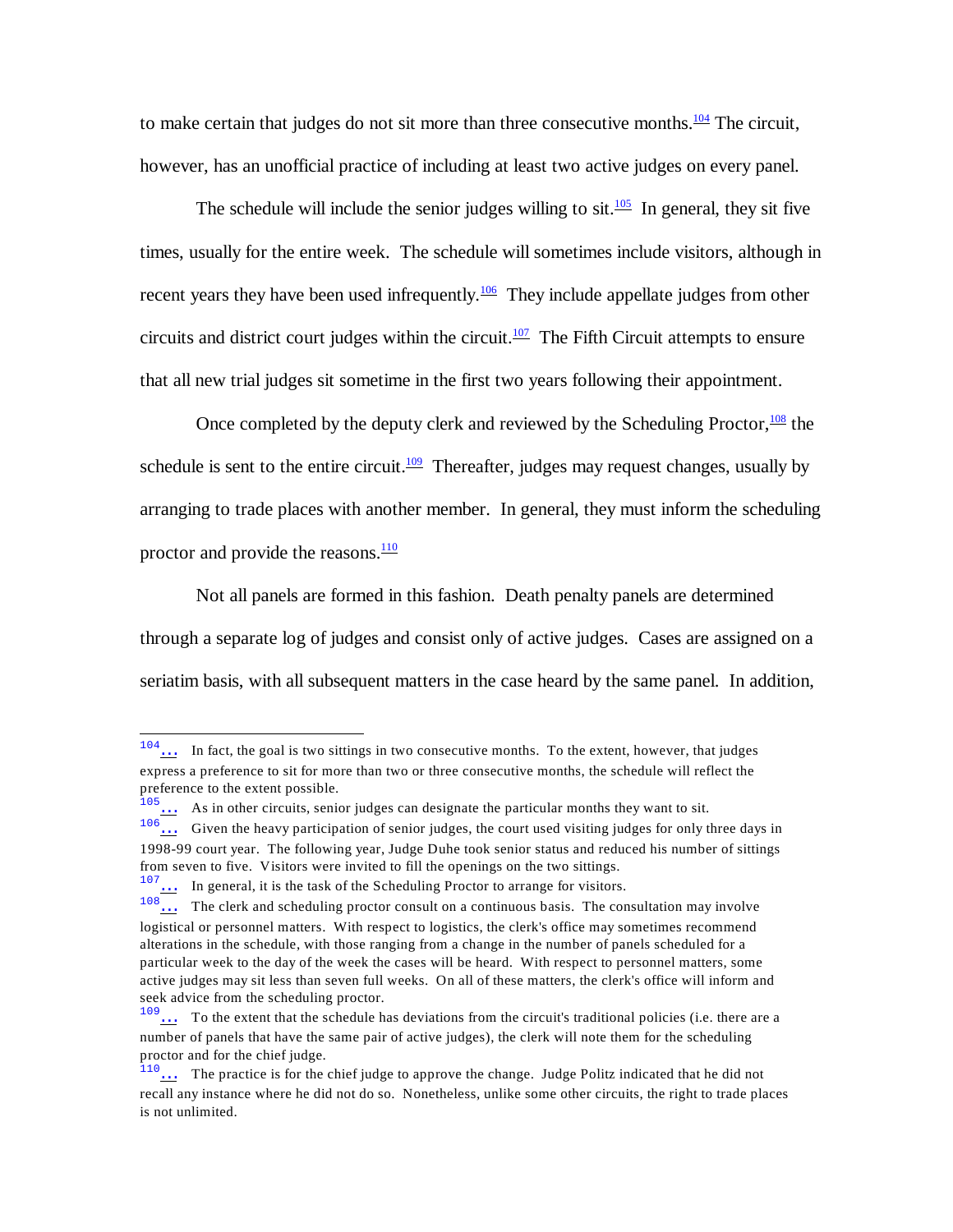<span id="page-21-0"></span>cases remanded from the Supreme Court and subsequent appeals from the district court in the case of a limited remand return to the same panel.<sup>[111](#page-21-8)</sup> To the extent that oral arguments are scheduled in these cases, they are done by special order outside of the ordinary oral argument schedule and will not involve the panel hearing additional cases from the calendar.

<span id="page-21-2"></span><span id="page-21-1"></span>In assigning cases, the function falls to the clerk's office. Cases have been screened in advance to determine those requiring oral argument. $\frac{112}{2}$  $\frac{112}{2}$  $\frac{112}{2}$  About 60 days before a panel sitting, the clerk prepares the number of cases necessary for the upcoming panels. $\frac{113}{113}$  $\frac{113}{113}$  $\frac{113}{113}$  Efforts are made to assign approximately 20 cases to each panel. $\frac{114}{114}$  $\frac{114}{114}$  $\frac{114}{114}$ 

<span id="page-21-5"></span><span id="page-21-4"></span><span id="page-21-3"></span>The docket will include all cases having some type of priority.<sup>[115](#page-21-12)</sup> Thereafter, cases will be added on a first in, first out basis. $\frac{116}{10}$  $\frac{116}{10}$  $\frac{116}{10}$  They are divided evenly "by case type so that each panel for a particular month has more or less an equal number of different types of litigation for consideration." $\frac{117}{2}$  $\frac{117}{2}$  $\frac{117}{2}$  In addition, the office attempts to provide each panel with a cross section of difficult and complex cases. $\frac{118}{118}$  $\frac{118}{118}$  $\frac{118}{118}$ 

<span id="page-21-12"></span><sup>115</sup><sub>[…](#page-21-4)</sub> Priorities are, for example, given to criminal, prisoner, grand jury and expedited cases.

<span id="page-21-8"></span><span id="page-21-7"></span><span id="page-21-6"></span> $\frac{111}{11}$  ... Ordinarily, the screening panel or an oral argument panel will identify these cases.

<span id="page-21-9"></span> $\frac{112}{\ldots}$  The Fifth Circuit relies on a screening panel to classify cases. Class I are cases deemed frivolous; Class II are those where oral argument will be neither required nor helpful. Almost 70% of the cases are decided without oral argument. A decision not to schedule oral argument must be unanimous. Cases assigned to Class III or IV will be scheduled for oral argument. Those in Class III receive 20 minutes per side; Class IV 30 per side.

<span id="page-21-10"></span><sup>&</sup>lt;sup>113</sup>... The Fifth Circuit generally schedules from three to five sittings each month, with four the average. Politz letter.

<span id="page-21-11"></span> $114...$  The panels hear approximately five cases during each of the four days (Monday-Thursday) that they sit.

<span id="page-21-13"></span> $\frac{116}{\ldots}$  At one time, the circuit had a policy of assigning cases based upon geography. Thus, if judges sat in Houston, cases from that region would be assigned to the panel. Because some parts of the circuit produced higher proportions of particular types of cases (criminal cases, for example), panels assigned cases based upon geography did not always receive an adequate cross section of those available throughout the circuit. The circuit, however, recently abandoned the practice of assigning on the basis of geography (except in criminal cases using court appointed attorneys).

<span id="page-21-14"></span> $\frac{7}{111}$  Preparation and Publishing Calendars & Calendaring by Case Type, Internal Operating Procedures, USCS Ct. App  $5<sup>th</sup>$  Cir., Local Rule 34. The panels receive a cross section of different types of cases scheduled for that particular month. Thus, if the clerk has three panels and 60 cases, they will be manually assigned in an effort to balance the different types that appear in that particular cluster.

<span id="page-21-15"></span> $\frac{118}{118}$  The deputy clerk will eyeball the cases based upon such factors as the number of briefs, issues and parties and try to distribute them to the different panels in a balanced fashion.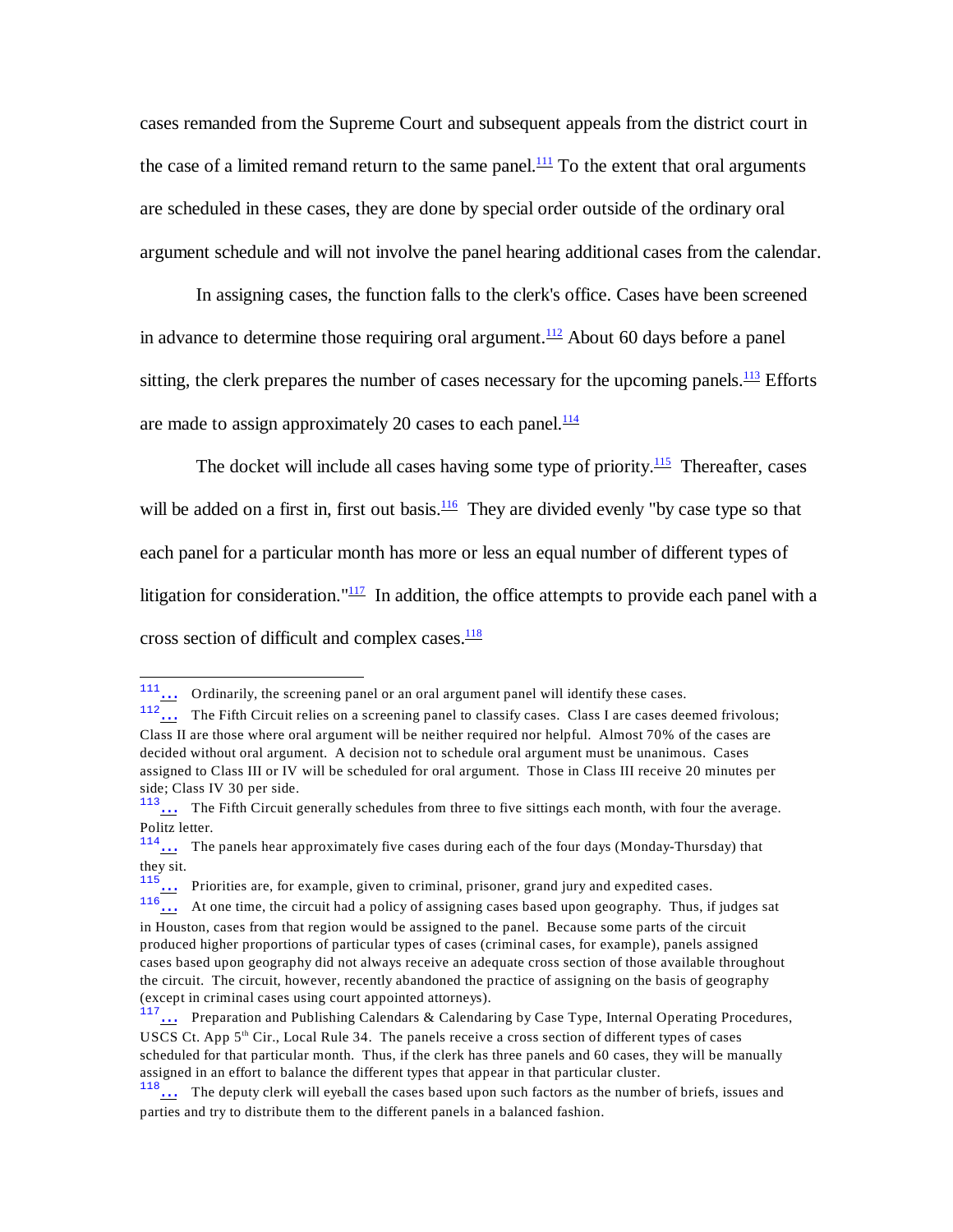<span id="page-22-1"></span><span id="page-22-0"></span>The dockets are then randomly assigned to the panel "totally without reference to the judges thereon." $\frac{119}{12}$  $\frac{119}{12}$  $\frac{119}{12}$  The deputy clerk responsible for assignment does so with the panel identified only by number, unaware of the particular judges scheduled to sit.<sup>[120](#page-22-6)</sup> Only after the cases have been assigned will the identity of the judges be revealed. Nonetheless, both functions are performed by the clerk's office, although by different deputies.

<span id="page-22-2"></span>Once the identity of the panel has been revealed, the clerk's office will adjust the docket to reflect any known conflicts or recusals. Thereafter, all judges will receive a recusal packet.<sup>[121](#page-22-7)</sup> To the extent that recusals occur, cases are simply swapped among the different panels sitting that particular week. $\frac{122}{2}$  $\frac{122}{2}$  $\frac{122}{2}$ 

<span id="page-22-3"></span>Occasionally judges will learn shortly before oral argument that they are unable to sit. This may result from scheduling conflicts, illness or last minute recusals. To the extent that conflict affects only one matter, the clerk's office will try to switch judges on panels for a single case.<sup>[123](#page-22-9)</sup> To the extent this cannot be arranged or no other panel is hearing cases in that location, responsibility for finding a replacement rests with the scheduling proctor. In

<span id="page-22-5"></span><span id="page-22-4"></span><sup>119</sup>[…](#page-22-0) Politz letter. Judges are sent the list of cases and given an opportunity to recuse themselves in the event of a conflict. "When a recusal occurs, the case involved is swapped with a case from one of the other panels." Id. Judge Politz noted finally that: "Placing a judge on a particular panel or assignment of a case to a given panel, other than as noted above, are studiously avoided. We are quite satisfied that our system has worked for us and it is rarely a matter of discussion or concern to any of our judges."

<span id="page-22-6"></span><sup>120...</sup> Internal Operating Procedures, USCS Ct. App. 5<sup>th</sup> Cir., Local Rule 34, Separation of Assignments of Judges and Calendaring of Cases (1998)("The judge assignments are made available only to the judges for their advance planning . . . To insure complete objectivity in the assignment of judges and the calendaring of cases, the two functions of (1) judge assignments to panels and (2) calendaring of cases are carefully separated. Judge assignments are performed by the scheduling proctor and the clerk, but this information is not disclosed within the clerk's office until the calendars of cases are actually prepared and approved.").

<span id="page-22-7"></span> $121...$  Judges will receive a copy of the docket, the identity of the parties and attorneys and the certificate of interested parties filed with the briefs.

<span id="page-22-8"></span> $122...$  A judge recusing from a case would not, ordinarily, know which panel would receive the case. The clerk's office tries to find a comparable case on another panel and make the switch. Since most weeks have three or four panels, a judge would not know which panel would have a matching case. Given the existence of multiple panels, it is not the practice of the court to return cases to the clerk's office for reassignment to a later panel.

<span id="page-22-9"></span> $123...$  They will schedule the case first on the docket of each panel. Once completed, the switching judges will return to their regularly assigned panel.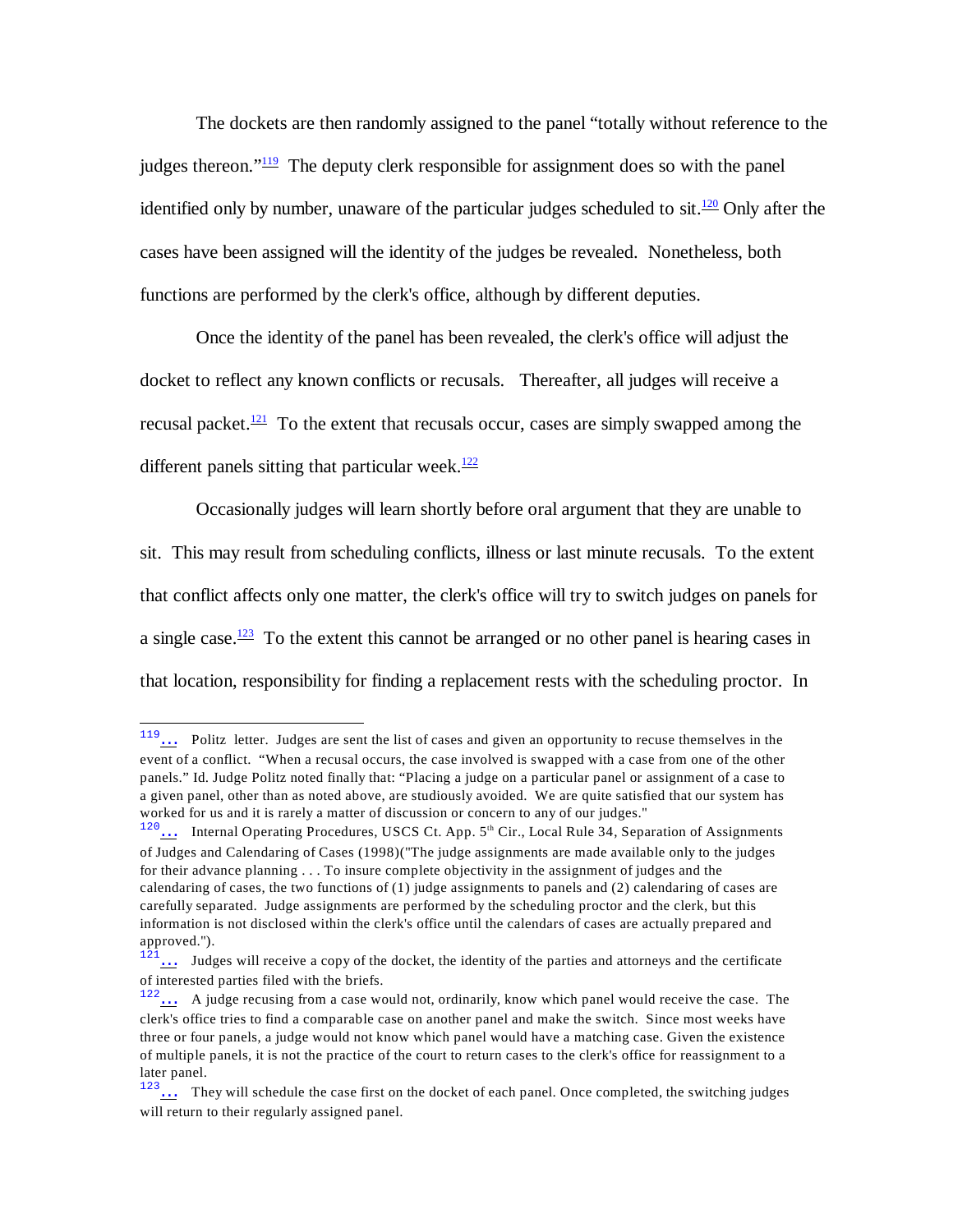general, however, the practice is to ask a local circuit or district court judge to sit in on the one case.

<span id="page-23-0"></span>Where the conflict affects more than one day, the practice is to have the scheduled judge remain with the panel and listen to the oral argument tapes. $\frac{124}{12}$  $\frac{124}{12}$  $\frac{124}{12}$  In some cases, judges with scheduling conflicts will themselves arrange for a replacement among the circuit judges. As a last resort, the scheduling proctor, often with the assistance of the chief judge, will be responsible for locating a replacement.

At least five weeks before the session, briefs are distributed to the panels. At the same time, parties are told the date of oral argument, although not the identify of the panel. Litigants will learn the identity of the judges one week before oral argument.<sup>[125](#page-23-4)</sup>

<span id="page-23-1"></span>*Sixth Circuit.* Headquartered in Cincinnati, the Sixth Circuit hears cases from Kentucky, Michigan, Ohio and Tennessee. The circuit has a slightly different structure than other courts, dividing the judges into two divisions. Active judges will only sit with other members of that division. The Sixth Circuit also separates the responsibility for scheduling panels and assigning cases to panels. The circuit executive's office assists in the scheduling of panels, the clerk's office assigns cases.

The Court adopts a master schedule each spring for the following calendar year. On the basis of its estimate of the number of cases that will sit, the number of weeks that each panel will sit and the number of cases to be assigned to each panel. Active judges generally are expected to sit eight weeks each year, with oral arguments heard on four days and motions on one. $\frac{126}{126}$  $\frac{126}{126}$  $\frac{126}{126}$ 

<span id="page-23-3"></span><span id="page-23-2"></span> $124...$  The clerk's office obtains the consent of the counsel before doing so, however.

<span id="page-23-4"></span> $125...$  Internal Operating Procedures, USCS Ct. App.  $5<sup>th</sup>$  Cir., Local Rule 34, Identity of Panel (1998).

<span id="page-23-5"></span><sup>126</sup>[…](#page-23-2) Oral argument is heard on Tuesday through Friday. In addition to the cases set for oral argument, panels will resolve as many as four cases per day without oral argument.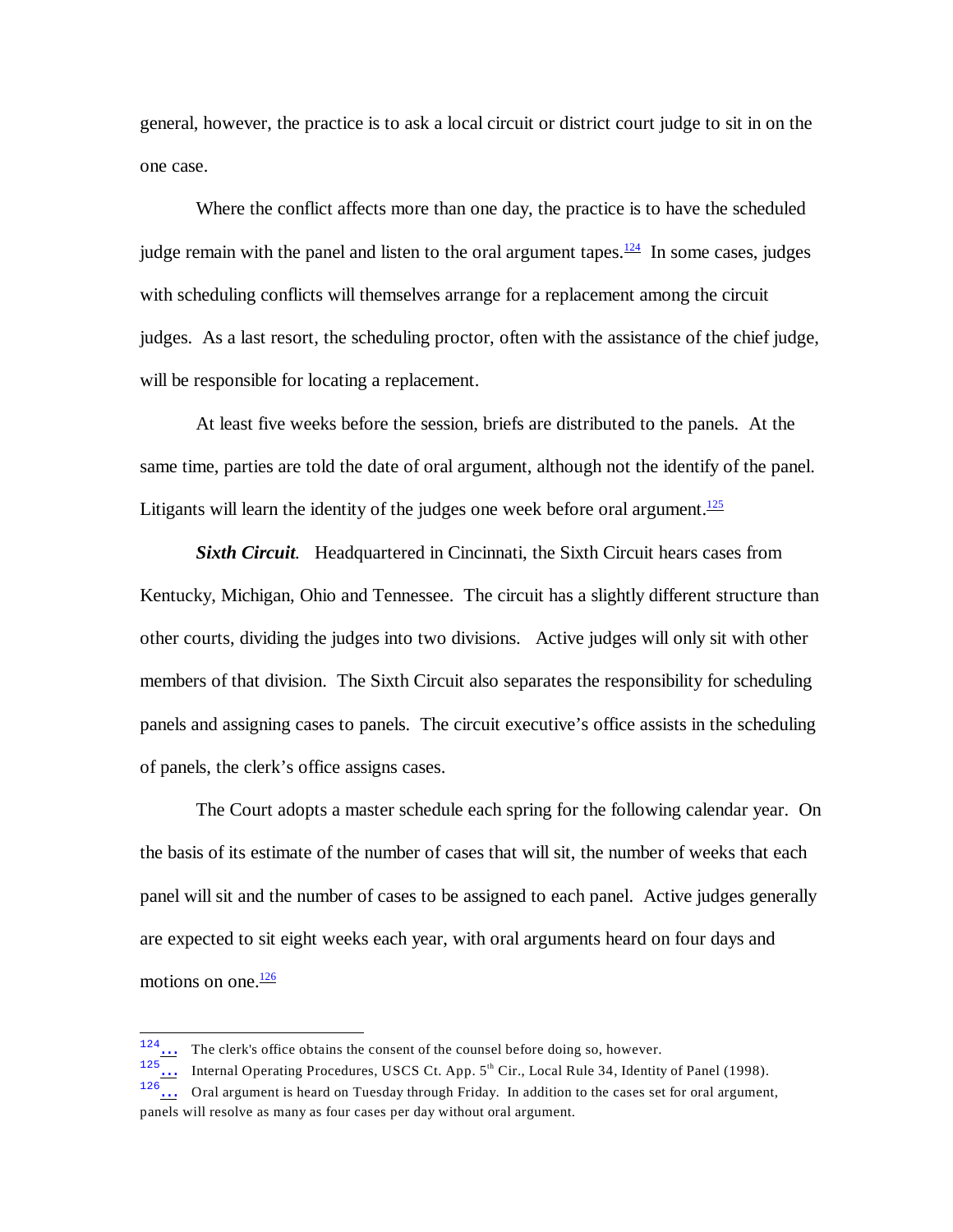<span id="page-24-0"></span>The court is divided into two divisions, each containing half of the active judges on the court. The judges within a division change every six months.<sup>[127](#page-24-4)</sup> Judges are assigned to divisions with a view toward giving every judge the opportunity to sit with each other active judge at least once every six months. A division will meet four times during each six month period, with three panels scheduled each week to hear cases.<sup>[128](#page-24-5)</sup>

<span id="page-24-2"></span><span id="page-24-1"></span>Upon approval of the master schedule at the spring court meeting, senior and visiting judges will be recruited to fill expected vacancies. $\frac{129}{2}$  $\frac{129}{2}$  $\frac{129}{2}$  Senior circuit judges of the Sixth Circuit select the days they wish to sit. In doing so, they know the identity of the active judges assigned to the particular division but not the identities of those sitting on any panel with a vacancy. The remaining open dates are sent to a number of district judges in the circuit and to select senior judges from other circuits. $\frac{130}{130}$  $\frac{130}{130}$  $\frac{130}{130}$  These judges may sit for two or four days during a sitting week.

<span id="page-24-3"></span>After a sufficient number of senior and visiting judges have designated dates, an assistant circuit executive prepares the panel assignments for each week. Every effort is made to insure that each active judge sits with as many other active judges as possible. Senior and visiting judges are scheduled for their requested time slots on a first come, first

<span id="page-24-4"></span> $127...$  The divisions remain in place for six months and change on January 1 and July 1.

<span id="page-24-5"></span><sup>&</sup>lt;sup>128</sup>[…](#page-24-1) Depending on the number of ripe cases, an extra panel has occasionally been used. In 1999, the court on a number of occasions scheduled four panels for one of the divisions.

<span id="page-24-6"></span><sup>&</sup>lt;sup>129</sup>[…](#page-24-2) The circuit has  $\pm 8$  16 judges if up to full complement. Each division, therefore, will have eight judges, enough for three panels during each session. Senior and district judges are required whenever the circuit has fewer that a full complement or whenever an extra panel must be added to the session. The court currently has three vacancies with a fourth expected early next y ear.

<span id="page-24-7"></span><sup>&</sup>lt;sup>130</sup>... The judges receive only the open dates. They do not know the identity of the other senior or active Sixth Circuit judges already scheduled for those dates. The chief judge decides which district judges to invite. In general the decision is based upon the judge's prior performance on the circuit and the status of the judge's workload as demonstrated by the most recent report on pending motions, cases under submission and three-year-old civil cases.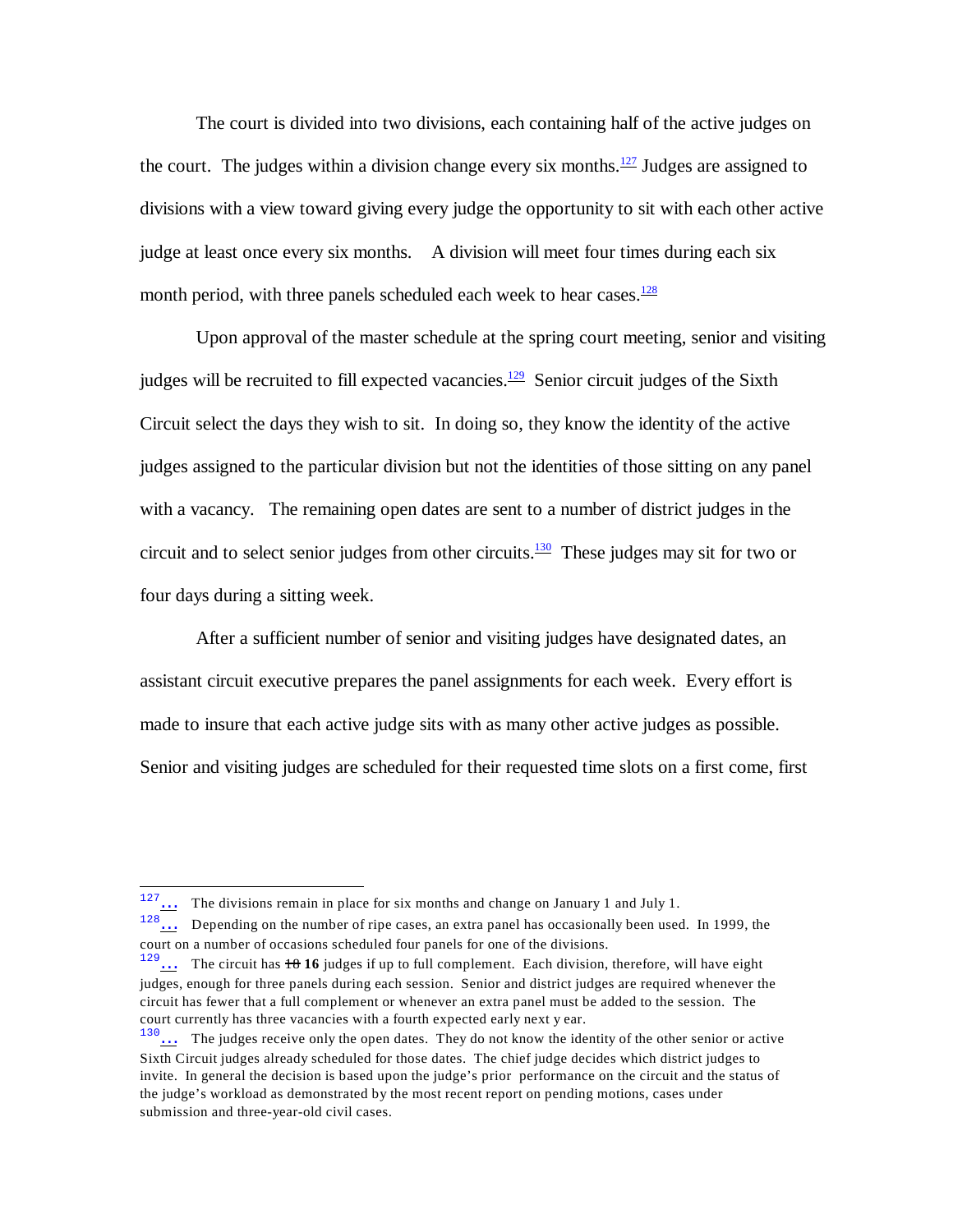<span id="page-25-0"></span>served basis. Once the circuit executive has completed the schedule, it will be sent to the chief judge for review. $\frac{131}{2}$  $\frac{131}{2}$  $\frac{131}{2}$ 

Thereafter, all active and senior judges receive copies of the schedule. A visiting judge receives only a copy of the schedule of the session in which he or she is scheduled to sit. Judge on the Sixth Circuit may, however, freely swap sitting assignments. $132$ 

<span id="page-25-1"></span>The circuit executive has the responsibility for filling any vacancy created by death, retirement or long term illness of one of the judges. In the case of a short term vacancy arising from illness or other minute emergency, the Sixth Circuit employs the use of backup judges. Backup judges are two active judges drawn from the session that is not sitting. They will be listed on the sitting schedule and will be expected to join a panel should a short-term vacancy result. $\frac{133}{132}$  $\frac{133}{132}$  $\frac{133}{132}$ 

<span id="page-25-3"></span><span id="page-25-2"></span>With respect to case assignments, the clerk's office assigns cases as they become ripe.<sup>[134](#page-25-7)</sup> The office will assign approximately six cases per day to each panel. Cases are assigned based upon age (with the oldest generally assigned first), type (criminal have a priority), variety (an effort is made to ensure a mixture of cases by type and geography) and, to the extent possible, similar difficulty (based upon a case weighting system undertaken by staff attorneys upon review of the parties' briefs).

The clerk's office assigns cases to a panel without awareness of the identity of the judges sitting. Only after dockets have been prepared for an entire week and cases assigned

<span id="page-25-4"></span><sup>&</sup>lt;sup>131</sup>[…](#page-25-0) The Sixth Circuit informally attempts to ensure that all judges sit with each other on a regular basis. The chief judge will sometimes make changes to promote this goal.

<span id="page-25-5"></span><sup>&</sup>lt;sup>132</sup>... Judges may swap places after cases have been assigned. Most, however, do so before the assignment of cases.

<span id="page-25-6"></span><sup>&</sup>lt;sup>133</sup>... To the extent the backup judges are unavailable, the circuit executive and chief judge will have the task of finding replacements. Often this means the use of a an available senior judge or district judge with a current workload or a circuit judge in close proximity to Cincinnati.

<span id="page-25-7"></span> $134...$  Cases will generally be ripe when the briefing schedule has been completed. In addition, the office will occasionally assign some expedited appeals even before completion of the briefing schedule.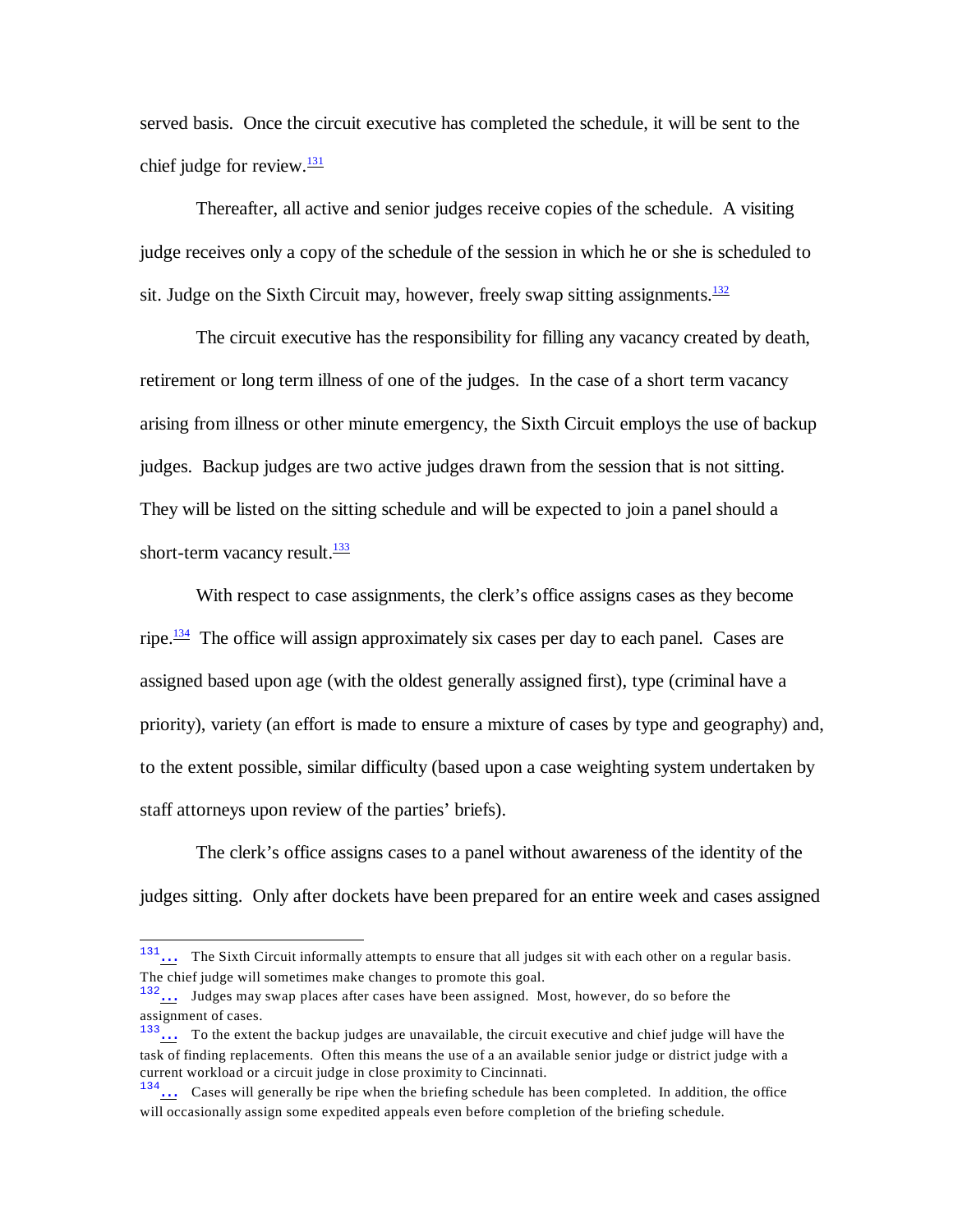to particular panels are the identities revealed to the clerk's office. Once aware of the identity, the calendar deputy will reassign cases involving a conflict or, where a district court judge sits on the panel, cases from that judge's district. Cases pulled from one panel may be reassigned to another or may be returned to inventory.

The clerk's office will circulate a draft calendar to the judges sitting during that week. This occurs approximately eight weeks before oral argument. Judges will identify any conflicts or other conflicts. To the extent a conflict exists, the clerk's office will either swap the case with another panel scheduled for the same day or return the case to inventory. $\frac{135}{125}$  $\frac{135}{125}$  $\frac{135}{125}$  Thereafter, the clerk's office sends briefs, appendices, pending motions and other case related papers.

<span id="page-26-0"></span>In the case of a recusal or other conflict after briefs have been sent, the calendar unit will remove the case from the calendar and returned to the queue awaiting assignment. If, however, counsel has already been notified of oral argument, the case will be switched with another panel scheduled to sit the same day. Similarly, when a panel postpones an argument or a matter settles long enough in advance, the calendar unit will attempt to assign an expedited or ripe case, preferably of the same type and weight.

<span id="page-26-2"></span><span id="page-26-1"></span>The circuit uses preexisting panels in several circumstances.<sup>[136](#page-26-4)</sup> In addition to death penalty cases,  $\frac{137}{12}$  $\frac{137}{12}$  $\frac{137}{12}$  the court will also return Supreme Court remands to the same panel. In two instances, however, the circuit relies on "must" panels. Panels will sometimes hear motions

<span id="page-26-3"></span><sup>&</sup>lt;sup>135</sup>... Reassigning the case may not be possible because of conflicts with the other panel. Alternatively, the Sixth Circuit tries to balance panel workload by type and difficulty. If the case that gives rise to the conflict does not fit within this balance, it may be returned to inventory and a more appropriate case substituted.

<span id="page-26-4"></span><sup>&</sup>lt;sup>136</sup>... Preexisting panels generally hear argument, to the extent necessary, by special order. They are not inserted into a session and given additional cases.

<span id="page-26-5"></span><sup>&</sup>lt;sup>137</sup>[…](#page-26-2) In the case of death penalty cases, the circuit executive maintains a separate roster of panels consisting of active judges and senior judges who agree to hear the cases. The panels are drawn randomly and cases are assigned by the clerk's office on a seriatim basis. The panel keeps all subsequent proceedings in the assigned case.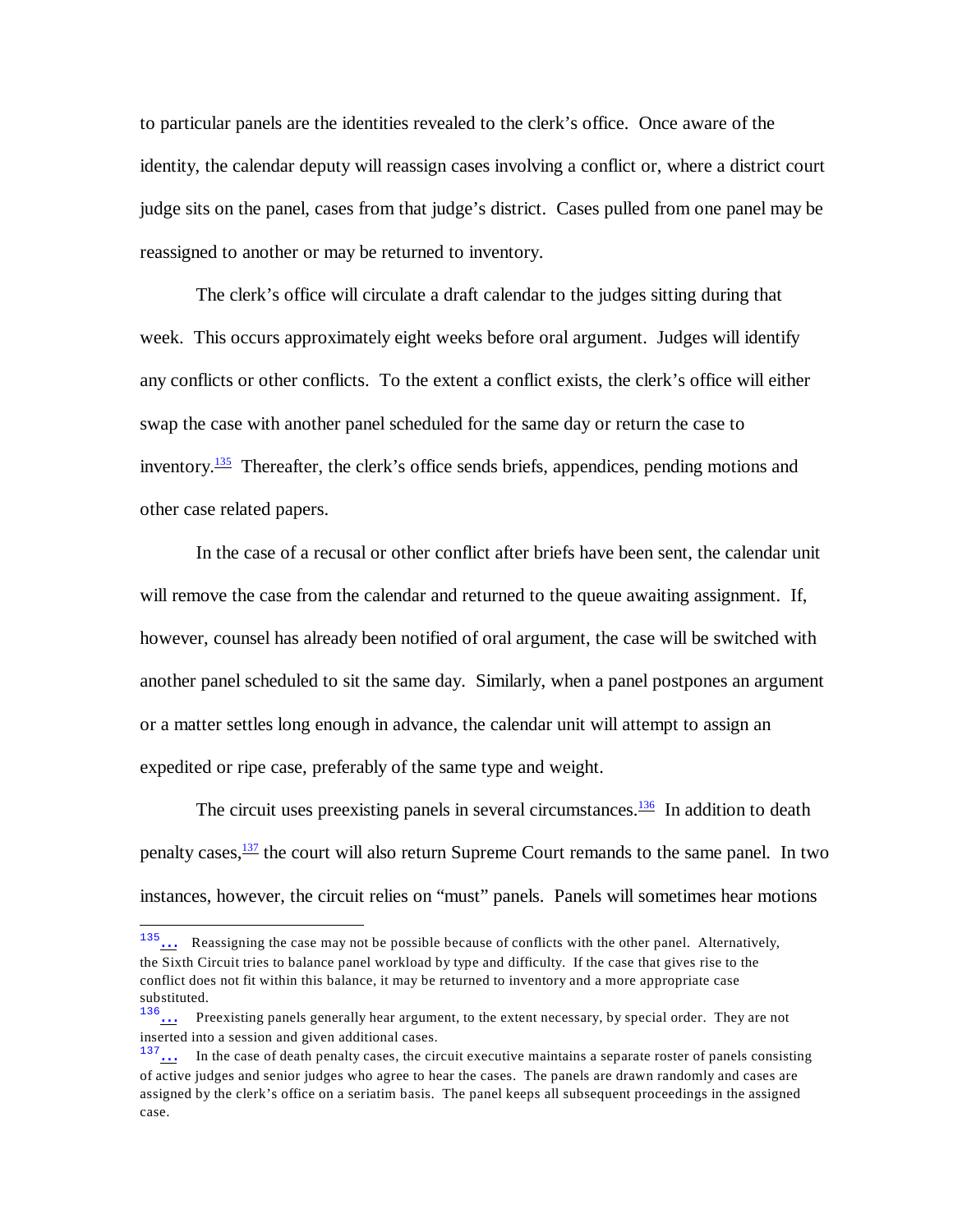<span id="page-27-0"></span>that require a "substantial review" of the case. $\frac{138}{128}$  $\frac{138}{128}$  $\frac{138}{128}$  This occurs most often in the context of a motion for a stay or injunction pending appeal. For reasons of judicial economy, the panel will sometimes keep the case and hear the merit appeal, often on an expedited basis.

Similarly, subsequent appeals in the same case will often be returned to the panel where the new appeal raises the same or related issues. Once a previously argued case has been identified by the clerk's office, the judges on the original panel will receive the briefs and determine whether hear the appeal or return it to inventory for assignment randomly to another panel. $\frac{139}{2}$  $\frac{139}{2}$  $\frac{139}{2}$ 

<span id="page-27-1"></span>Parties are notified of the date of oral argument approximately five or six weeks in advance. They learn the identity of the panel approximately two weeks in advance of oral argument. The information is available from the clerk's office or by accessing the court's web page. $\frac{140}{1}$  $\frac{140}{1}$  $\frac{140}{1}$ 

<span id="page-27-3"></span><span id="page-27-2"></span>*Seventh Circuit.* The assignment system in the Seventh Circuit has a number of unique aspects. It is one of only two circuits that do not expect active judges to hear cases throughout the week the court is in session. $\frac{141}{1}$  $\frac{141}{1}$  $\frac{141}{1}$  Instead, judges are assigned to panels for one or two days of each week that the court is in session. The Seventh Circuit is also the only court to place both case and panel assignments in the hands of the circuit executive.

The circuit executive's office determines the cases that are appropriate for oral argument and assigns an amount of time based upon the perceived complexity. Six to eight weeks before oral arguments, the circuit executive's office prepares a calendar for the entire

<span id="page-27-4"></span><sup>138</sup>[…](#page-27-0) Rather than have a separate system for the creation of these panels, motions are sent to merit panels for resolution. Motions are assigned as equitably as possible among panels sitting during the week.

<span id="page-27-5"></span> $139...$  The process is informal and designed to promote judicial economy. To the extent a previous panel can no longer be reconstituted, perhaps because one of the judges is unavailable, the case will ordinarily be returned to inventory and reassigned on a random basis.

<span id="page-27-6"></span><sup>&</sup>lt;sup>140</sup>[…](#page-27-2) The circuit's web page address is www.ca6.uscourts.gov.

<span id="page-27-7"></span> $141...$  The other is the First.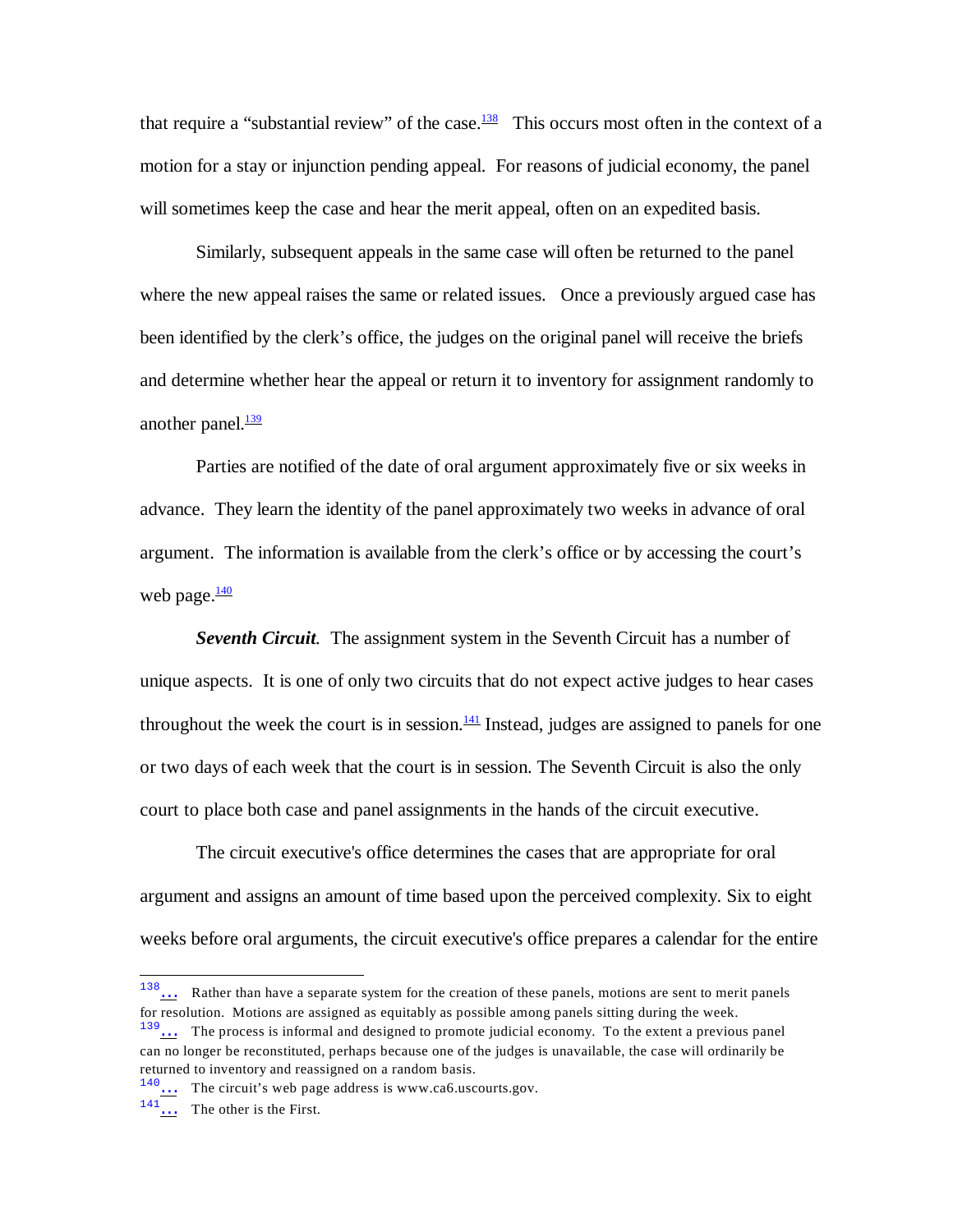<span id="page-28-0"></span>week. Approximately six cases are scheduled for each day, although on some days judges will hear nine short argument cases. Cases are assigned using a modified, first in, first out system.<sup>[142](#page-28-4)</sup> Although typically assigning the oldest cases first, special priority is given to criminal cases, preliminary injunctions, and matters of great public importance.

<span id="page-28-1"></span>Once completed, the proposed calendar is sent to the judges on the court. The judges inform the chief judge's secretary of the days they cannot sit and the cases in which they are recused.<sup>[143](#page-28-5)</sup> Judges who recuse typically identify the case but do not ordinarily explain the basis for disqualification.

With the information on recusals and availability, the circuit executive puts together the panels. Panels in the Seventh Circuit change daily. Judges are expected to sit on one or two panels during each of the approximately 23 weeks the court convenes, for a total of about 34 days of sitting each year. $\frac{144}{1}$  $\frac{144}{1}$  $\frac{144}{1}$ 

<span id="page-28-3"></span><span id="page-28-2"></span>The circuit executive uses a matrix kept in the office of the chief judge to determine panels. This is done in the chief judge's office in the presence of the secretary to the chief judge. The matrix contains all possible three judge combinations. $\frac{145}{12}$  $\frac{145}{12}$  $\frac{145}{12}$  The circuit executive will randomly choose unused panels from the matrix, with the selection done in the chambers of the chief judge in the presence of secretary. In general, once a panel

<span id="page-28-4"></span><sup>142</sup>[…](#page-28-0) Eighteen days a year, judges will hear nine cases a day. Letter from Collins T. Fitzpatrick, Circuit Executive, Judicial Council of the Seventh Circuit, to J. Robert Brown, Jr., April 27, 1998.

<span id="page-28-5"></span> $143...$  Unlike most other circuits, the judges do not receive a recusal package, including a statement of interested parties and the identity of the lawyers involved. They examine the briefs and court docket directly. The court recently developed an initial computerized screening system which notes recusals when an appeal is docketed.

<span id="page-28-6"></span> $144...$  The system allows judges to prepare for 6-12 cases each week they hear oral argument, rather than the 25-30 for panels that meet the entire week.

<span id="page-28-7"></span><sup>&</sup>lt;sup>145</sup>[…](#page-28-3) The matrix includes all combinations of active and some senior judges on the Seventh Circuit. The matrix usually must be replaced approximately every two years. At that time, 20 or so panel combinations will typically remain unused. In resorting to a new matrix, the circuit executive's office will endeavor to employ these unused combinations first.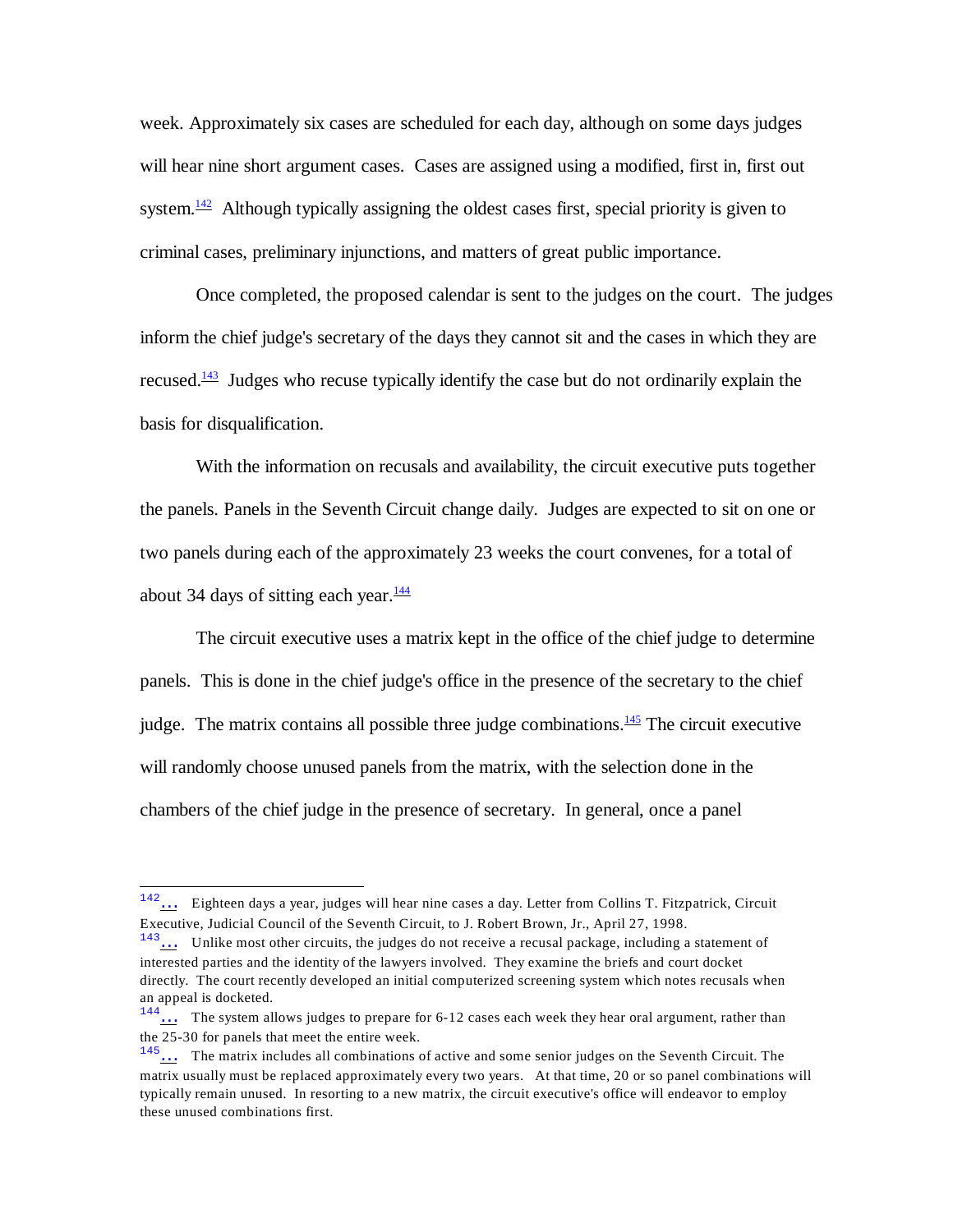<span id="page-29-0"></span>combination has been used, it will not repeat until all other panels on the matrix have been used. $\frac{146}{1}$  $\frac{146}{1}$  $\frac{146}{1}$ 

<span id="page-29-1"></span>Once the panels have been determined, a schedule will be circulated by the chief judge's secretary to all of the judges on the court. To the extent that a judge cannot sit (due to illness or late recusals), the circuit executive has the responsibility for finding a replacement.<sup>[147](#page-29-5)</sup> In general, efforts are made to locate a judge who can sit for the entire day, often by switching with someone else sitting the same week. In some cases, however, the circuit executive will arrange for a replacement judge only for the case that gave rise to the conflict. Finally, oral argument in a case might be postponed on motion of a party or sua sponte and rescheduled on a later date.

<span id="page-29-2"></span>In determining the schedule, the circuit executive will sometimes be required to include panels formed outside of the matrix system. This occurs where the panel decides to hear a subsequent appeal in the same case or receives a case on remand from the Supreme Court.<sup>[148](#page-29-6)</sup> Similarly, death penalty cases are assigned randomly at the time an appeal is docketed rather than at the time the calendar is determined. The panel will then be responsible for all subsequent matters arising in that case.<sup>[149](#page-29-7)</sup>

<span id="page-29-3"></span>Preexisting panels may hear cases during a week the court is in session or can set the matter for a hearing separately. To the extent heard during a regular session of the circuit, five additional cases may be assigned in addition to the case that gave rise to the formation

<span id="page-29-4"></span><sup>146</sup>[…](#page-29-0) Panels will repeat, however, where some judges cannot sit and combinations with eligible judges have already been used.

<span id="page-29-5"></span> $147...$  While judges will sometimes arrange to trade places, in general this does not occur.

<span id="page-29-6"></span><sup>&</sup>lt;sup>148</sup> ... United States Court of Appeals for the Seventh Circuit Operating Procedure 6.

<span id="page-29-7"></span> $\frac{149...}{149...}$  USCS Ct. App. 7<sup>th</sup> Cir., Internal Operating Procedures, Rule 22(a)(2), Death Penalty Cases (1998).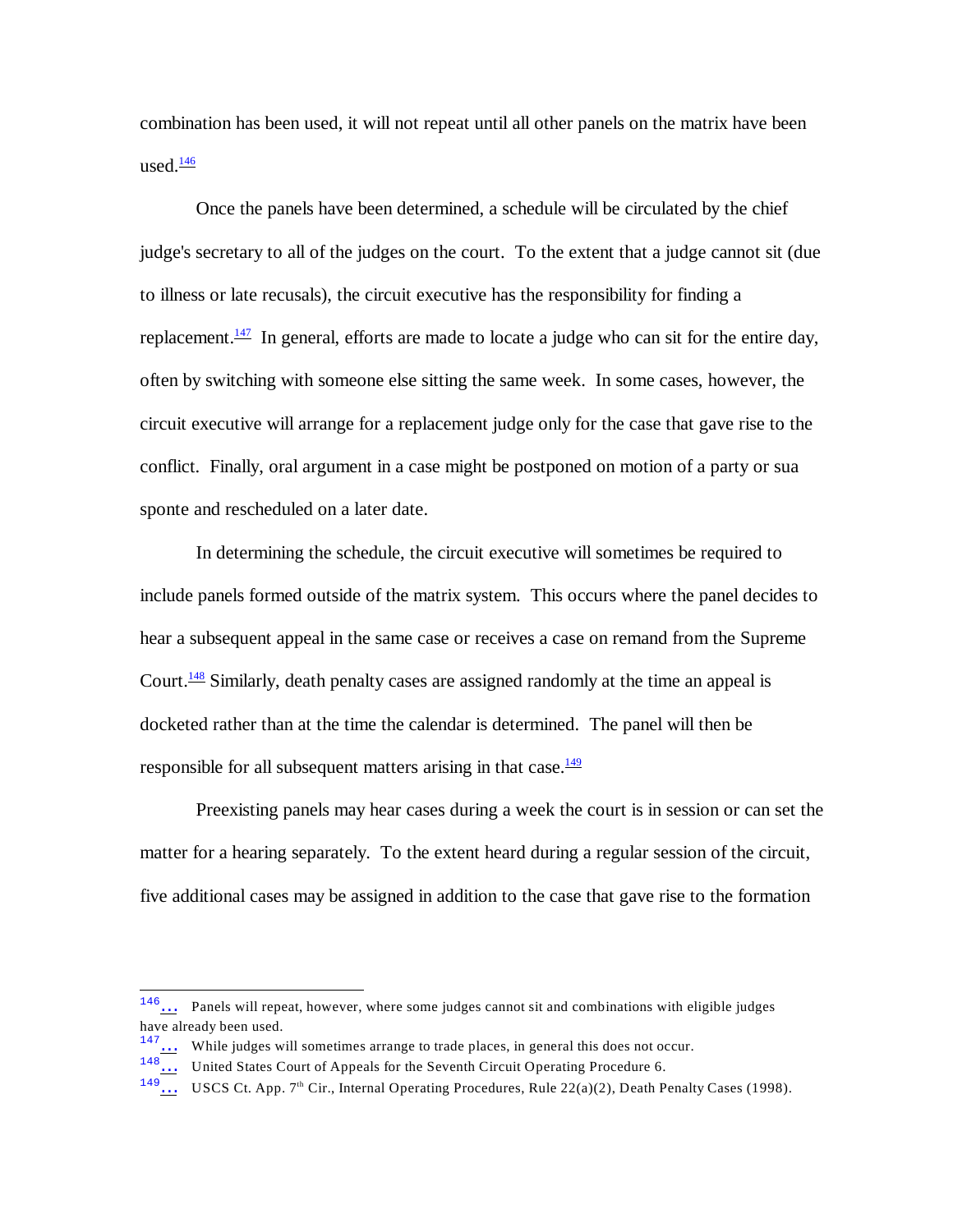of the panel. In those circumstances, the circuit executive will assign "run of the mill" cases to round out the panel's allotment. $\frac{150}{150}$  $\frac{150}{150}$  $\frac{150}{150}$ 

<span id="page-30-1"></span><span id="page-30-0"></span>Counsel is told the date of oral argument approximately three weeks in advance.<sup>[151](#page-30-6)</sup> The members of the panel, however, will only be revealed on the day of oral argument.

*Eighth Circuit.* The Eighth Circuit has perhaps the most traditional assignment system. The circuit still relies on an assignment judge to determine panels. Cases are assigned by the clerk's office, with the clerk aware of the identity of the panels.

<span id="page-30-3"></span><span id="page-30-2"></span>The circuit meets for ten terms each year, consisting of one week every month except July and August. Active judges are expected to participate in eight terms.<sup>[152](#page-30-7)</sup> Because the entire circuit meets during the same week, multiple panels will be scheduled each day of the session.<sup>[153](#page-30-8)</sup> Unlike other circuits where all judges hear cases the same week, however, the Eighth does not scramble the panels daily or determine composition prior to each term. Instead, panel composition is determined at least a year in advance.

<span id="page-30-4"></span>Before the panels are set, judges give their scheduling preferences. Senior judges can specify preferred dates and locations.<sup>[154](#page-30-9)</sup> Active judges specify the month in the Fall and Spring that they prefer to remain "in chambers" and not hear cases. Once this has been done, the assignment judge determines the composition of the panels.

The schedule will then be circulated to all of the judges on the court and given to the clerk's office. Once the schedule is completed, the expectation is that judges will not change

<span id="page-30-5"></span><sup>150</sup>[…](#page-30-0) Letter from Collins T. Fitzpatrick, Circuit Executive, Judicial Council of the Seventh Circuit, to J. Robert Brown, Jr., April 27, 1998.

<span id="page-30-6"></span><sup>&</sup>lt;sup>151</sup>... USCS Ct. App. 7<sup>th</sup> Cir., Circuit Rule 34(b)(1), Oral Argument (1998).<br>The circuit meats for one work a marth from Sector 1.1 the state

<span id="page-30-7"></span> $\ldots$  The circuit meets for one week a month from September through June. Judges are expected to participate in four Fall terms (Sept. – Jan.) and four Spring terms (Feb. –June). Letter from Circuit Judge Roger L. Wollman, U.S. Court of Appeals, 8<sup>th</sup> Circuit, to Professor J. Robert Brown, Jr., June 26, 1998.  $\frac{153}{153}$  During each term, three – four panels will meet daily, often in two different locations.

<span id="page-30-9"></span><span id="page-30-8"></span> $\frac{154}{154}$  In general, senior judges do not sit an entire week. In that case, the panel composition will change during the week.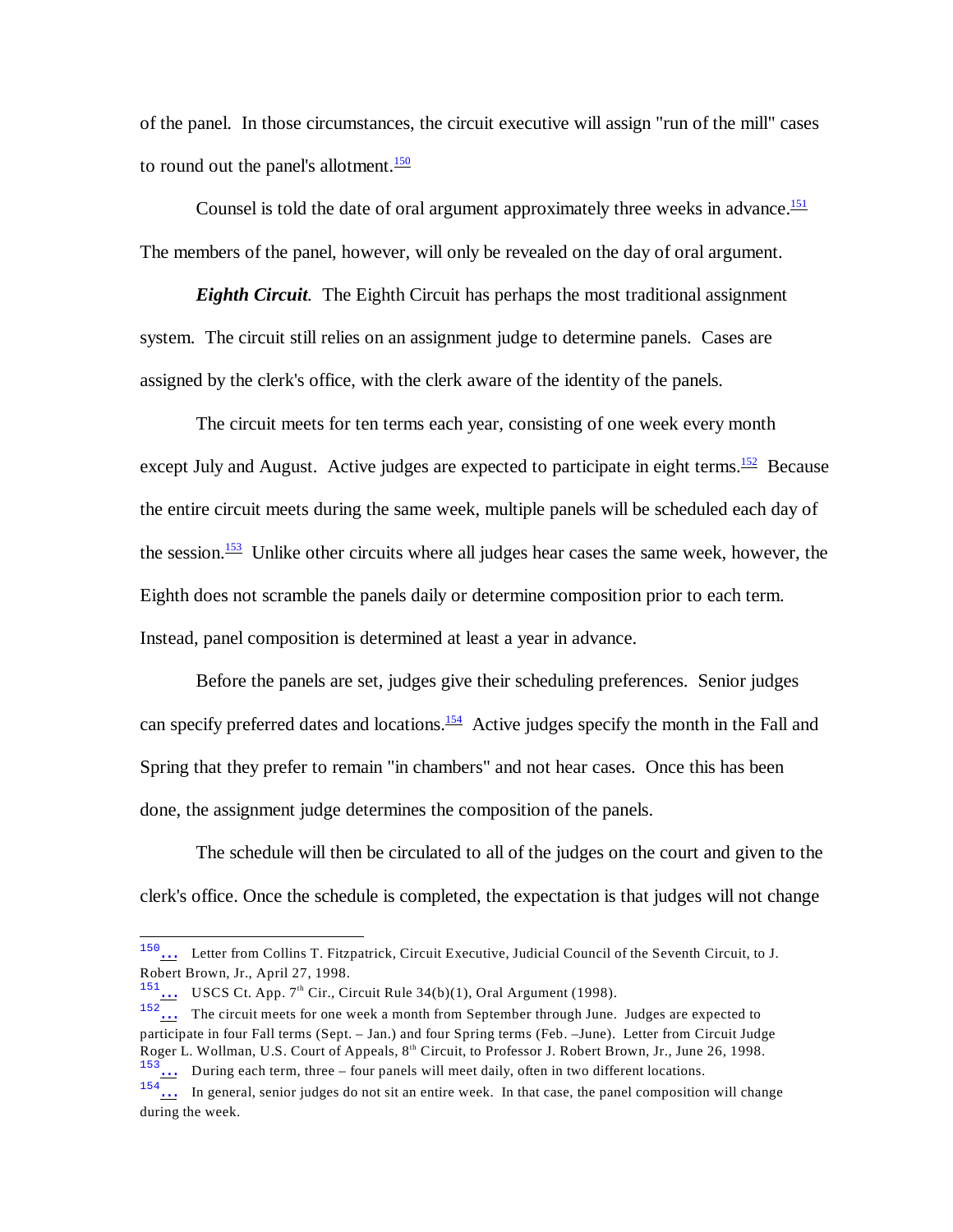<span id="page-31-0"></span>panels.<sup>[155](#page-31-5)</sup> To the extent that a judge cannot sit due to illness or other reasons, the clerk's office will either switch the case with another panel or find a substitute judge.

In addition, however, the schedule will be modified to include "special assignment" panels. These include death penalty panels, cases remanded from the Supreme Court, decisions by the administrative panel to keep a case, subsequent appeals in the same case and three school desegregation cases. "Special assignment panels" are added to the schedule and, in addition to the case that gave rise to the panel, hear cases from the calendar.

<span id="page-31-1"></span>With respect to case assignments, the clerk's office screens them and designates those that will be set for oral argument.<sup>[156](#page-31-6)</sup> They are not assigned a rating for complexity but do receive an allotment of time for oral argument (10 to 30 minutes per side) based in part on the perceived difficulty of the issue or issues.<sup>[157](#page-31-7)</sup> In general, the clerk's office tries not to schedule more than one 30 minute case per panel per day. $\frac{158}{158}$  $\frac{158}{158}$  $\frac{158}{158}$ 

<span id="page-31-3"></span><span id="page-31-2"></span>In making the assignments, criminal cases are assigned first, then civil. In addition, the clerk's office attempts to balance the type of cases heard by each panel. The office does not apply a predetermined formula but seeks to balance the specific pool of cases calendared for that term. $\frac{159}{159}$  $\frac{159}{159}$  $\frac{159}{159}$ 

<span id="page-31-4"></span>Once cases have been assigned, judges on the panel will receive a copy of the preliminary schedule, the screening sheets and certificates of interested parties. To the

<span id="page-31-5"></span><sup>155</sup>[…](#page-31-0) Judges could agree to switch months. To do so, however, would generally require approval of the presiding judge of the panel and the chief judge.

<span id="page-31-6"></span> $\frac{156}{11}$  To the extent not assigned for oral argument, the case will be referred to a screening panel. The panel can order a case set for oral argument. In addition, parties can object and request that a case be set for oral argument.

<span id="page-31-7"></span> $157...$  Gans Letter. Each panel receives 160-180 minutes of argument each day. On Tuesdays, the schedule includes six 10 or 15 minute cases for each panel.

<span id="page-31-8"></span><sup>&</sup>lt;sup>158</sup>... In addition, the court allocates the largest number of cases on Tuesday, with six ten or fifteen minute cases assigned to each panel. Gans Letter.

<span id="page-31-9"></span> $159...$  Thus, if the pool contains a large number of appeals involving Social Security disability determinations, an effort will be made to equitably spread the cases to all panels hearing matters during the week.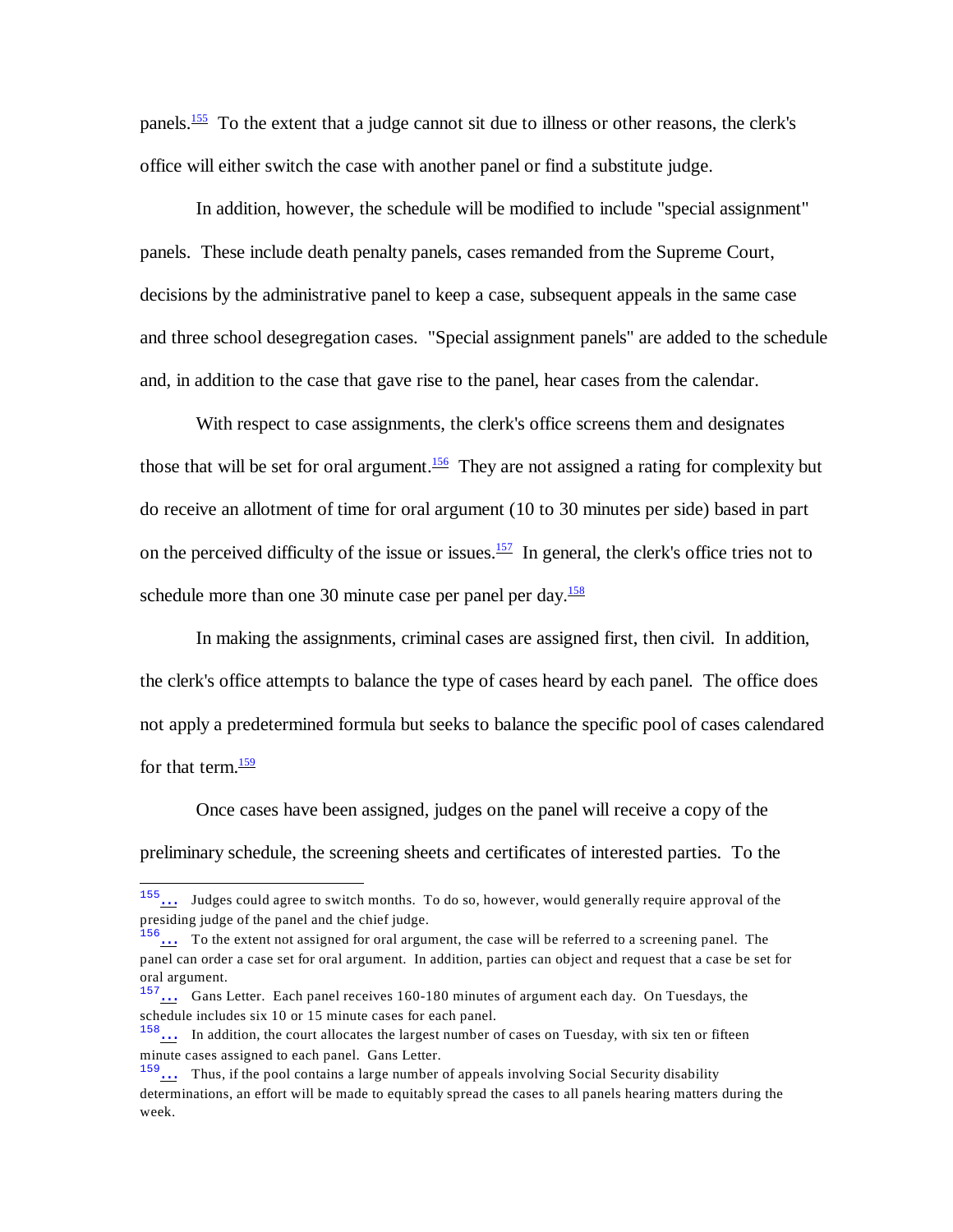<span id="page-32-1"></span><span id="page-32-0"></span>extent that a judge recuses, another case will be substituted.<sup>[160](#page-32-7)</sup> The removed case will go back into the pool and be reassigned, often for the next term. $\frac{161}{161}$  $\frac{161}{161}$  $\frac{161}{161}$ 

<span id="page-32-2"></span>After panel assignment occur, the clerk's office informs the parties of the identity of the judges. They therefore know about four to six weeks in advance of oral argument. Only the DC Circuit notifies litigants earlier. The Eighth Circuit implemented the practice primarily for administrative convenience.<sup>[162](#page-32-9)</sup> The clerk's office will notify parties of any change in composition and, on a weekly basis, updates the calendar (including the panel assignments) on the web page. $\frac{163}{2}$  $\frac{163}{2}$  $\frac{163}{2}$ 

<span id="page-32-3"></span>*Ninth Circuit.* The process in the Ninth Circuit is notable both because of its geographic diversity (hearing cases in locations ranging from Hawaii to Anchorage)<sup>[164](#page-32-11)</sup> and

<span id="page-32-5"></span><span id="page-32-4"></span>the number of judges (28 when there are no vacancies). $\frac{165}{165}$  $\frac{165}{165}$  $\frac{165}{165}$ 

<span id="page-32-6"></span>In the Ninth Circuit, the authority for both case and panel assignments falls to the court clerk.<sup>[166](#page-32-13)</sup> Panel assignments are done at least a year in advance. Each judge must sit

<span id="page-32-7"></span><sup>160</sup>[…](#page-32-0) Judges usually, but not always, inform the clerk of the reasons for the recusal.

<span id="page-32-8"></span><sup>161.</sup> In some instances, the clerk's office will arrange a swap with another panel meeting the same day. This occurs most often for older cases in which additional delay is deemed unwarranted.

<span id="page-32-9"></span><sup>&</sup>lt;sup>162</sup>... Rather than respond to a high volume of phone calls about composition, the clerk's office notifies parties at the same time they are given a date for oral argument. The judges on the court did debate whether earlier notice would result in increased requests for a continuance as parties tried to avoid particular panel. According to the clerk's office, however, the practice has not resulted in any noticeable increase in such motions. For a possible concern with early notification, see note 324 supra.

<span id="page-32-10"></span><sup>&</sup>lt;sup>163</sup>[…](#page-32-3) *See* http://ls.wustl.edu/8<sup>th</sup>.cir/calendar. Notification is currently done by mail. In the future, the circuit expects to provide such notice by some form of electronic communication.

<span id="page-32-11"></span><sup>&</sup>lt;sup>164</sup>[…](#page-32-4) The Circuit typically hears cases during the first two weeks of the month. Every month, panels convene in Seattle and Pasadena during the first week and San Francisco during the second. In addition, the circuit hears cases in Portland seven months a year, Honolulu two and Anchorage one (in August).

<span id="page-32-12"></span><sup>&</sup>lt;sup>165</sup>... The circuit has put in place a number of administrative mechanisms designed to address these factors, including a system of en banc hearings that involve less than a majority of the judges on the court. For a discussion of these procedures, see Marybeth Herald, Reversed, Vacated and Split: The Supreme Court, the Ninth Circuit, and the Congress, 77 Oregon L. Rev. 405, 476-479 (1998).

<span id="page-32-13"></span><sup>166</sup>[…](#page-32-6) The Clerk of the Court has primary responsibility for case management and maintenance of the docket. For a brief description of the tasks of the clerk, see Richard H. Deane & Valerie Tehan, Judicial Administration in the United States Court of Appeals for the Ninth Circuit, 11 Golden Gate University 1, 6- 7 (1981).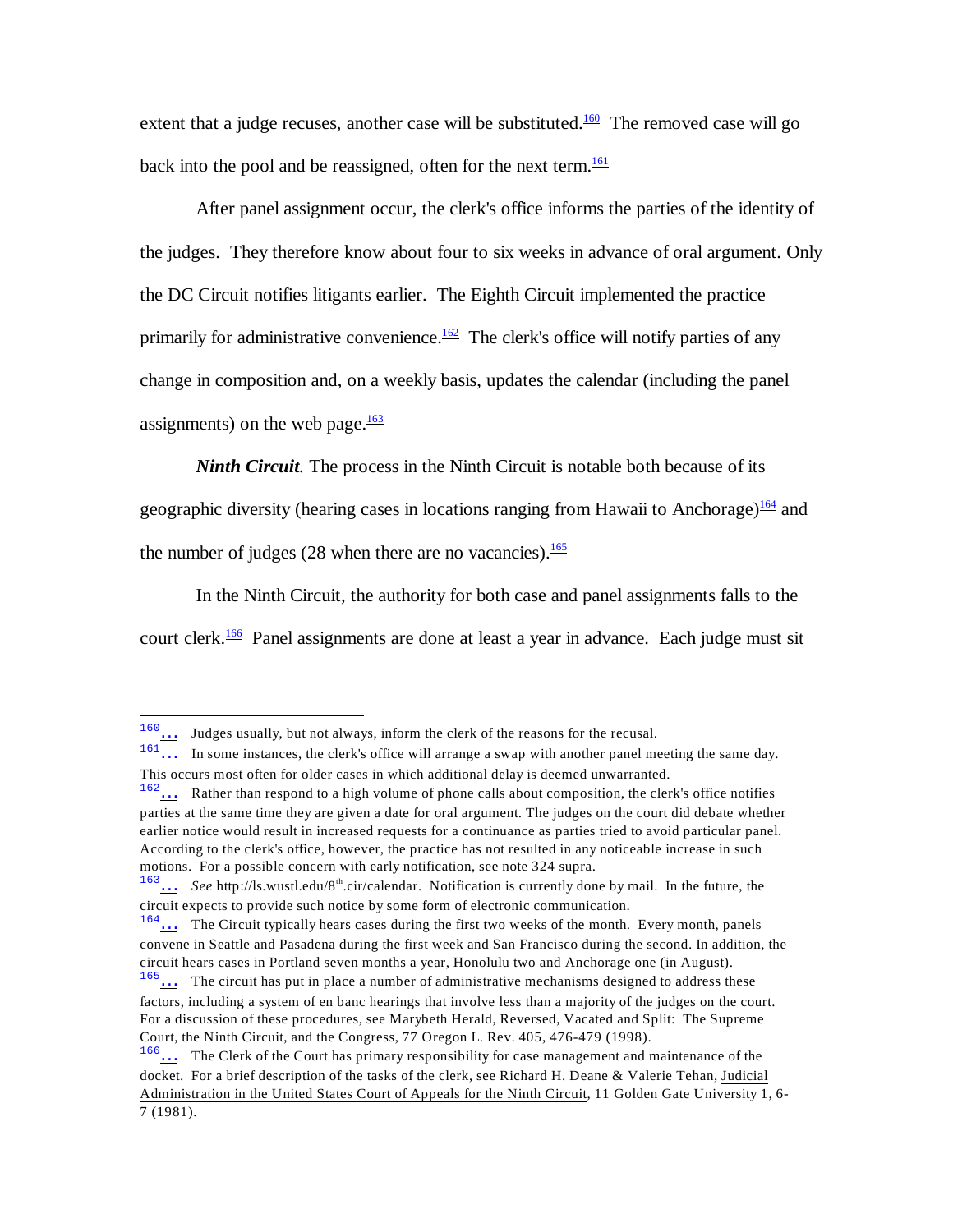<span id="page-33-1"></span><span id="page-33-0"></span>seven or eight weeks a year,  $\frac{167}{162}$  $\frac{167}{162}$  $\frac{167}{162}$  with one or two additional weeks on a screening panel.<sup>[168](#page-33-9)</sup> Panels remain intact throughout the week and cases are heard all five days.

The assignment system starts in late August or early September for the following calendar year. Judges are sent a questionnaire by the clerk's office seeking the preferred months judges wish to remain in chambers and not hear cases.<sup>[169](#page-33-10)</sup> Where possible, the preferences will be (and usually are) honored in the scheduling process. $170$ 

<span id="page-33-6"></span><span id="page-33-5"></span><span id="page-33-4"></span><span id="page-33-3"></span><span id="page-33-2"></span>The clerk's office will also obtain the preferences of visiting and senior judges. Senior judges<sup>[171](#page-33-12)</sup> may designate that dates they will hear cases and the number of days and cities where they will sit.<sup>[172](#page-33-13)</sup> Similarly, the circuit has a number of visitors who sit regularly.<sup>[173](#page-33-14)</sup> As part of the scheduling process, the clerk's office will ordinarily contact them for their preferred weeks and locations. $174$  In addition, the circuit attempts to schedule new district court judges to sit sometime during their first year on the bench.

<span id="page-33-8"></span><span id="page-33-7"></span><sup>167</sup>[…](#page-33-0) Judges can elect whether to sit on two screening and seven oral argument panels or one screening and eight oral argument panels.

<span id="page-33-9"></span> $168...$  The screening panel will actually convene in San Francisco and review cases, usually in conjunction with a presentation from staff attorneys. To the extent the panel decides that the screening process is inappropriate, the case will be set for oral argument.

<span id="page-33-10"></span><sup>&</sup>lt;sup>169</sup>[…](#page-33-2) Judges receive three months off from hearing cases, one month for vacation and two to catch up on opinion writing. [ANYTHING ELSE ON QUESTIONNAIRE?}

<span id="page-33-11"></span> $170...$  The circuit hears cases year round. As a result, the number of panels during the summer decreases only slightly. While some judges would prefer not to hear cases in the summer, the more common request is for two months of hearings followed by one month off. Thus, the open months are typically scheduled throughout the calendar year.

<span id="page-33-12"></span> $171...$  The use of senior judges is significant. The Ninth Circuit currently has 17 senior appellate court judges, most of whom still hear cases.

<span id="page-33-13"></span> $172...$  To the extent senior and visiting judges hear cases less than five days, the clerk's office typically fills the remaining days with district court judges from within the circuit. The circuit executive's office maintains a list of district court judges willing to sit and will provide names of available individuals upon the request of the clerk's office.

<span id="page-33-14"></span> $173...$  In general, visitors are arranged at the time the scheduled is created. In some instances, however, this is not possible. The schedule will therefore include a visitor slot that will be filled later by the chief judge. In addition, the schedule will sometimes have positions for new judges not yet confirmed. The schedule will therefore reflect a place on a panel for a new judge but otherwise omit his or her identity.

<span id="page-33-15"></span><sup>174</sup>[…](#page-33-7) Approximately 8% of the panels in the Ninth Circuit include visitors.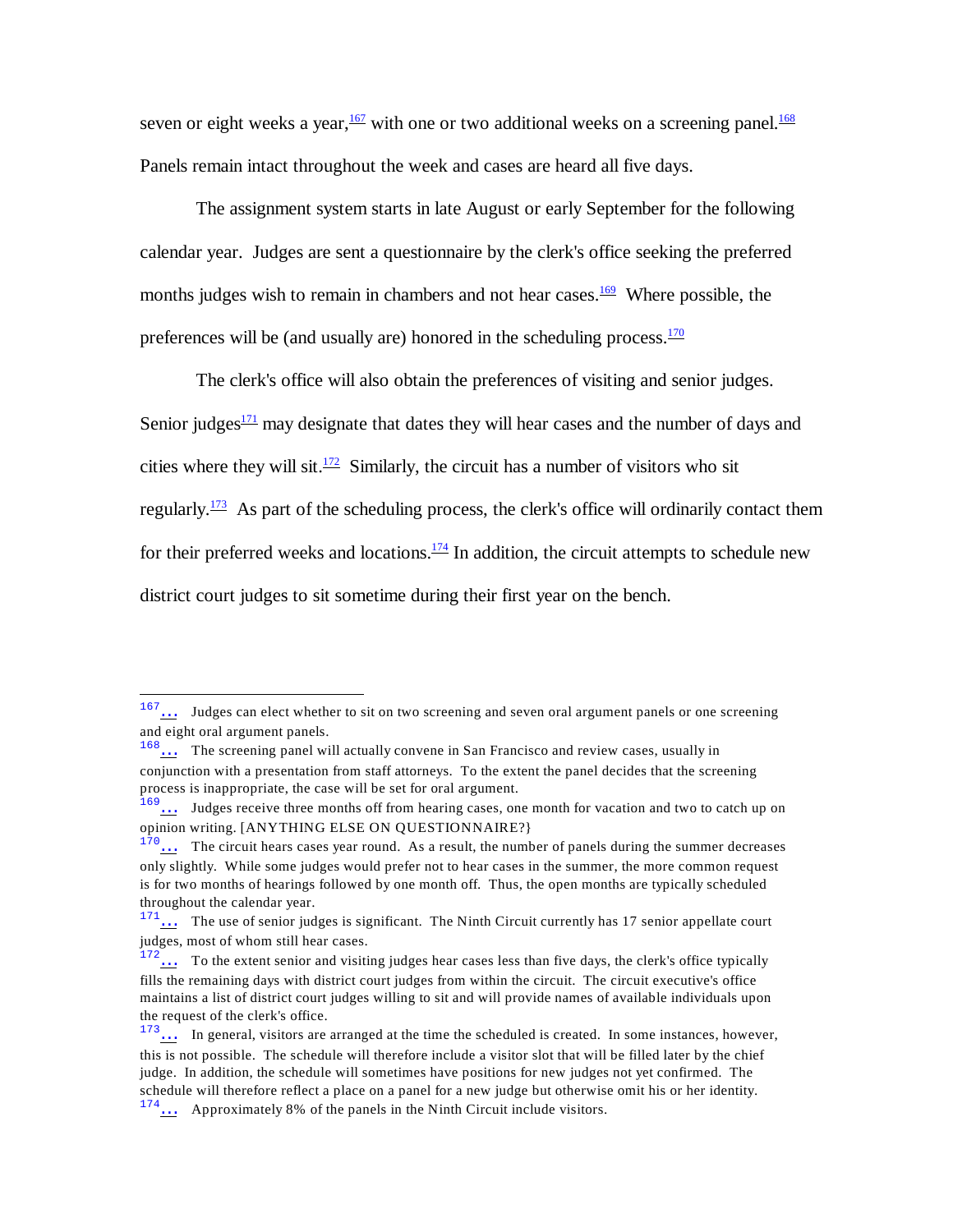<span id="page-34-0"></span>In making panel assignments, the clerk's office relies on a computer program. The computer program accumulates historical data in an effort to ensure that each judge sits together regularly and to provide balance in the geographic locations where the judges sit. All judges are expected to "ride" the circuit by sitting in all significant locations where the circuit hears cases and to do so in roughly equal amounts.<sup>[175](#page-34-5)</sup> They also must sit with each other at least once over a two or three year period. The "aim" of the scheduling is to allow "each active judge to sit with every other active and senior judge approximately the same number of times . . . "<sup>[176](#page-34-6)</sup>

<span id="page-34-3"></span><span id="page-34-2"></span><span id="page-34-1"></span>Once the computer program has been run, the clerk may make some refinements $\frac{177}{17}$  $\frac{177}{17}$  $\frac{177}{17}$ and then will circulate it to the judges on the court.<sup>[178](#page-34-8)</sup> The schedule may contain some blanks for new judges whose confirmations are expected or for additional visitors. Following distribution of the schedule, judges can exchange panels only if they arrange the exchange and obtain the approval of the chief judge. $\frac{179}{2}$  $\frac{179}{2}$  $\frac{179}{2}$ 

<span id="page-34-4"></span>As in other circuits, the Ninth Circuit sometimes resorts to predetermined panels. Cases remanded from the Supreme Court will be reheard by the same panel. In the case of a subsequent appeal in the same case, the panel will be notified and given an opportunity to

<span id="page-34-5"></span> $\frac{175...}{175...}$  This does not, however, apply to panels hearing cases in Hawaii and Alaska.

<span id="page-34-6"></span><sup>&</sup>lt;sup>176</sup> ... Court Procedures for Processing and Hearing Cases & Selection of Panels, USCS Ct. App 9<sup>th</sup> Cir., FRAP 1. As in some other circuits, the Ninth Circuit views the requirement primarily as a positive rather than negative. Rather than limiting the number of co-sits, the court seeks to ensure that all judges sit with each other on a regular basis.

<span id="page-34-7"></span><sup>&</sup>lt;sup>177</sup>... The clerk's office may, for example, manually enter panels that violate its guidelines or where conflicts or unavailability make the use of panels that do meet the guidelines impracticable.

<span id="page-34-8"></span><sup>&</sup>lt;sup>178</sup>... The exception are the panels arranged in Anchorage and Honolulu. The panels consist of one new member of the court and two additional active judges, with the selection based upon seniority. The clerk's office will notify judges of their eligibility to sit on the panels. They can decline, in which case the next judge on the list based on seniority will be notified. Assuming that no judge declines to sit, panels in these locations can be predicted from year to year with some degree of certainty.

<span id="page-34-9"></span> $179...$  The clerk's office indicated that exchanges will be permitted only for good reasons. The reasons will be given to the chief judge. Moreover, the culture of the circuit is to treat the schedule as fixed, with the expectation that exchanges will not be common.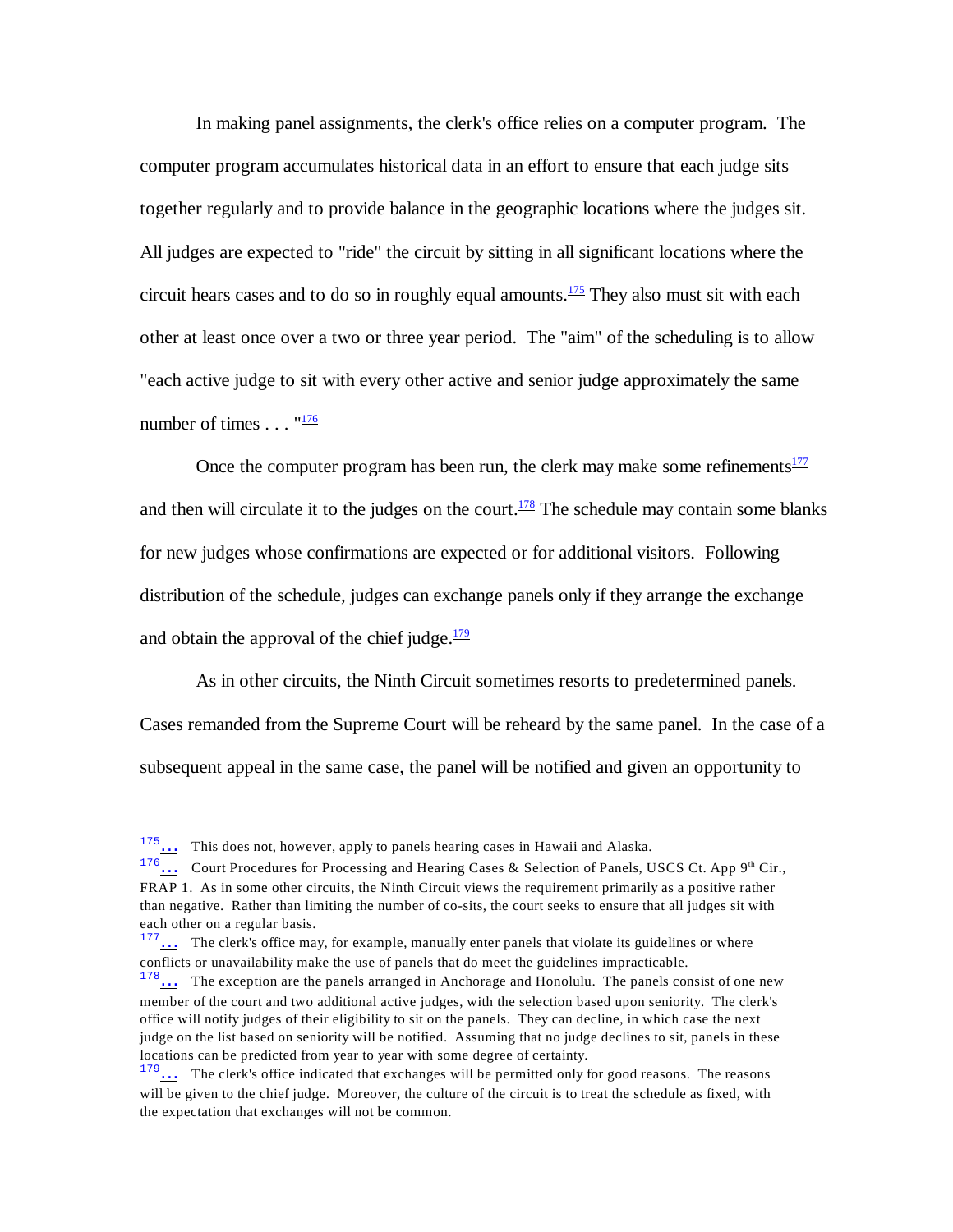<span id="page-35-0"></span>hear the case.<sup>[180](#page-35-5)</sup> The panel may and often does decline, however, with the case returned to the pool for random assignment.

<span id="page-35-1"></span>To the extent that a panel retains a case and opts for oral argument, matters are handled outside of the usual scheduling process. As a result, the panel will specially schedule a hearing in the case, often in the afternoon.<sup>[181](#page-35-6)</sup> The panel does not, therefore, receive additional cases to hear at the time of the special hearing.

<span id="page-35-3"></span><span id="page-35-2"></span>About 11 or 12 weeks before a sitting, cases ripe for review are assigned to a case management unit ("CMU"). The CMU assigns a weighting of 3, 5, 7 or 10.<sup>[182](#page-35-7)</sup> Each panel will hear 24 points a day and 120 points during the entire week.<sup>[183](#page-35-8)</sup> As with judges, cases are assigned by a computer program. In general, the Ninth Circuit uses a first in, first out system, with the oldest cases assigned first. As in the other circuits, however, exceptions exist. Some appeals (including criminal) are entitled to a statutory priority. Geography plays a role in the assignment process. Appeals heard in Seattle will be from Washington, Montana and Alaska; those heard in Pasadena will be from South and Central California.<sup>[184](#page-35-9)</sup>

<span id="page-35-4"></span>In addition, panels will generally not be assigned more than one ten weight case per sitting. The clerk's office will also sometimes refrain from assigning a case that includes a

<span id="page-35-8"></span><sup>183</sup>[…](#page-35-3) To the extent that

<span id="page-35-5"></span>The approach recognizes that, even though the panel had prior involvement in a case, the passage of time may have obviated any efficiencies that might have arisen by reassigning the case to the same judges.

<span id="page-35-6"></span> $181...$  Cases heard as part of the ordinary calendar process are heard in the morning. Often, judges on a predetermined panel will be hearing cases in the same city. They will typically arrange to rehear the case in the afternoon of one of the scheduled hearing days.

<span id="page-35-7"></span><sup>182</sup>[…](#page-35-2) Criminal appeals presumptively receive a 3 and civil a 5. Only 1-2% receive a 10; 5% receive a 7. The CMU includes a staff attorney who assigns the weighting. Five or six staff attorneys are responsible for assigning weightings to all cases, providing some level of expertise and consistency.

<span id="page-35-9"></span><sup>184</sup>[…](#page-35-4) On some occasions, a geographic imbalance has existed in the number of appeals. In these circumstances, the Ninth Circuit does not assign cases from another geographic area to a sitting, something that would require considerable travel by the litigants. Instead, the court will sometimes move the panel to the city where the appeals are located.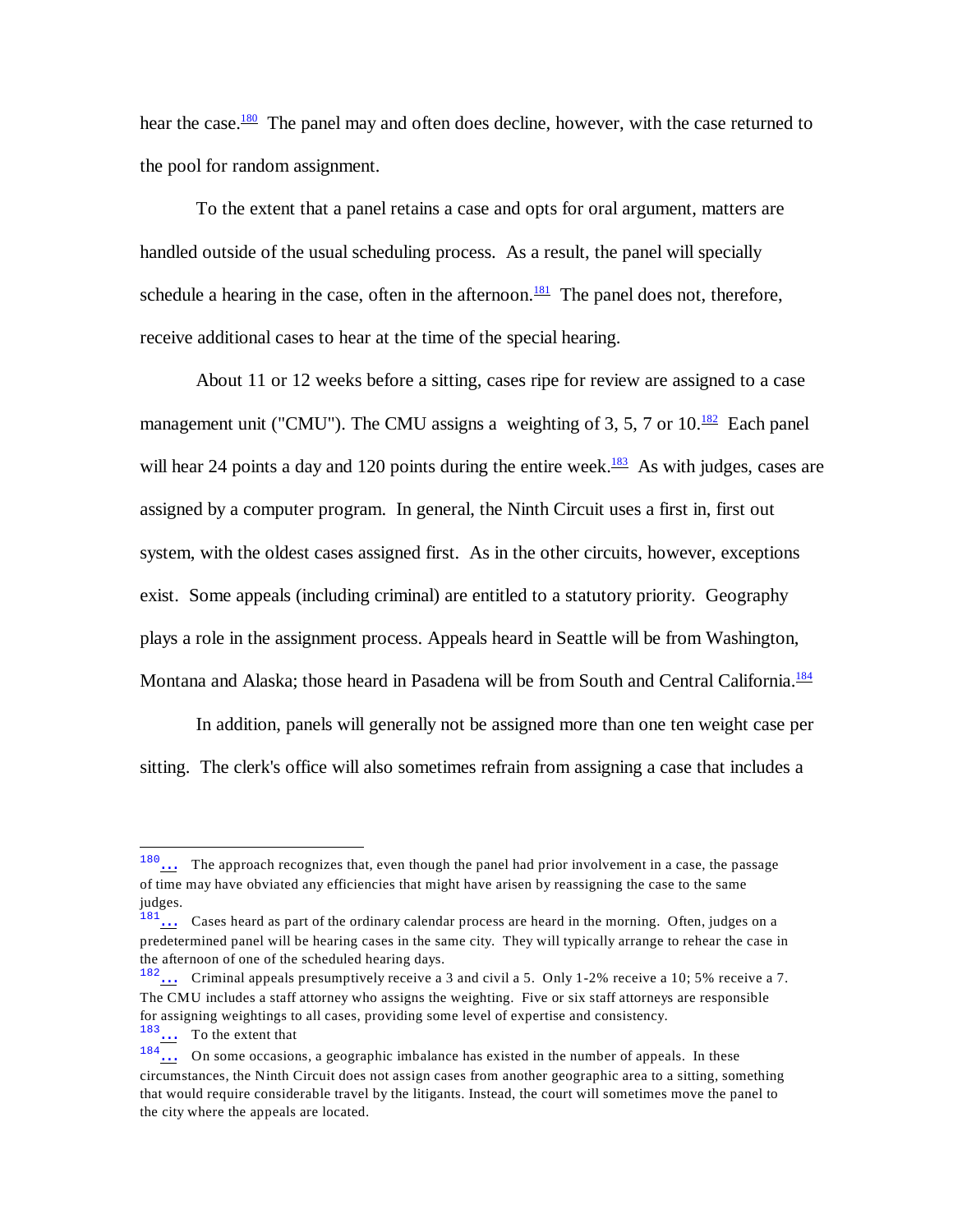<span id="page-36-1"></span><span id="page-36-0"></span>dispositive legal issue<sup>[185](#page-36-5)</sup> already under consideration by another panel.<sup>[186](#page-36-6)</sup> Finally, cases that generate a known conflict with one of the judges on the panel will be eliminated.

Unlike some other circuits, the Ninth Circuit does not have a practice of attempting to ensure that each panel hears a cross section of cases ripe for review. Since multiple panels often sit the same week, it is possible that one could hear a substantially greater number of criminal cases than the other. Indeed, to the extent that cases raise common legal issues, the clerk's office will cluster them and assign them to the same panel.<sup>[187](#page-36-7)</sup>

<span id="page-36-4"></span><span id="page-36-3"></span><span id="page-36-2"></span>The panel receives a list of cases about nine or ten weeks before the sitting.<sup>[188](#page-36-8)</sup> Approximately seven or eight weeks before hearing, the panel receives the briefs. The judges then have approximately one week to indicate recusals.<sup>[189](#page-36-9)</sup> To the extent that recusal occurs during this period, the case will be exchanged with a similarly weighted case from another panel scheduled the same week or, in the event that no other panel is scheduled, sent back into inventory.

In the case of more last minute recusals, a replacement judge will be appointed to hear the one case. The clerk's office makes the arrangement, pulling judges sequentially

<span id="page-36-5"></span> $\frac{185...}{185...}$  Similarly, to the extent that a case pending before the Supreme Court may decide dispositive issues, the clerk's office may refrain from assigning a case to a panel until a decision has been rendered. This occurred, for example, in connection with cases at the Supreme Court addressing Double Jeopardy in the context of civil forfeiture laws.

<span id="page-36-6"></span><sup>186</sup>[…](#page-36-1) More than any other circuit, the Ninth attempts to track issues to ensure consistency with circuit precedent. The Case Management Unit identifies relevant legal issues. To the extent that the issue is already under consideration, both panels will be notified. In those circumstances, the panel that first received the submission will decide the issue. The other panel will either issue and order delaying disposition pending the decision or will simply sit on the case until the other panel has ruled.

<span id="page-36-7"></span><sup>&</sup>lt;sup>187</sup>... This occurs most often where a series of cases raise issues under newly adopted legislation. The practice attempts to avoid assigning cases to different panels that could result in inconsistent decisions. It is also designed to conserve judicial resources.

<span id="page-36-8"></span><sup>188</sup>[…](#page-36-3) Judges receive only the names. They are not told the weighting or legal issues involved and do not receive certificates of interest. Recusals at this stage, therefore, are rare.

<span id="page-36-9"></span> $189...$  The requirement is informal. Nonetheless, the judges on the panel know that the failure to adhere to the limit will result in delays in notifying litigants of the date of oral argument.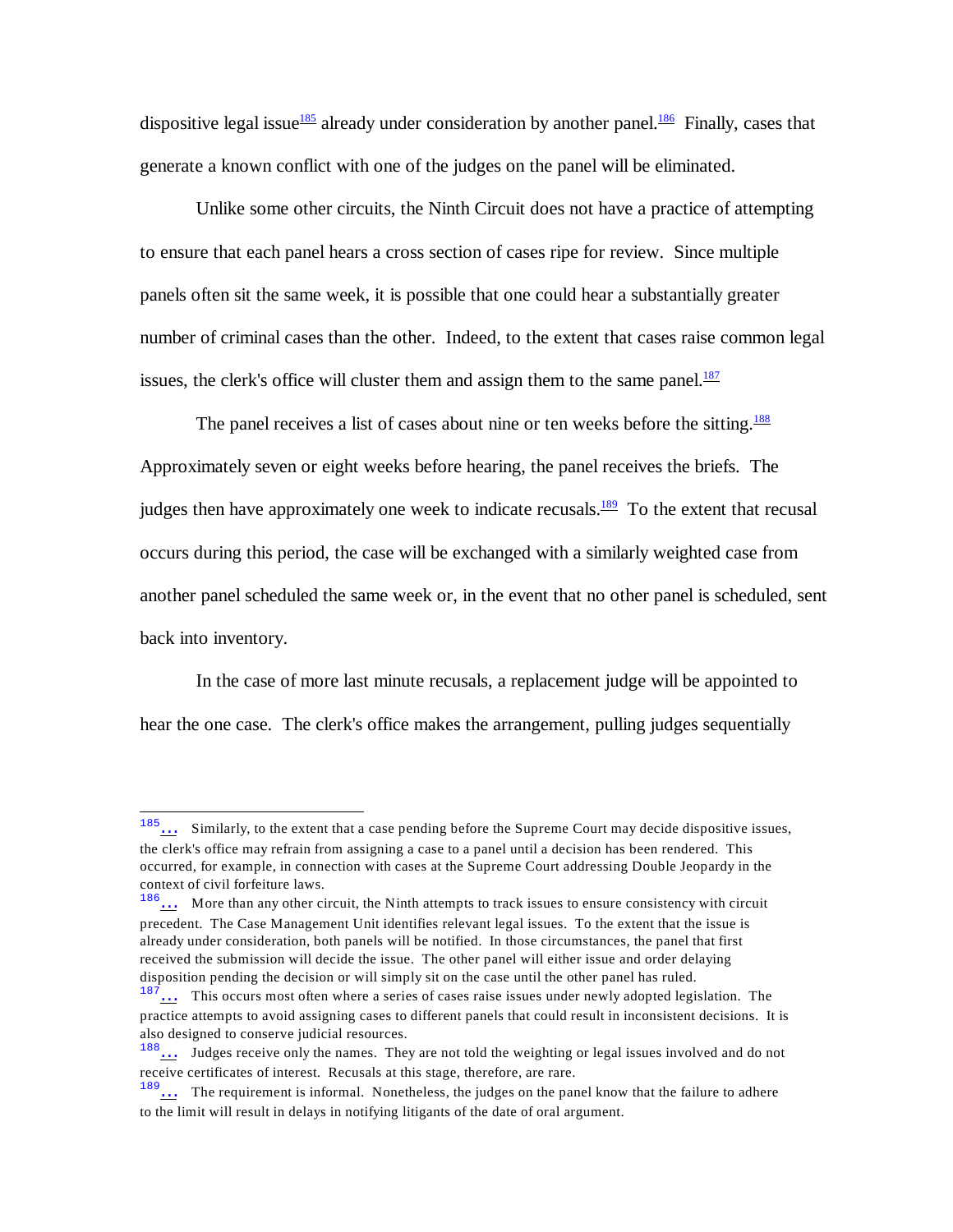<span id="page-37-0"></span>from a list.<sup>[190](#page-37-2)</sup> Where time is extremely short, the practice is to designate the next judge on the list from the city where the panel will sit. In the case of a judge who becomes sick or otherwise cannot sit during a scheduled week, efforts are made to leave the panel intact. Where possible, the missing judge will participate by phone or listen to the tapes after oral argument. To the extent this is impractical, the clerk's office has the primary responsibility to find replacements. Often this will entail pressing an accommodating senior judge into service.

Parties are notified of the identity of the panel about one week before oral arguments. Specifically, the court makes the information available on the Monday of the week before oral argument.

<span id="page-37-1"></span>**Tenth Circuit**. The Tenth Circuit has the most transparent method of assigning judges to panels, although the system is still under development. The circuit relies on a newly created software program to make the assignments.<sup>[191](#page-37-3)</sup> The system has been designed to minimize judicial discretion in the selection process. Most significantly, however, the system retains a record of the reasons for any exception from random assignment of judges to panels.

The Tenth Circuit meets for five terms each year. A term lasts one week and amounts to a convocation of the entire circuit. Cases are heard each day, usually by four different panels. Panel configurations change daily; the same panels do not meet throughout the week.

<span id="page-37-2"></span><sup>&</sup>lt;sup>190</sup>... The list reduces the amount of discretion in the process of designating replacement judges. Nonetheless, the practice appears motivated more by a desire to ensure that the work load is balanced and that the same judges do not receive a disproportionate amount of this extra duty.

<span id="page-37-3"></span> $191...$  The system was used for the first time in 1998. Professor Brown had the privilege of witnessing the system in practice in Sept. 1998 when the circuit executive's office ran the program for the November term.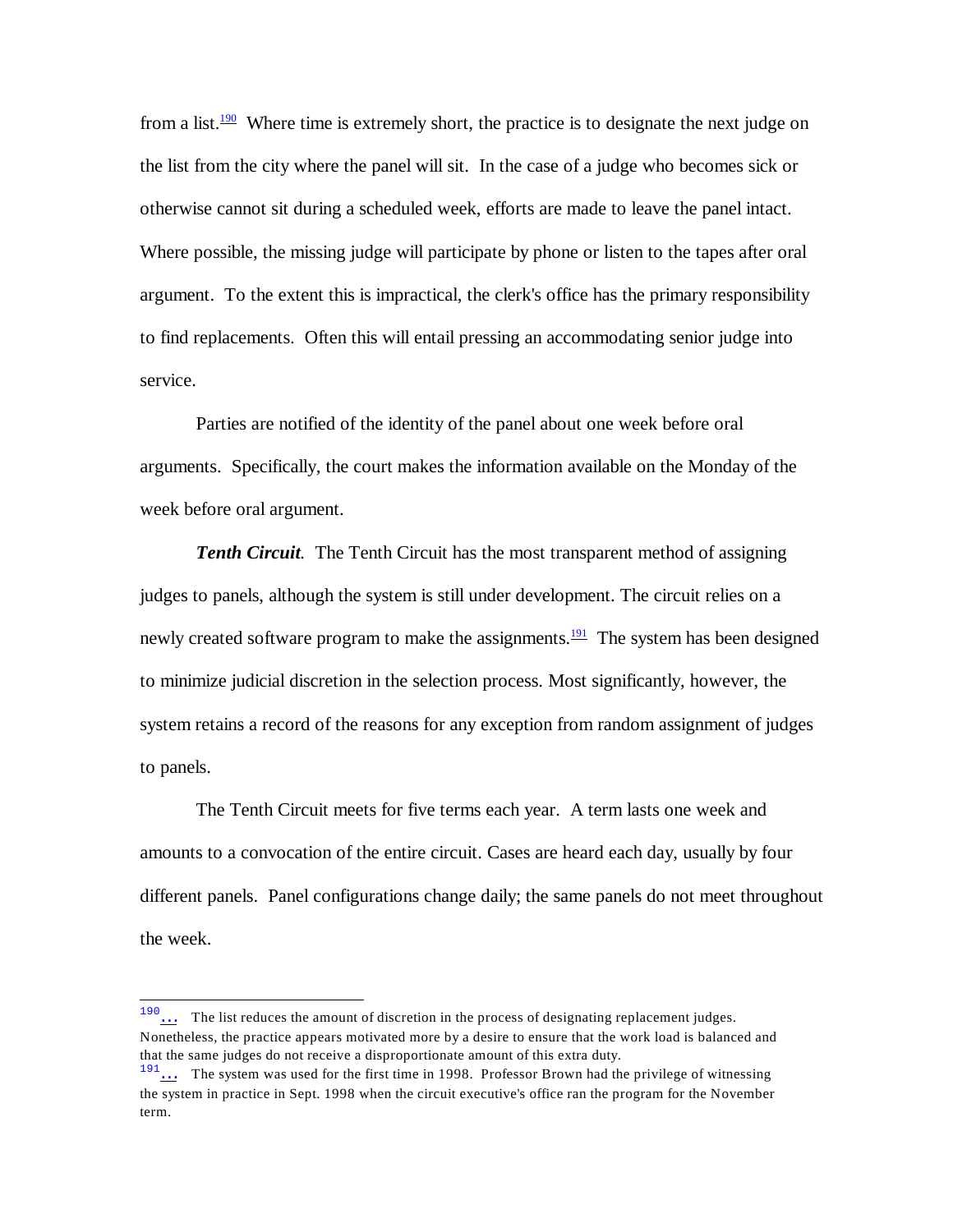<span id="page-38-0"></span>Assignments are made six to eight weeks before each term. The system begins with a request to judges concerning the number of days that they can sit during the term.<sup>[192](#page-38-6)</sup> Active judges are expected to sit for four days, while senior judges may sit less. In addition, judges will identify any conflict with a particular day.<sup>[193](#page-38-7)</sup> With the information, the circuit executive runs the program assigning judges to panels. $\frac{194}{194}$  $\frac{194}{194}$  $\frac{194}{194}$ 

<span id="page-38-2"></span><span id="page-38-1"></span>The program itself includes a number of parameters. The program is designed to equalize the number of sittings for each active judge and the number of co-sits (the number of times two judges sit together on the same panel). Moreover, the program builds up a history of co-sits to promote the goal of equalization over a longer period.<sup>[195](#page-38-9)</sup>

<span id="page-38-4"></span><span id="page-38-3"></span>The program also permits the circuit executive to enter manually a pre-existing panel of judges. This occurs where a panel had been previously selected to hear a particular case, something most often arising in the context of death penalty cases.<sup>[196](#page-38-10)</sup> In those circumstances, the panel would be scheduled for one day in the upcoming term and assigned in accordance with predetermined protocols. $\frac{197}{12}$  $\frac{197}{12}$  $\frac{197}{12}$ 

<span id="page-38-5"></span>Perhaps most significantly, the program creates an audit trail. The system allows for human intervention but requires that the reasons for any deviation be preserved. The audit trail requirement applies whether the chief judge has ordered a change in a panel or a judge

<span id="page-38-6"></span><sup>192</sup>[…](#page-38-0) They inform the circuit executive of their unavailability but do not provide the reasons. Even if they did, the system is not designed to create an audit trail in these circumstances.

<span id="page-38-7"></span> $193...$  Thus, if they have to give a speech on a particular day, they will indicate a willingness to sit four days but request that one of them not be the day of the speech.

<span id="page-38-8"></span> $194...$  See Letter from Chief Judge Stephanie K. Seymour, U.S. Court of Appeals,  $10<sup>th</sup>$  Circuit, to Professor J. Robert Brown, Jr., May 6, 1998.

<span id="page-38-9"></span><sup>195</sup>[…](#page-38-3) The program will look back two years in determining co-sits. Co-sits are determined for all active and senior judges. It is not maintained for visitors.

<span id="page-38-10"></span> $196\ldots$  Death penalty cases are assigned through a separate computer program which designates panels for the entire year. The panel that hears the first appeal will hear all matters arising out of that death penalty case. As a result, the death penalty panel will be known at the time the panel assignment software is run and will need to be entered manually.

<span id="page-38-11"></span> $\frac{197...}{...}$  Any manual entry would, however, require an audit trail that would explain the reasons for doing so.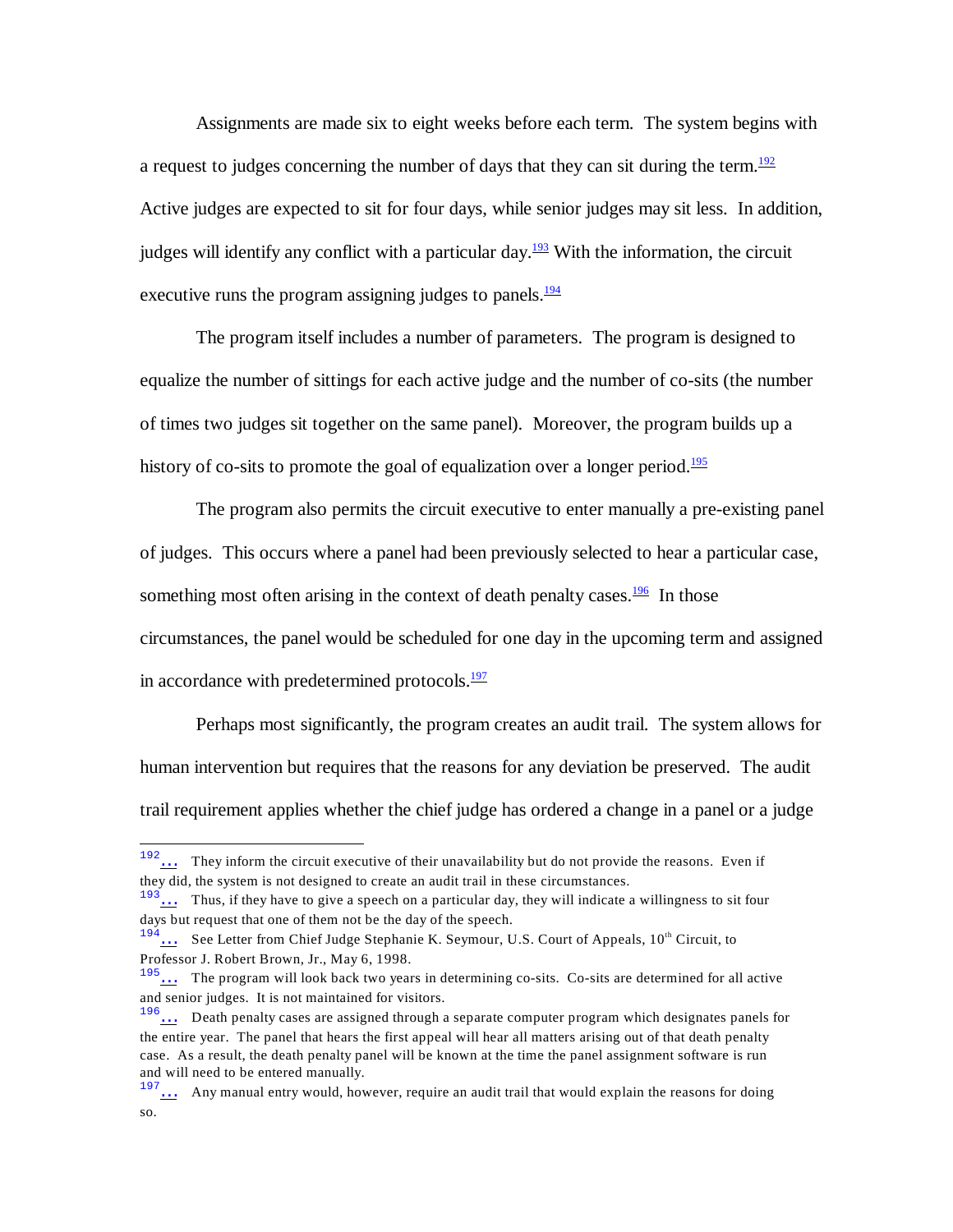has indicated an inability to participate on a panel after the program has been run. In that sense, it is the only transparent system for judicial assignments.

<span id="page-39-1"></span><span id="page-39-0"></span>Once the program has been run and the panels formed, cases will be assigned to panels through another computer program. Cases are manually divided into clusters.<sup>[198](#page-39-5)</sup> At the time the clusters are formed, the clerk's office does not know the identity of the panels, preserving the separation between case and panel assignments.<sup>[199](#page-39-6)</sup> Once the panels have been determined, clusters are assigned randomly. The program accounts for conflicts and will not assign a cluster to a panel where a judge has indicated he or she cannot hear one of the cases.

<span id="page-39-3"></span><span id="page-39-2"></span>A tentative calendar is then sent to all judges, including a list of parties and attorneys, to determine conflicts. Since panels have been formed and cases distributed, any conflict will require a change in panel composition.<sup>[200](#page-39-7)</sup> As a result, the audit trail will reflect the change and note the reasons. $\frac{201}{100}$  $\frac{201}{100}$  $\frac{201}{100}$  Moreover, the judge with the conflict has no latitude to designate a replacement. The circuit executive relies upon a series of protocols to fill vacancies. $\frac{202}{ }$  $\frac{202}{ }$  $\frac{202}{ }$  Litigants can learn the identity of the panel a week before oral arguments.

<span id="page-39-4"></span>The system is more transparent than those used by the other circuits. Changes in the system of random assignment would be noted in the audit trail. Moreover, the audit trail is circulated to the other judges, creating a greater likelihood that unusual practices in the case or panel assignment area would be noticed and stopped.

<span id="page-39-5"></span><sup>198</sup>[…](#page-39-0) Cases are divided into criminal, civil and mixed clusters.

<span id="page-39-6"></span><sup>&</sup>lt;sup>199</sup> ... There is, however, a significant exception. Preexisting panels designated to hear a particular case are sometimes added to the regular term. See text at notes 485-486 supra. At the time of the assignment of the case that gave rise to the panel, the clerk's office knows the identity of the panel. The same panel will receive other cases as part of a cluster. At the time of formulation of the cluster, therefore, the clerk's office does know the identity of the judges who will be hearing the matter.

<span id="page-39-7"></span><sup>200</sup>[…](#page-39-2) Any change would need to be noted, whether an unexpected speaking engagement, illness or a conflict of interest.

<span id="page-39-8"></span> $201...$  In the case of a recusal, the audit trail would note "recusal," without specifying the reasons for the recusal.

<span id="page-39-9"></span> $202...$  For example, in the case of a conflict, the number two judge on a panel (based upon seniority) will be switched for the day with the number two judge on the next numbered panel from the same day.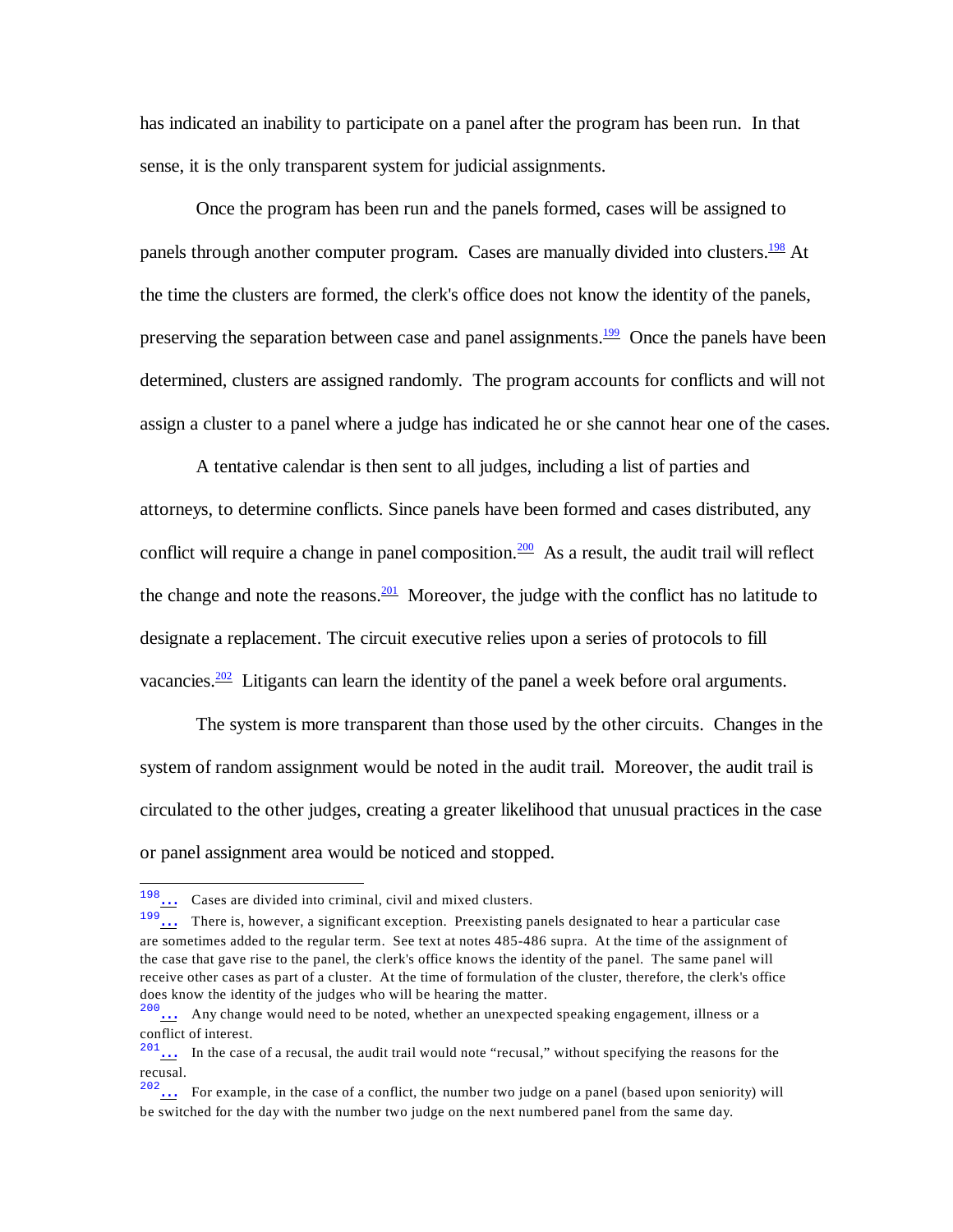<span id="page-40-0"></span>The system is not fail proof. The audit trail currently permits vague explanations. Entering "recusal" into to program does not provide enough information to verify whether this was or was not the true reason for avoiding a panel.<sup>[203](#page-40-5)</sup> To the extent a judge was aware of the protocols for selecting a replacement, unexplained recusals might provide some opportunity to change panels after cases have been assigned.M ostly, however, the program relies upon enforcement by other judges in the circuit. The information about changes in panel compositions and the audit trail are not given to litigants.

<span id="page-40-1"></span>*Eleventh Circuit*. The Eleventh Circuit places assignments in the hands of the circuit executive and an assignment committee. It is the only circuit that has a collective body of judges who review the schedule before circulation to the entire court.<sup>[204](#page-40-6)</sup> The circuit also maintains a strict separation between case and panel assignments, no real surprise since it is also the heir to the procedures adopted as a result of the Houston Conference in  $1963.\frac{205}{ }$  $1963.\frac{205}{ }$  $1963.\frac{205}{ }$ At the time of case assignments, the clerk's office does not know the identity of the panel. $\frac{206}{ }$  $\frac{206}{ }$  $\frac{206}{ }$ 

<span id="page-40-4"></span><span id="page-40-3"></span><span id="page-40-2"></span>The court sits approximately 30 weeks each year and uses  $42-45$  panels.<sup>[207](#page-40-9)</sup> Active judges sit on seven oral argument panels during the year and are expected to sit in each of

<span id="page-40-5"></span> $203...$  The recusal explanation would occur after panels have been formed and cases assigned. Thus, the judge exiting the panel and the judge joining the panel would know the particular cases to be heard .

<span id="page-40-6"></span> $\frac{1}{2}$ ... The court has used an assignment committee since inception in Oct. 1981. The number of judges serving on the committee has, however, varied, sometimes with only a single judge.

<span id="page-40-7"></span> $205...$  The Fifth Circuit originally consisted of six southern states, Alabama, Florida, Georgia, Mississippi, Louisiana, and Texas. In 1980, the Circuit divided, creating the New Fifth (Mississippi, Louisiana, and Texas) and the Eleventh (Alabama, Florida, Georgia). The Eleventh Circuit is headquartered in the Elbert Parr Tuttle Courthouse in Atlanta, Georgia. The Fifth Circuit is headquartered in the John Minor Wisdom Courthouse in New Orleans, Louisiana.

<span id="page-40-8"></span> $206...$  The clerk's office will assign 20-22 cases per panel. When the requisite number has been accumulated, the office will ask the circuit executive for the identity of the panel in order to know who should receive the briefs.

<span id="page-40-9"></span> $\frac{207}{11}$  Generally only one panel sits each week. In some instances, however, two panels will sit. Perhaps once a year, three panels will sit the same week. Panels do not sit during the December holidays and a reduced number sits during the summer, from the middle of June through Labor day.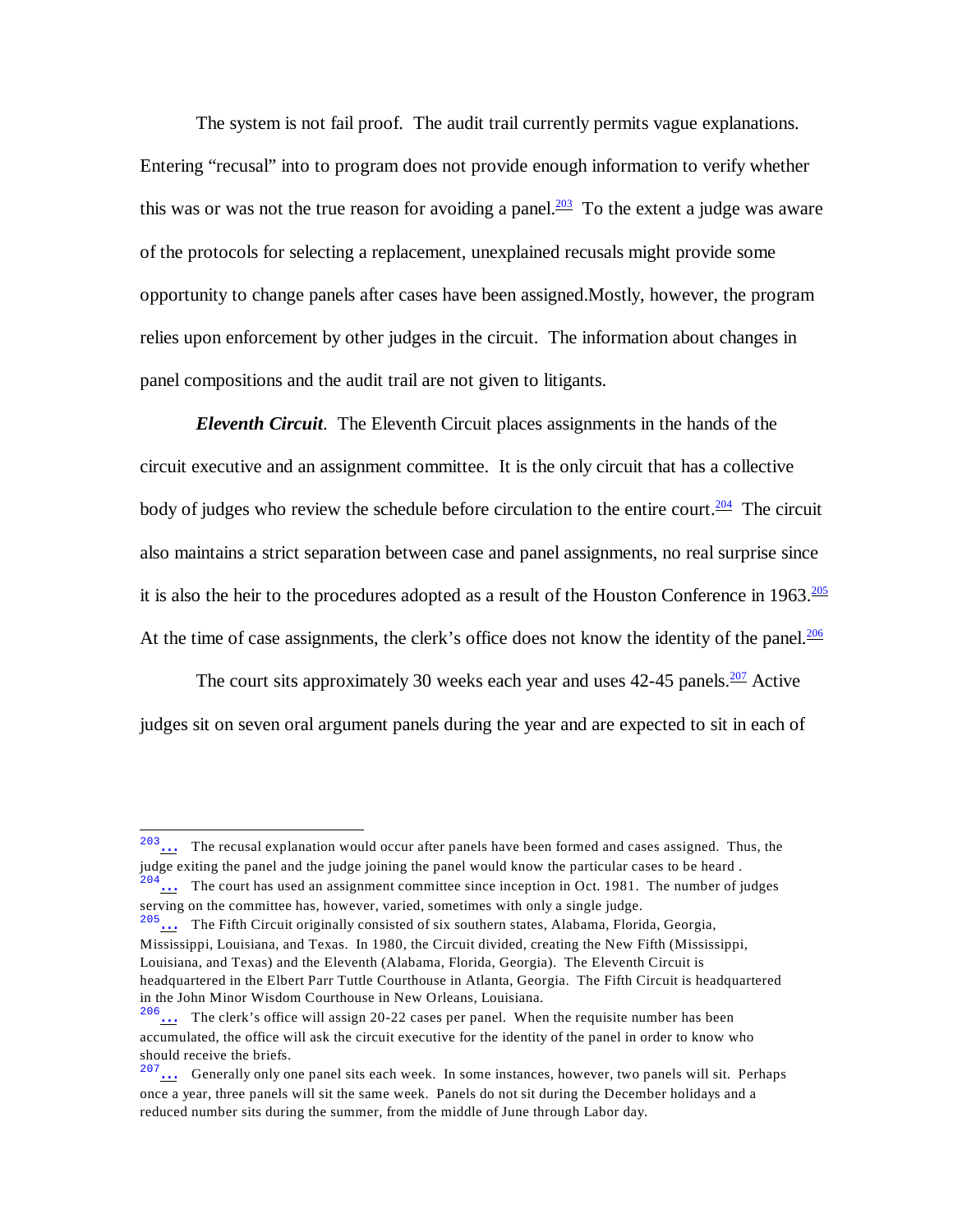<span id="page-41-1"></span><span id="page-41-0"></span>the four cities where the circuit regularly hears cases.<sup>[208](#page-41-6)</sup> Each panel meets for four days, with the composition remaining the same throughout the week. $209$ 

<span id="page-41-2"></span>The process begins with a recommendation by the clerk's office on the overall number of sittings for the year and the number for each city in which the circuit regularly sits. $\frac{210}{10}$  $\frac{210}{10}$  $\frac{210}{10}$  Thereafter (usually in January or February for a term beginning the following October), the circuit executive will solicit from the active judges the dates they are unavailable to sit.

<span id="page-41-5"></span><span id="page-41-4"></span><span id="page-41-3"></span>The scheduling process involves the selection of pairs of active judges for panels. $\frac{211}{211}$  $\frac{211}{211}$  $\frac{211}{211}$ The pairs are "drawn by lot from a matrix for the entire year." $\frac{212}{1}$  $\frac{212}{1}$  $\frac{212}{1}$  In selecting these pairs, the circuit takes into account a judge's unavailability for particular weeks and attempts to ensure that each judge sits with all other members of the court over a two year period. Once the pairs have been determined, senior judges (both from the circuit and visitors) and district court judges will be added to the schedule to fill the remaining vacancies. $\frac{213}{2}$  $\frac{213}{2}$  $\frac{213}{2}$ 

<span id="page-41-6"></span> $\frac{208}{209}$  The court hears cases in Atlanta, Miami, Jacksonville and Montgomery.

<span id="page-41-7"></span> $\therefore$  More accurately, the two active judges remain constant throughout the week. Visiting senior judges and senior judges from the circuit constitute the third member of the panel. On occasion, the court has employed the services of active district court judges but who, when used, sit only two days. ." Letter from Norman E. Zoller, Circuit Executive, U.S. Court of Appeals, 11<sup>th</sup> Circuit, to Professor J. Robert Brown, Jr., Oct. 27, 1998.

<span id="page-41-8"></span> $\frac{210}{11}$  See 11<sup>th</sup> Circuit, Rule 34-4, Oral Argument Calendar, IOP, 2. Oral Argument.

<span id="page-41-9"></span> $\frac{211}{11}$  Most panels have two active judges. Where necessary to ensure that all judges sit seven times each year, however, some panels during the year will be composed entirely of active judges.

<span id="page-41-10"></span> $\frac{212}{112}$  Oral Argument, Internal Operating Procedures, USCS Ct. App. 11<sup>th</sup> Cir., Rule 34-4. The matrix consists of pairings of judges who have not yet sat together the requisite number of times.

<span id="page-41-11"></span> $213...$  District court judges may sit at the court of appeals every five years or so, assuming they are

current on their caseload and dependent upon the needs of the court of appeals. They typically sit two days.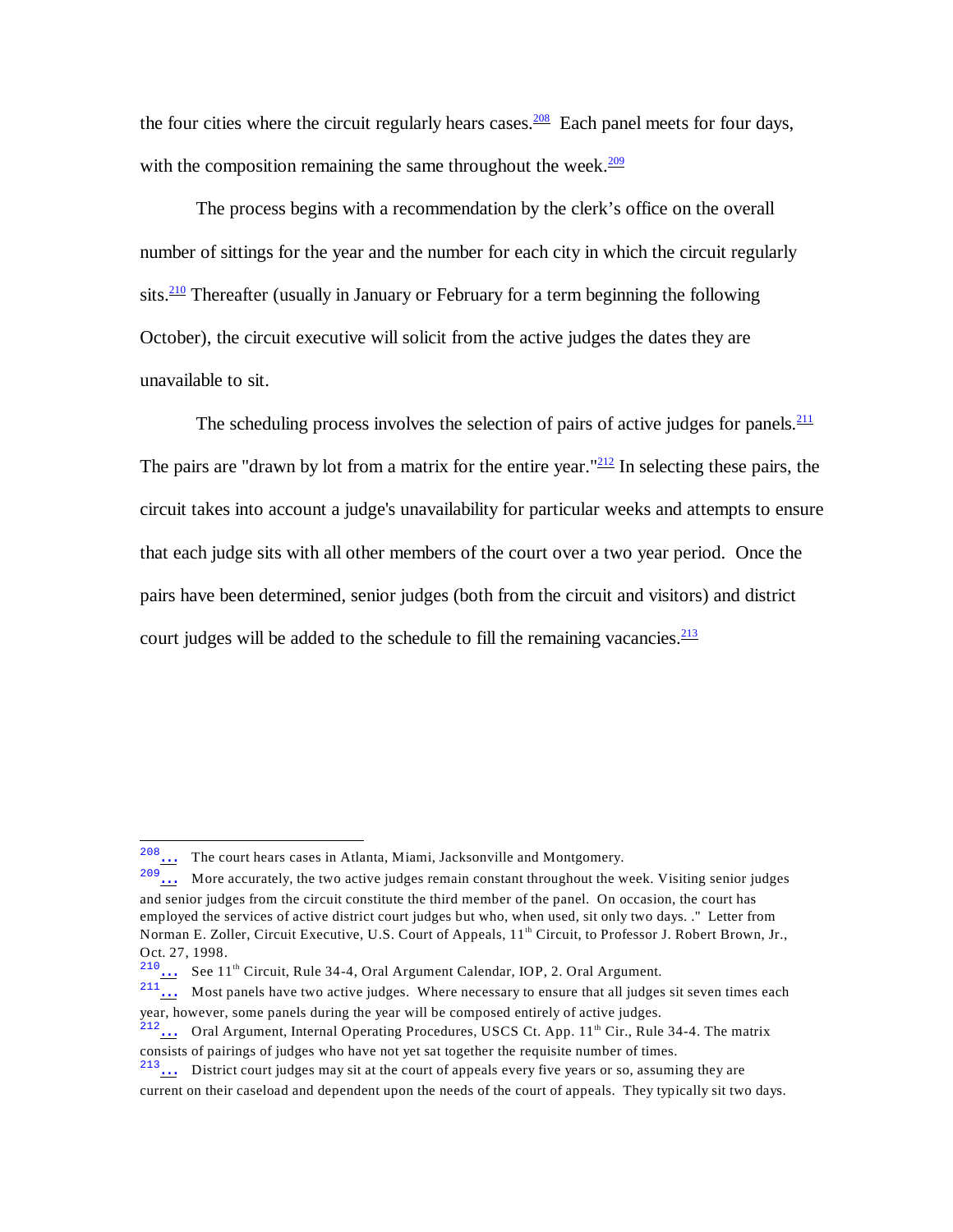The draft schedule is prepared on behalf of the panel scheduling committee.<sup>[214](#page-42-6)</sup> The scheduling committee consists of three to five active judges appointed by the chief judge. $\frac{215}{215}$  $\frac{215}{215}$  $\frac{215}{215}$ They will review the proposed schedule in a closed session, with changes rare. The committee sends the schedule to the chief judge in the form of a recommendation. The chief judge then distributes it to active judges.<sup>[216](#page-42-8)</sup>

<span id="page-42-4"></span><span id="page-42-2"></span><span id="page-42-1"></span><span id="page-42-0"></span>Once determined, the culture of the Eleventh Circuit is to treat the schedule as fixed.

Judges may arrange to exchange places on panels among themselves but the practice is

<span id="page-42-3"></span>rare. $\frac{217}{10}$  $\frac{217}{10}$  $\frac{217}{10}$  To the extent exchanges occur, notification will need to be given to the chief judge

and the chair of the scheduling committee.

Only the judges and the circuit executive know about the schedule. The clerk does not receive the information until after the calendar has been prepared.<sup>[218](#page-42-10)</sup> Indeed, the procedures of the circuit specifically require that the assignment of judges and calendaring of cases be "intentionally separated." $\frac{219}{216}$  $\frac{219}{216}$  $\frac{219}{216}$ 

<span id="page-42-6"></span><span id="page-42-5"></span><sup>214</sup>[…](#page-42-0) The circuit executive's office actually does the first draft of the schedule. The circuit does not use a computer program but does use a random system. The initials of all judges are placed on a slip of paper and randomly selected. To the extent that judges are selected and cannot sit on a particular panel because they are unavailable or the co-sit requirement would be violated, the name is returned to the array and another judge selected. The schedule is determined during a single working day and judges can and sometimes do attend and witness the process.

<span id="page-42-7"></span> $\frac{215...}{10}$  The committee consists of active judges. Internal Operating Procedures, USCS Ct. App. 11<sup>th</sup> Cir., Circuit Rule 34-4.2(a), Oral Argument (1998). As the circuit executive described: "[M]any members of the court have served on it from time to time rotating on and off about every three to four years. The circuit has determined that scheduling of panels is an important, recurring function requiring on-going oversight." Letter from Norman E. Zoller, Circuit Executive, U.S. Court of Appeals, 11th Circuit, to Professor J. Robert Brown, Jr., Oct. 27, 1998.

<span id="page-42-8"></span> $216...$  The Schedule is actually issued by the chief judge. Theoretically, the chief judge could alter the committee's recommendation. The practice, however, is to distribute what the committee recommends.

<span id="page-42-9"></span> $\frac{217}{11}$ ... The practice occurs once or twice a year. Because the schedule is set so far in advance, judges will sometimes learn of an unexpected conflict and arrange the exchange with a member of a panel sitting at approximately the same time.

<span id="page-42-10"></span> $\frac{218}{10}$  Internal Operating Procedures, USCS Ct. App. 11<sup>th</sup> Cir., Circuit Rule 34-4.2(b), Oral Argument (1998).

<span id="page-42-11"></span><sup>&</sup>lt;sup>219</sup>[…](#page-42-5) Internal Operating Procedures, USCS Ct. App.  $11<sup>th</sup>$  Cir., Circuit Rule 34-4.2(b), Oral Argument (1998).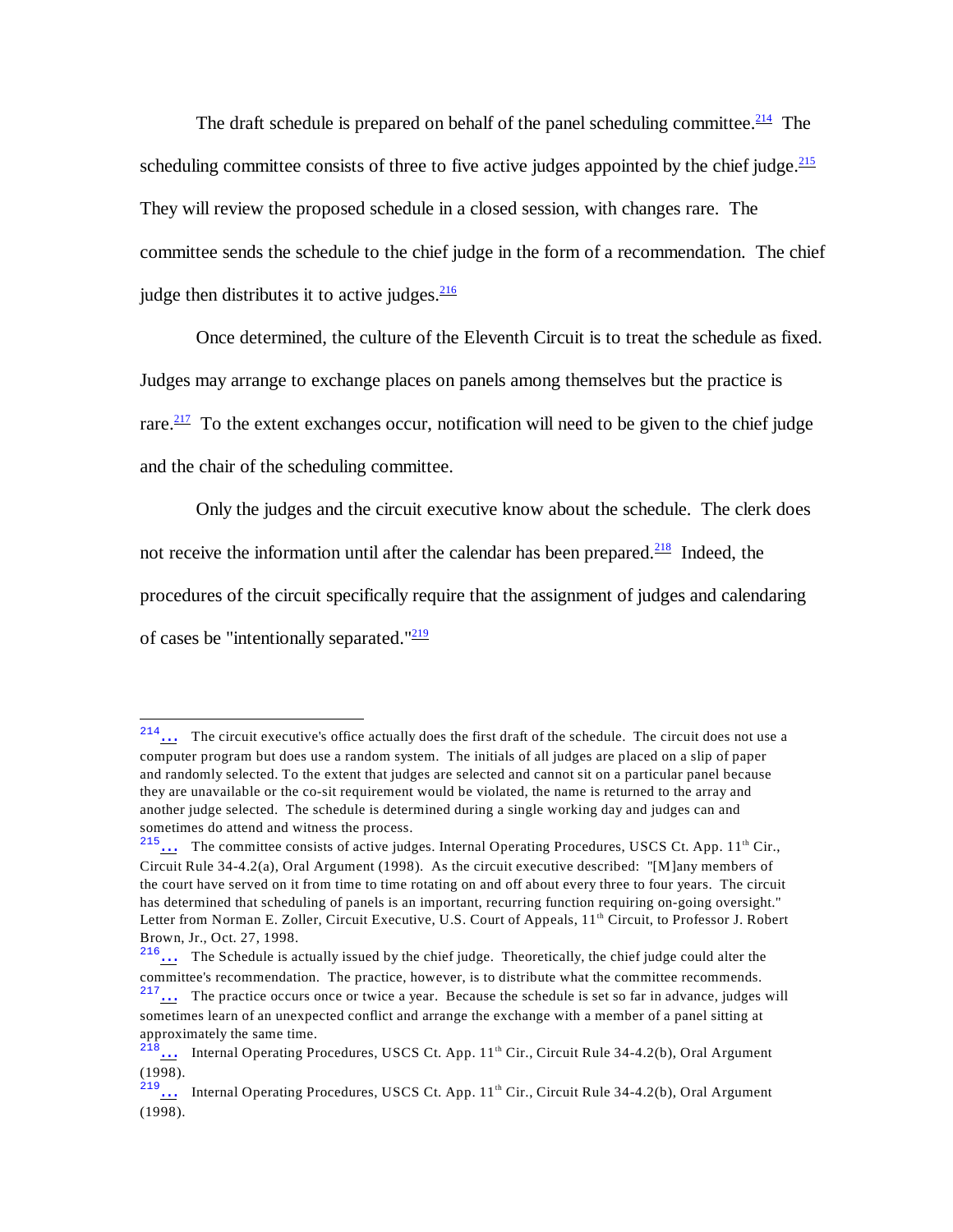<span id="page-43-0"></span>Panels hear cases four days a week, with as many as six cases scheduled each day. $\frac{220}{2}$  $\frac{220}{2}$  $\frac{220}{2}$ In the absence of any special priority, cases are assigned on a first in, first out basis. The clerk's office prepares a calendar of cases about one month prior to the hearing. Cases scheduled for oral argument are assigned to Class 3 or Class  $4.\frac{221}{12}$  $4.\frac{221}{12}$  $4.\frac{221}{12}$  Class 3 cases receive 15 minutes of argument per side; class 4 twice that amount. $222$ 

<span id="page-43-4"></span><span id="page-43-3"></span><span id="page-43-2"></span><span id="page-43-1"></span>After the cases have been identified, a recusal packet will be sent to each judge on the panel. $\frac{223}{2}$  $\frac{223}{2}$  $\frac{223}{2}$  To the extent a judge has a conflict, he or she will indicate the fact to the clerk's office, with the case dropped from that panel's repertoire.<sup>[224](#page-43-10)</sup> The case will be scheduled for the next available slot, which often means the next panel to be hearing cases. $\frac{225}{125}$  $\frac{225}{125}$  $\frac{225}{125}$  In the case of an unexpected illness or other inability to sit on a panel, the clerk's office notifies the circuit executive who finds a replacement.

<span id="page-43-5"></span>The circuit does rely on panels formed outside of the ordinary scheduling process. Death penalty panels are determined through a separate log of judges and consist only of active judges. Cases are assigned on a seriatim basis. All subsequent matters in the case are heard by the same panel. In addition, cases remanded from the Supreme Court and subsequent appeals from the district court in the case of a limited remand return to the same

<span id="page-43-6"></span><sup>&</sup>lt;sup>220</sup>... Internal Operating Procedures, USCS Ct. App. 11<sup>th</sup> Cir., Circuit Rule 34-4.3(d), Preparation and Issuing of Calendars (1998).

<span id="page-43-7"></span> $221...$  Class 1 are for appeals deemed frivolous. Class 2 are for those that are decided by a screening panel without oral argument.

<span id="page-43-9"></span><span id="page-43-8"></span> $222...$  Moreover, the Class 4 cases will count as two in computing the allotment for a particular panel.  $223...$  The packet includes the certificate of interested parties submitted by the parties and the attorneys involved. At the same time the notice goes to judges, counsel will be contacted to make certain that no inalterable conflict exists with the tentative date of oral argument.

<span id="page-43-10"></span> $224...$  Sometimes the composition of a panel will vary during the week. For instance, a panel may have a visitor or senior judge for part of the week and another visitor or senior judge the other part. To the extent the recusal notice comes from a visitor or senior judge, the case will be rescheduled for later in the week when that judge no longer sits on the panel.

<span id="page-43-11"></span> $225...$  It is possible, however, that the next panel will have no open slots, having already been assigned a full allotment of cases. In those circumstances, the case would be given to whatever panel had the next available slot.